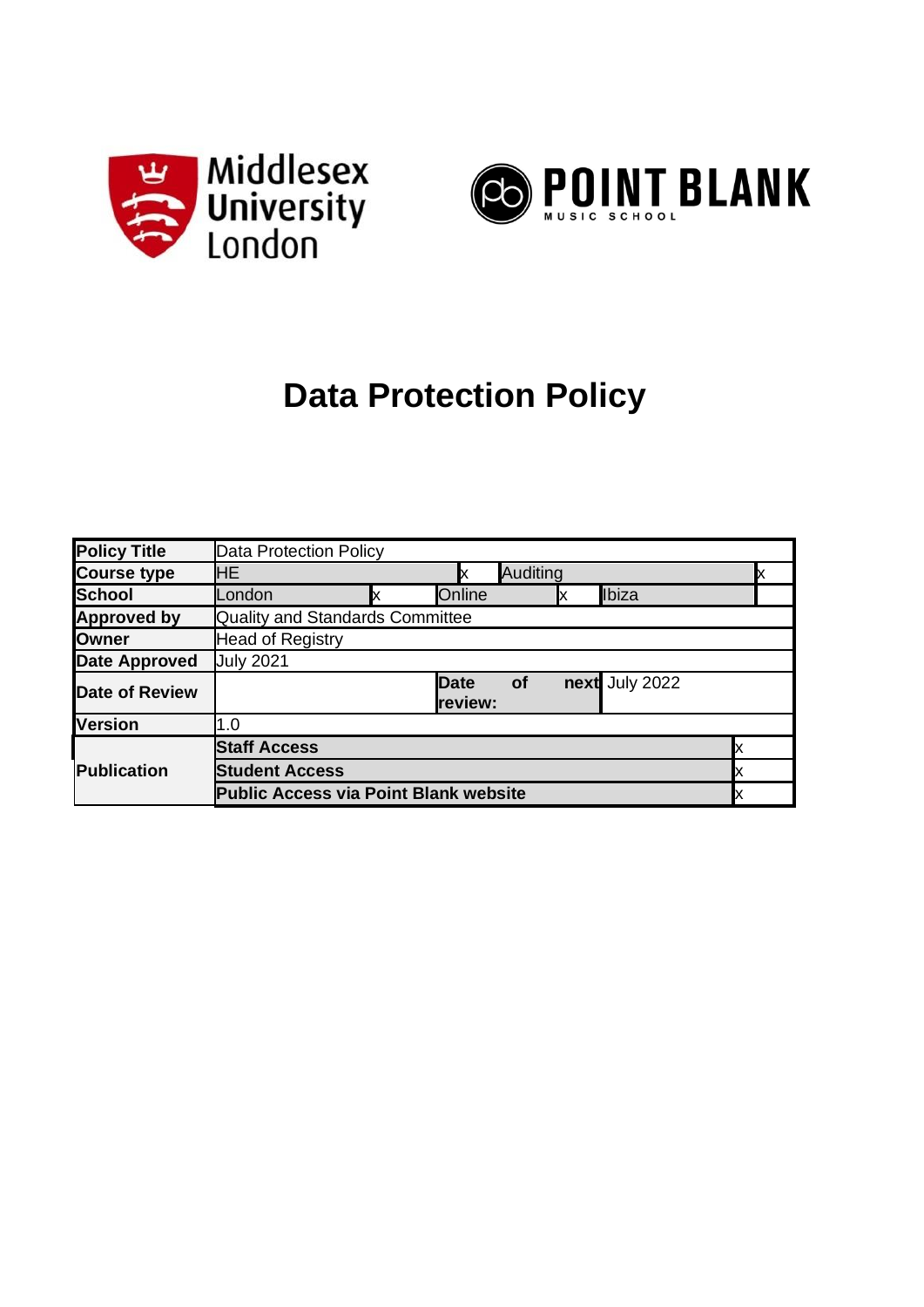**General changes**

**Complete revision to reflect the requirements of the General Data Protection Regulations (GDPR) (Regulation (EU) 2016/679) and the Data Protection Act 2018**

#### **DATA PROTECTION POLICY AND PRIVACY STATEMENT**

#### **Structure**

- **1 INTRODUCTION**
- **2 POLICY OVERVIEW**
- **3 DEFINITIONS**
- **4 RESPONSIBILITIES**
- **5 DATA PROTECTION PRINCIPLES**
- **6 DATA SECURITY**

#### **7 LEGAL BASES FOR PROCESSING DATA (PRIVACY STATEMENT)**

- **7.1 General**
- **7.2 Applicants**
- **7.3 Students and apprentices**
- **7.4 Alumni, donors and supporters**
- **7.5 Staff and job applicants**
- **7.6 Research participants**
- **7.7 Other categories (members of the public; subsidiaries; children)**
- **7.8 Notes applicable to all categories**
- **7.9 Queries and complaints**

#### **8 AWARENESS AND TRAINING**

#### **Appendices**

- **I TEMPLATE DATA PROTECTION IMPACT ASSESSMENT**
- **II DATA SUBJECTS' RIGHTS**
- **III SUBJECT ACCESS REQUESTS**
- **IV TEMPLATE DATA SHARING AGREEMENT**
- **V DATA BREACH PROCEDURE**
- **VI SHARING DATA OUTSIDE THE EEA**

# **1 INTRODUCTION**

This document is effective from 25 May 2018.

#### **2 POLICY OVERVIEW**

2.1 Point Blank is committed to compliance with data protection legislation. From 25 May 2018, this shall include the EU General Data Protection Regulation (GDPR) (Regulation (EU) 2016/679) and the Data Protection Act 2018, supplementing and enacting the GDPR within the UK. Such legislation is based on specific principles, rights and responsibilities which govern the management and processing of personal data by organisations. Point Blank recognises those principles, rights and responsibilities. This document sets out what Point Blank, its staff and students must do in practice to meet and comply with those principles, rights and responsibilities.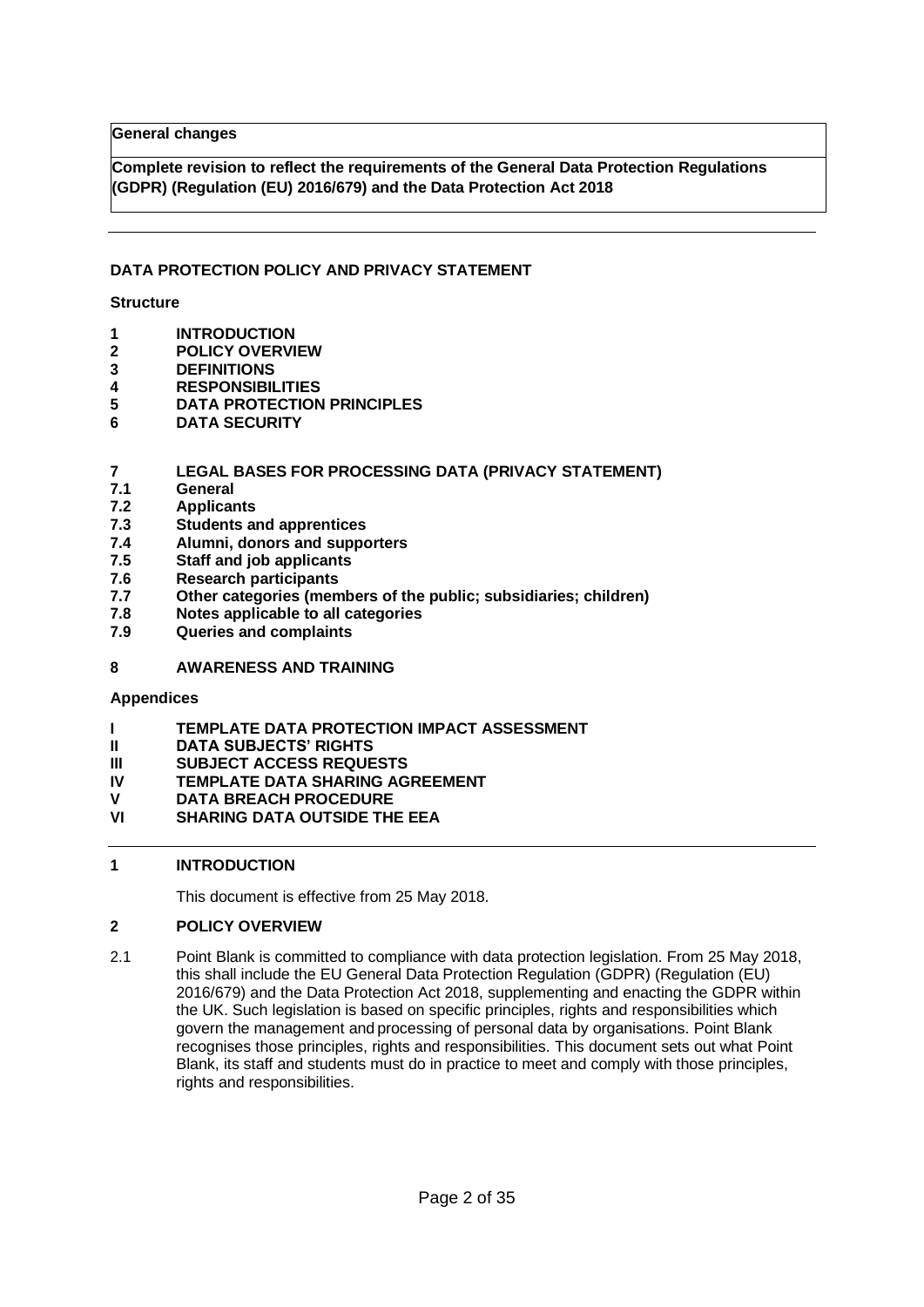2.2 This policy contains information about how Point Blank will comply with the applicable data protection legislation. Specific topics and procedures can be found at the following places:

| Topic:                         | Section:     |
|--------------------------------|--------------|
| Data protection principles     | Section 5    |
| Legal bases for processing:    | Section 7:   |
| Applicants                     | Section 7.2  |
| Students and apprentices       | Section 7.3  |
| Alumni, donors and supporters  | Section 7.4  |
| Staff and job applicants       | Section 7.5  |
| Research participants          | Section 7.6  |
| <b>Others</b>                  | Section 7.7  |
| Data Subjects' rights          | Appendix II  |
| <b>Subject Access Requests</b> | Appendix III |
| Data Breach Procedure          | Appendix V   |

#### **3 DEFINITIONS**

3.1 For the purposes of this document, the following definitions will apply:

#### **3.1.1** '**Personal data':**

The GDPR defines personal data as any information relating to a data subject (Article 4(1) GDPR). This information will relate to a living, identifiable individual and can be held in a form in which it can be, or is being, processed automatically, either on computer systems or structured manual filing systems. Statements of fact or expression of opinion about an individual data subject are also personal data, as is an indication of a data controller's intentions towards a data subject. The definition also includes data held visually in photographs or video clips (including closed circuit television) or audibly, on sound recordings. The GDPR identifies special categories of personal data ("**Sensitive personal data**") for which processing is prohibited – these are data which reveal: racial or ethnic origin; political opinions; religious and philosophical beliefs; trade union membership; genetic data; biometric data (for the purpose of uniquely identifying a natural person, eg fingerprints); data concerning health; and sex life and sexual orientation (Article 9(1) GDPR). Processing of this data is only permitted in the limited circumstances set out in Article 9 GDPR (section 7.1.2 refers). Sensitive personal data does not include personal data relating to criminal offences and convictions, as there are separate and specific safeguards for this type of data contained in Article 10 of the GDPR.

#### **3.1.2** '**Data subject':**

A data subject is the identified or identifiable person to whom personal data relates. A person is identifiable if he or she can be identified, by all reasonably available means, directly or indirectly, in particular by reference to an identifier, such as a name, identification number, location data, an online identifier or by reference to one or more factors specific to the physical, physiological, genetic, mental, economic, cultural or social identity of that person (Article 4(1) GDPR). This may also include where the data subject is identifiable as a result of the context of the information. The rights of data subjects are set out, in detail, in Appendix II.

#### **3.1.3 'Data processing':**

In effect, this means any activity involving personal data. It is very broadly defined by the GDPR (Article 1(1) GDPR) as carrying out any operation or set of operations on data, including collection; recording; organisation; structuring; storage; adaptation or alteration; retrieval; consultation; use; disclosure by transmission; dissemination or otherwise making available; alignment or combination; restriction (i.e. marking stored data to prevent future processing); erasure; or destruction.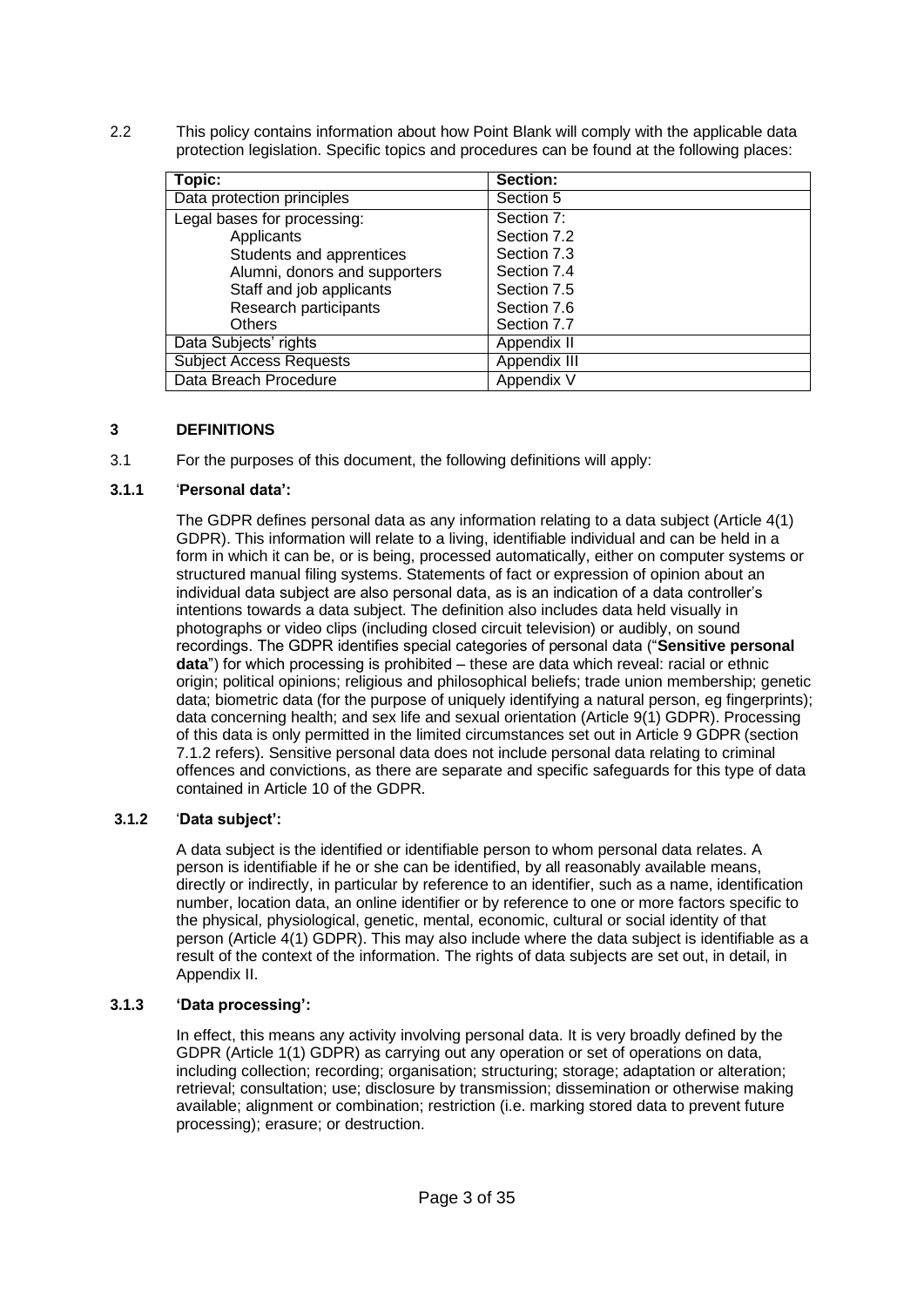## **3.1.4 'Data controller':**

The person(s) who determine(s) the purposes for, and the manner for, the processing of any personal data which, for the purposes of this document, is Point Blank. Most obligations under the GDPR fall on the data controller, who may act alone or jointly with others.

#### **3.1.5 'Data processor':**

A natural (individual) or legal (corporate) person, public authority, agency or other body which processes personal data on behalf of a data controller (Article 4(8) GDPR). The GDPR imposes specific and separate duties and obligations on data processors. Point Blank is a data controller and may also be a data processor.

#### **3.1.6 'Data user':**

An authorised user of personal data held by Point Blank, as data controller or data processor (for example, a member of staff of Point Blank or a student of Point Blank).

#### **3.1.7** '**Consent'**

Any freely given, specific, informed and unambiguous indication of the data subject's wishes by which he or she, by a statement or by a clear affirmative action, signifies agreement to the processing of personal data relating to him or her.

#### **4 RESPONSIBILITIES**

#### **4.1 Data Protection Officer**

Point Blank has appointed a DPO for Point Blank to oversee data protection law. It is the job of the DPO to advise Point Blank with data protection legislation.

All members of staff of Point, students involved in research work or placements, and other members of Point Blank who record and/or process personal data in any form are responsible for complying with the requirements of data protection legislation. They must comply at all times with the data protection principles set out below (section 5.2, refers) and with the regulations and procedures set out in this document, its appendices, and in any supplementary procedures which may be introduced from time-to-time.

4.1.1 Whenever a new or novel form of processing personal data (such as a new software application) is contemplated, or a project (such as a study) involves the processing of personal data, those concerned must seek advice to ensure that the proposed processing is lawful. For any new form of processing personal data or project involving the processing of personal data, a Data Protection Impact Assessment ("**DPIA**") must be completed within a reasonable time of the project being proposed and in any case no later than one month before the project goes live (Appendix I, refers). The DPO can advise and assist staff with the completion of DPIAs. All completed DPIAs must be provided to the DPO, so that a central record may be maintained.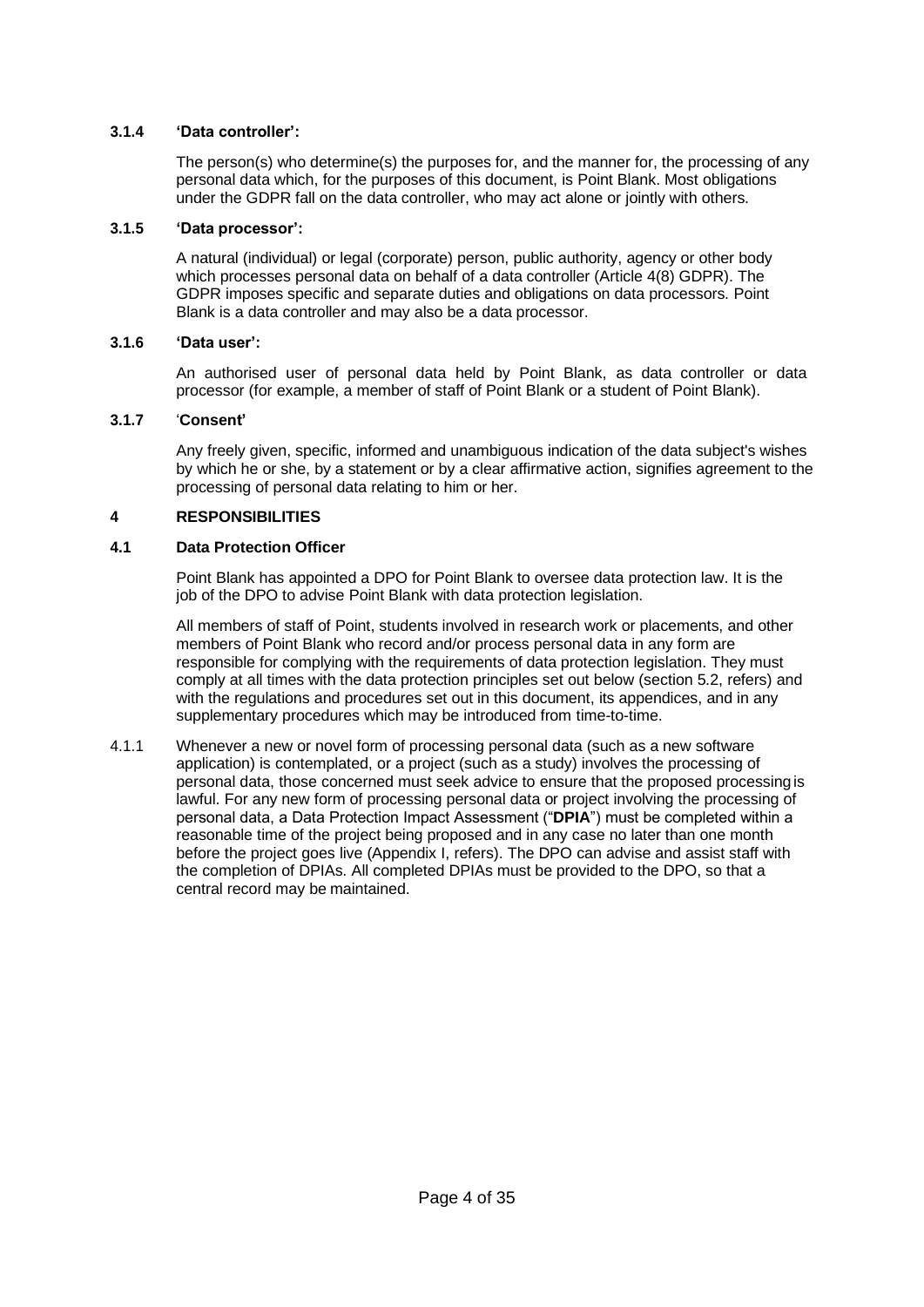- 4.1.2 Students must only obtain and/or use personal data relating to third parties for approved research or other legitimate Point Blank related purposes once they have obtained the express consent of an appropriate member of staff who is responsible for their supervision. In such circumstances the student may also be considered a joint data controller with Point Blank as defined in 3.1.4 above.
- 4.1.3 All data users must be aware that a breach of these regulations is a very serious matter. A breach of data protection legislation, defined as '*a breach of security leading to the accidental or unlawful destruction, loss, alteration, unauthorised disclosure of, or access to, personal data transmitted, stored or otherwise processed'* must be reported to the ICO **within 72 hours** of an organisation becoming aware of the breach. Therefore, a member of staff of Point Blank is required to report any such breach tothe DPO immediately, following the Data Breach Procedure set out in Appendix V. Point Blank may be subject to legal proceedings and/or fines as a result of any breach. It is therefore imperative that staff inform the DPO of any breach as soon as they become aware of it. The DPO (in consultation with senior officers of Point Blank) will liaise with members of staff and, inform them of such steps as need to be taken in relation to any breach.

#### **5 DATA PROTECTION PRINCIPLES**

- 5.1 Point Blank is committed to the principles set out in the GDPR which apply to the processing of personal data (Article 5 GDPR). All staff must follow appropriate procedures, processes and mechanisms to ensure that the management and processing of personal data adheres to these principles.
- 5.2 The data protection principles are as follows:
	- i **Lawfulness, fairness and transparency**  personal data must be processed lawfully, fairly and in a transparent manner as regards the data subjects (Article 5(1)(a) GDPR);
	- ii **Purpose limitation** personal data must be collected only for specific, explicit and legitimate purposes. It cannot be processed for any other purposes (Article 5(1)(b) GDPR);
	- iii **Data minimisation**  personal data must be adequate, relevant and limited to what is necessary for the purposes for which it is being processed (Article 5(1)(c) GDPR);
	- iv **Accuracy**  personal data must be accurate and (where necessary) kept up-to-date. Any inaccurate data must be deleted or corrected without delay and where appropriate (for example: the usefulness of research data may be lost if it is amended to reflect a data subject's current circumstances) (Article 5(1)(d) GDPR);
	- v **Limitation on storage**  personal data must not be kept in a form which could permit the identification of the data subjects for any longer than is necessary for the purposes for which it is being processed (Article 5(1)(e) GDPR);
	- vi **Integrity and confidentiality**  personal data must be processed in a secure manner, which protects it from unlawful processing and/or accidental loss (Article 5(1)(f) GDPR); and
	- vii **Accountability**  the data controller is ultimately responsible for compliance with these principles and must be able to demonstrate that compliance (Article 5(2) GDPR).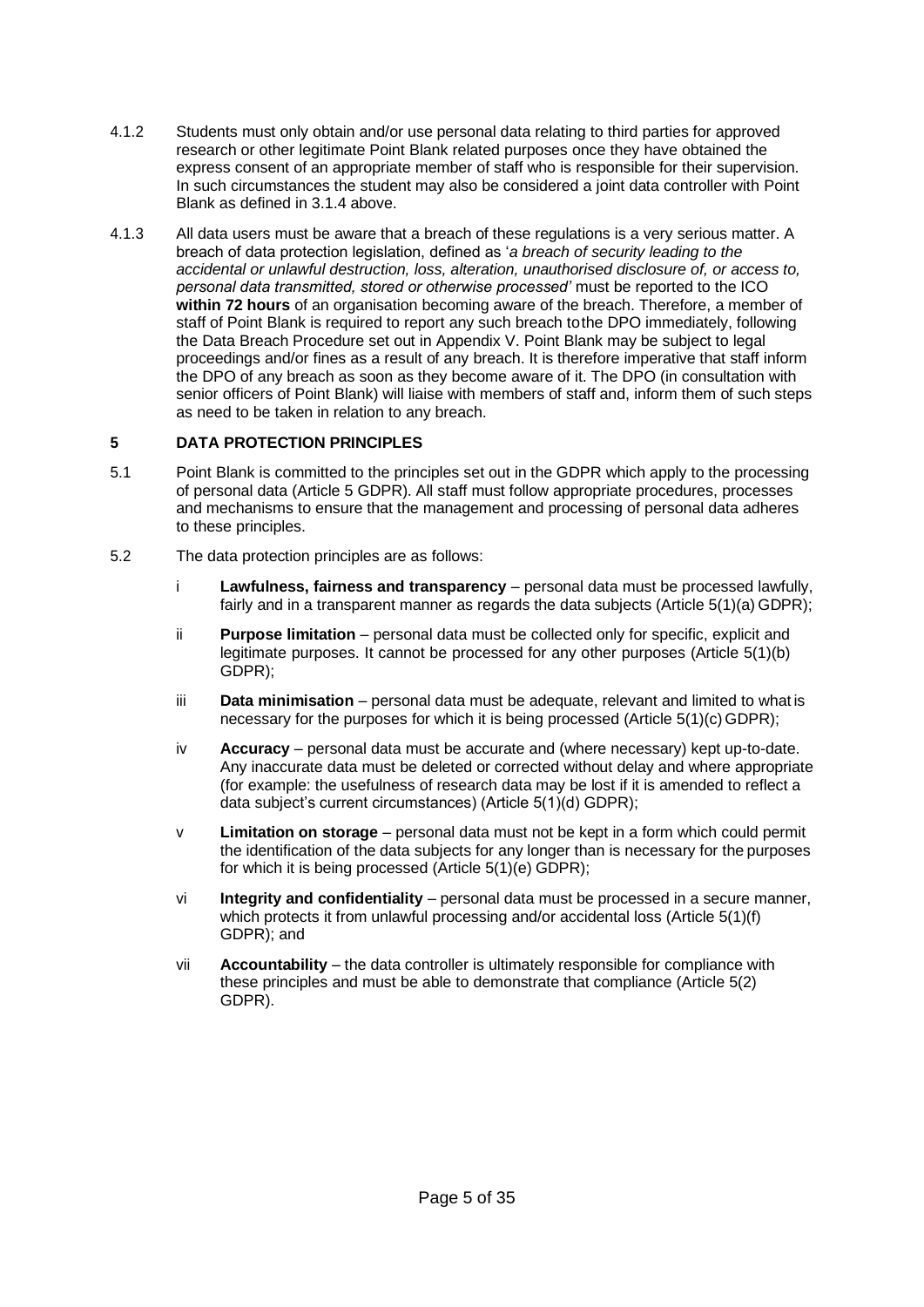5.3 To ensure staff compliance with data protection legislation, Point Blank will develop and implement sub-policies and rules which will be published on Point Blank's website as they become available. This will include specific information regarding current data protection legislation and the rights and responsibilities of staff and students under it.

# **6 DATA SECURITY**

6.1 Members of staff are responsible for ensuring that all personal data is held securely and that they do not permit unauthorised access to, or disclosure of, data. Staff must therefore ensure the safe-keeping of all structured manual files, hard discs, back-up media, removable storage media, DVDs, laptops, mobile phones, tablets and other device or items of equipment on or in which data are held. Staff should also ensure that any screen or device showing personal data cannot be viewed by unauthorised individuals. Specific information management and security policies support this responsibility<sup>1</sup>.

# **7 LEGAL BASES FOR PROCESSING (PRIVACY STATEMENT)**

#### **7.1 General**

- 7.1.1 Personal Data may only be processed in the following circumstances, pursuant to Article 6(1) of the GDPR:
	- i **With the Data Subject's explicit and informed consent**  An individual has given clear and informed consent to the processing of their Personal Data for a specific, identified purpose. Such consent requires a positive opt-in, by a clear and affirmative act, and the individuals involved must have a genuine choice and be able to opt-out at any time. Consent may only be relied upon where there is no other lawful basis for processing personal data. For the purposes of the EU Privacy and Electronic Communications Regulation, consent is required for all electronic marketing. [Article 6(1)(a) GDPR]
	- ii **Where it is necessary for the performance of a contract**  Processing of the personal data is permitted either (a) in order to allow the performance of a contract to which the data subject is a party; or (b) in order to take steps, at the request of the data subject, prior to entering into a contract. [Article 6(1)(b) GDPR]
	- iii **Where there is a legal obligation to process Personal Data**  Processing of the personal data is necessary in order that the data controller (this is likely to be Point Blank or one of ) may comply with a legal obligation, either arising from legislation or the requirements of a regulator or a court of law [Article 6(1)(c) GDPR]. This may include, by way of example, a situation where a professional or regulatory body (such as the Office for Students or the Higher Education Statistics Agency (HESA)) requires such processing pursuant to their rules.
	- iv **Where the processing is in the vital interests of the data subject**  Processing of the personal data is necessary in order to protect the vital interests of the data subject (eg in a medical emergency where Point Blank is asked to hand over a data subject's personal data by a doctor or hospital). [Article 6(1)(d) GDPR]
	- v **Where processing is necessary for the performance of a public function**  Processing of the personal data is necessary for the performance of a task carried out in the public interest or in the exercise of official authority vested in the data controller. Such public interest or official authority must arise as a matter of EU or Member State law.
	- vi **Where processing is necessary to meet the legitimate interests of the data controller** – Processing of personal data may be in Point Blank's, or a third party's legitimate interests in circumstances where: (a) Point Blank has balanced its interests or the interests of a third party with the interests and rights of the data subject; (b) it has properly documented that balancing exercise; (c) it has informed the data subject that it is processing the personal data on that basis (by providing the data subject with a copy of this policy); and (d) the data subject has the right to object to that processing. Broadly speaking, this basis for processing is appropriate in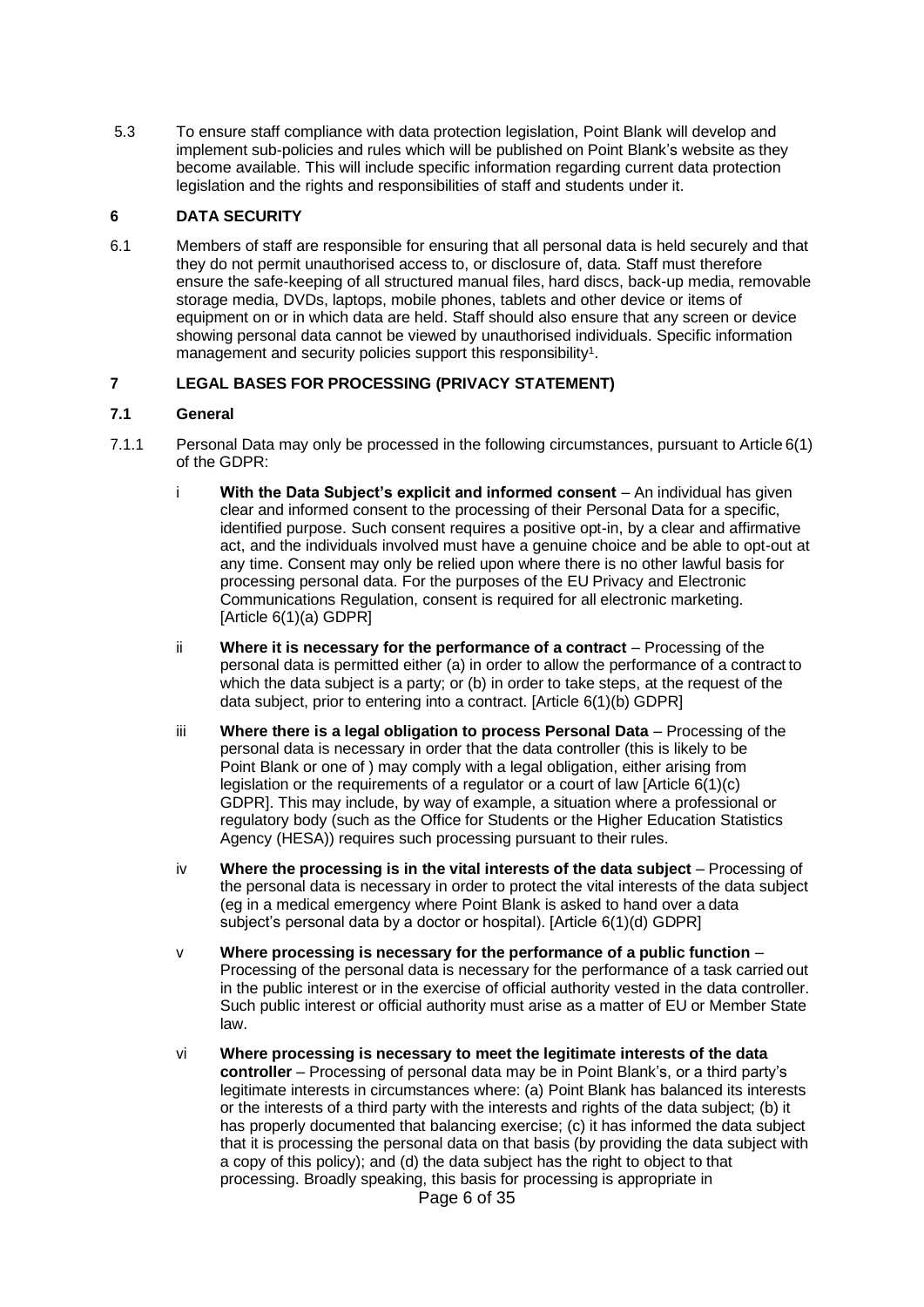circumstances where Point Blank wishes to prevent fraud or ensure the security of a network. The interests of the data subject must not override those of Point Blank, and the data subject must have a reasonable expectation that processing would take place for the specific purpose. As a public authority, Point Blank may not rely on this basis for processing when performing public tasks – it will only apply to non-public, private activities (eg. alumni and fundraising activities). [Article 6(1)(f) GDPR]

- 7.1.2 Sensitive personal data (or "special category" personal data) is subject to much stronger controls and may only be processed where one or more of the following circumstances applies, pursuant to Article 9(2) of the GDPR:
	- i **Explicit consent**  The data subject has given their explicit consent to the processing of the sensitive personal data, except where this is prohibited by English or EU law. [Article 9(2)(a) GDPR]
	- ii **Where processing is necessary as a result of legal requirements relating to employment** – Processing of the sensitive personal data is necessary for the purposes of carrying out the obligations or exercising the rights of the data controller or data subject under employment, social security or social protection law or where there is a collective agreement under EU Member State law which provides for appropriate safeguards to protect the rights of the Data Subject. [Article 9(2)(b) GDPR]
	- iii **Where the processing is in the vital interests of the data subject**  Processing of the sensitive personal data is necessary in order to protect the vital interests of the data subject or another natural person and they are physically or legally incapable of giving consent (eg in a medical emergency where Point Blank is asked to hand over a data subject's personal data by a doctor or hospital, and they are unable to give consent for themselves). [Article 9(2)(c) GDPR]
	- iv **Where the processing is carried out by a not-for-profit body**  Processing of the sensitive personal data is permitted where it is carried out in the course of the legitimate interests and the processing relates solely to members or former members of that body or to people who have regular contact with it in connection with its purposes, and the sensitive personal data is not disclosed outside that body without the consent of the data subjects. [Article 9(2)(d) GDPR]
	- v **Public information**  The data subject has taken deliberate steps to make the relevant sensitive personal data public. [Article 9(2)(e) GDPR]
	- vi **Legal claims**  The processing of the sensitive personal data is necessary to establish, exercise or defend legal claims or whenever courts are acting in their judicial capacity. [Article 9(2)(f) GDPR]
	- vii **Substantial public interest**  Processing of the sensitive personal data is necessary for reasons of substantial public interest under EU or Member State law (where such processing is proportionate, respects the essence of the right to data protection and provides suitable safeguards for the data subject's rights). [Article 9(2)(g) GDPR]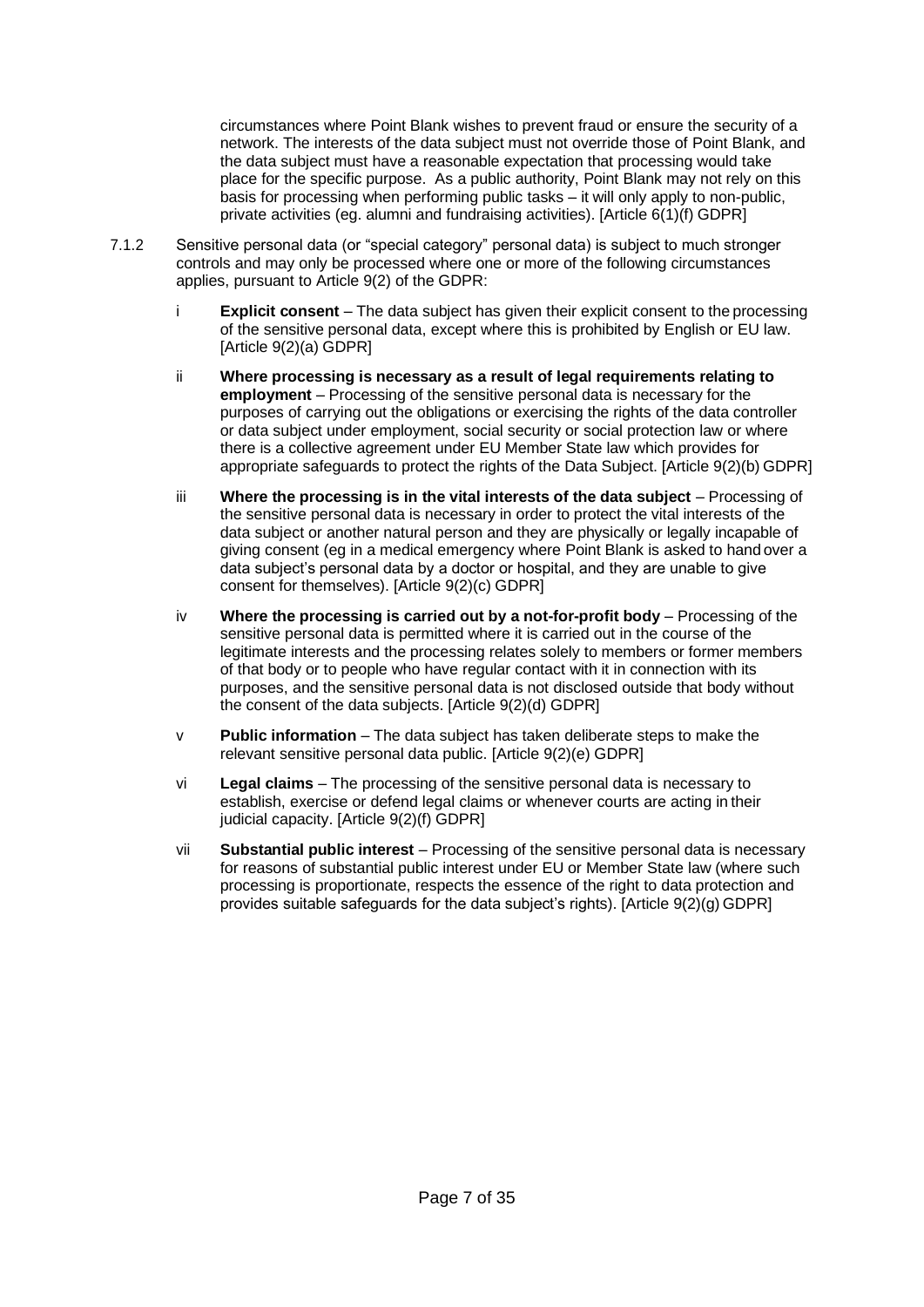- viii **Healthcare**  The processing is necessary for the purposes of preventive or occupational medicine, for the assessment of the working capacity of an employee, for medical diagnosis, for the provision of health or social care or the treatment or management of health or social care systems and services, subject to the requirements of EU or Member State law and appropriate safeguards. [Article 9(2)(h) GDPR]
- ix **Public health**  The processing is necessary for reasons of public health, such as protection against serious cross-border threats to health or ensuring high standards of quality and safety of healthcare and medicinal products or devices, on the basis of EU or Member State law. [Article 9(2)(i) GDPR]
- x **Archiving**  The processing is necessary for archiving purposes in the public interest, scientific or historical research purposes or statistical purposes, on the basis of EU or Member State law, and appropriate safeguards for the rights of data subjects. [Article  $9(2)(j)$ ]

In accordance with the above, Point Blank may seek explicit consent for the processing of sensitive personal data (or criminal offence data), unless an alternative legal basis applies. We may, for instance, process sensitive personal data where processing is necessary for the purposes of performing or exercising obligations or rights which are imposed or conferred by law on Point Blank or on the data subject (in connection with employment, social security or social protection, as set out above); or where it is necessary in the substantial public interest for the exercise of a function conferred on Point Blank by an enactment or rule of law (i.e. in the case of DBS checks or where required by a regulator or professional regulatory body) or for equal opportunities monitoring; or where the processing is necessary for archiving purposes in the public interest, for scientific or historial research purposes or statistical purposes, subject to such further safeguards for Data Subjects' rights and interests as are required by law.

- 7.1.3 This policy sets out the legal bases on which Point Blank processes personal data. It should be brought to the attention of any individuals whose personal data may be processed by Point Blank or its group companies as a result of their involvement or connection with Point Blank and those companies. The processing of such personal data may arise in any number of circumstances including, by way of examples only, where a person is accessing information about staff or student services; where they have signed up to attend an event at Point Blank or to receive information about events and services; or where that person is a prospective student or member of staff.
- 7.1.4 For convenience, this policy has broken down the specific bases for processing personal data into the most likely categories of data subject, as set out below:
	- 7.2 Applicants;
	- 7.3 Students;
	- 7.4 Alumni, donors and supporters;
	- 7.5 Staff and job applicants;
	- 7.6 Research participants;
	- 7.7 Other categories (members of the public; children; etc).
- 7.1.5 No personal data will be kept for longer than is necessary for achieving the purpose for which it was obtained.
- 7.1.6 Personal data will only be shared with internal and external parties where necessary. Information regarding the sharing of personal data can be found in the tables below.
- 7.1.7 Information on how individuals can access the personal data relating to them held by Point Blank is available below at Appendix II - Data Subjects' Rights and Appendix III - Subject Access Request Form.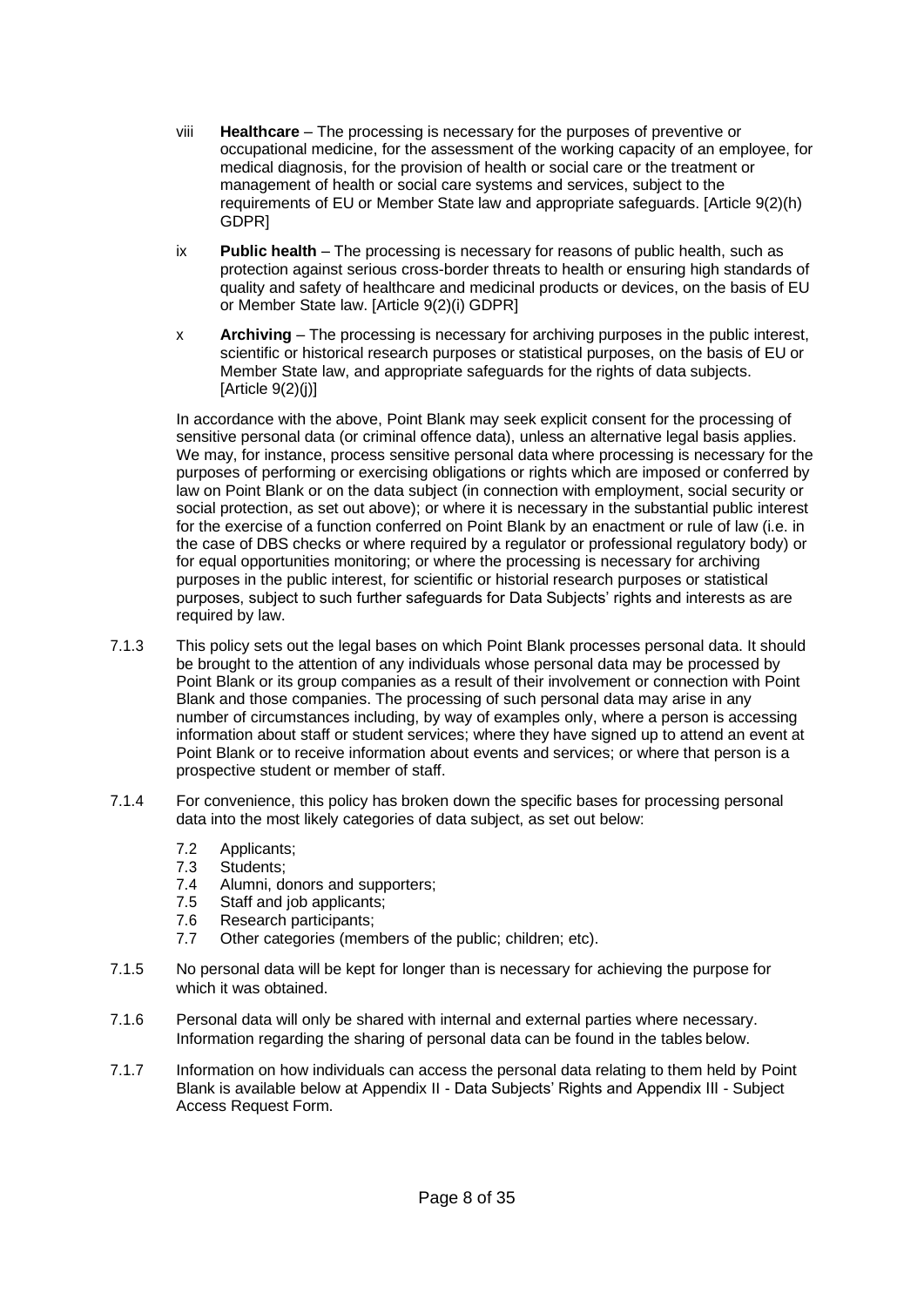# **7.2 Applicants**

| Who processes<br><b>Personal Data?</b>                     | What is the<br>purpose of the<br>processing?                                                                                                                                                                                                        | <b>What Personal</b><br>Data is<br>processed?                                                                                                                                                                                                                 | What is the legal basis<br>for processing?                                                                                                                                                                                                                     | Who will the<br><b>Personal Data be</b><br>shared with?                                                                                                                                                                                                                                                                                                                     | How is my<br><b>Personal Data</b><br>used if I am<br>admitted?                           |
|------------------------------------------------------------|-----------------------------------------------------------------------------------------------------------------------------------------------------------------------------------------------------------------------------------------------------|---------------------------------------------------------------------------------------------------------------------------------------------------------------------------------------------------------------------------------------------------------------|----------------------------------------------------------------------------------------------------------------------------------------------------------------------------------------------------------------------------------------------------------------|-----------------------------------------------------------------------------------------------------------------------------------------------------------------------------------------------------------------------------------------------------------------------------------------------------------------------------------------------------------------------------|------------------------------------------------------------------------------------------|
| Your personal data will<br>be processed by Point<br>Blank. | <b>Course enquiries:</b><br>personal data will be<br>used to identify you,<br>process your query,<br>and communicate<br>any response.                                                                                                               | Point Blank will<br>process any<br>personal data that<br>you provide as part<br>of your query.                                                                                                                                                                | Processing is necessary<br>for the performance of a<br>contract - processing of<br>the personal data will<br>take place in order to<br>take steps, at the<br>request of the data<br>subject, prior to entering<br>into a contract. [Article<br>$6(1)(b)$ GDPR] | n/a                                                                                                                                                                                                                                                                                                                                                                         | n/a                                                                                      |
|                                                            | <b>Applications.</b><br>admissions and<br>clearing: personal<br>data will be used to<br>identify you, process<br>your application,<br>verify information<br>provided, decide<br>whether to offer you<br>a place, and<br>communicate the<br>outcome. | For<br>undergraduates:<br>Point Blank will<br>process the<br>personal data you<br>provide on your<br><b>UCAS</b> application<br>and any other<br>supporting<br>documents<br>provided by you in<br>support of your<br>application,<br>including<br>references. | Processing is necessary<br>for the performance of a<br>contract – processing of<br>the personal data will<br>take place in order to<br>take steps, at the<br>request of the Data<br>Subject, prior to entering<br>into a contract. [Article<br>$6(1)(b)$ GDPR] | We may disclose the<br>information provided<br>(as relevant and<br>necessary) for the<br>purpose of preventing<br>or detecting fraud,<br>equal opportunities<br>monitoring, to help us<br>make reasonable<br>adjustments for any<br>disability, to consider<br>any accommodation<br>requirements, to<br>provide statutory<br>returns pursuant to<br>applicable legislation. | Your data will be<br>used as set out<br>below in section<br>7.3 relating to<br>students. |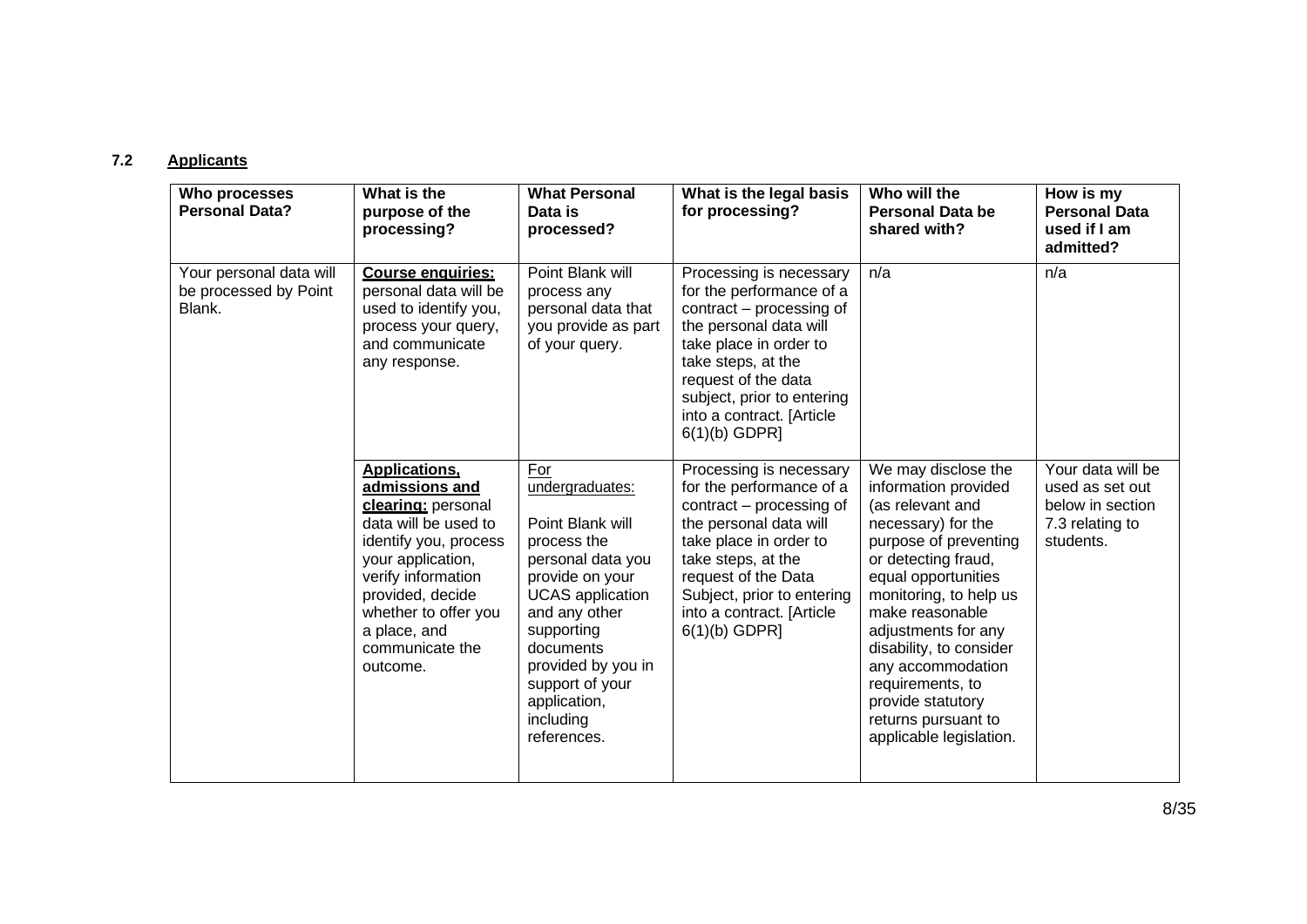# **7.3 Students and Apprentices**

| Who processes<br><b>Personal Data?</b>                                                                           | What is the purpose<br>of the processing?                                                                                                                                              | <b>What Personal</b><br>Data is<br>processed?                                                                                                                                                                                                                                         | What is the legal<br>basis for<br>processing?                                                                                                                                                                                                                                                                                                                                                 | Who will the<br><b>Personal Data be</b><br>shared with?                                                                                                                                                                                                                                                                                                                                                                                                                                                                                                                                                                                                                                                                                                                                                                                                                                                                                                                                                                                                              |
|------------------------------------------------------------------------------------------------------------------|----------------------------------------------------------------------------------------------------------------------------------------------------------------------------------------|---------------------------------------------------------------------------------------------------------------------------------------------------------------------------------------------------------------------------------------------------------------------------------------|-----------------------------------------------------------------------------------------------------------------------------------------------------------------------------------------------------------------------------------------------------------------------------------------------------------------------------------------------------------------------------------------------|----------------------------------------------------------------------------------------------------------------------------------------------------------------------------------------------------------------------------------------------------------------------------------------------------------------------------------------------------------------------------------------------------------------------------------------------------------------------------------------------------------------------------------------------------------------------------------------------------------------------------------------------------------------------------------------------------------------------------------------------------------------------------------------------------------------------------------------------------------------------------------------------------------------------------------------------------------------------------------------------------------------------------------------------------------------------|
| Your personal data<br>will be processed by<br>Point Blank Higher<br>Education<br>Corporation<br>("POINT BLANK"). | <b>Registration:</b><br>Registering students at<br>POINT BLANK.<br>Personal data will be<br>used to identify you,<br>process your<br>registration, and verify<br>information provided. | POINT BLANK will<br>keep a record of any<br>details provided on<br>your application<br>form and any<br>supporting<br>documents provided<br>as part of admission<br>and any details<br>provided by referees<br>and/or recorded<br>during any<br>admissions<br>processes or<br>queries. | Processing is<br>necessary for the<br>performance of a<br>$contract -$<br>processing of the<br>personal data is<br>permitted either (a)<br>in order to allow the<br>performance of a<br>contract to which<br>the data subject is a<br>party; or (b) in order<br>to take steps, at the<br>request of the data<br>subject, prior to<br>entering into a<br>contract. [Article<br>$6(1)(b)$ GDPR] | We may disclose<br>the information<br>provided (as<br>relevant and<br>necessary) for the<br>purpose of<br>preventing or<br>detecting fraud,<br>equal opportunities<br>monitoring, to help<br>us make reasonable<br>adjustments for any<br>disability, to<br>consider any<br>accommodation<br>requirements, to<br>provide statutory<br>returns pursuant to<br>applicable<br>legislation.<br>A full list of the third<br>parties with whom<br>personal data may<br>be shared can be<br>found here: Third<br><b>Party Providers</b><br>Where appropriate,<br>data sharing<br>agreements will be<br>put in place to<br>govern the sharing<br>of any personal data<br>by POINT BLANK.<br>We may share your<br>personal data (as<br>relevant and<br>necessary) with<br>other educational<br>organisations,<br>examination boards<br>and awarding<br>bodies, any student<br>support assessment<br>body, any funders or<br>potential funders,<br>the British Council<br>(for international<br>students), UK Visas<br>and Immigration<br>(where relevant),<br>such government |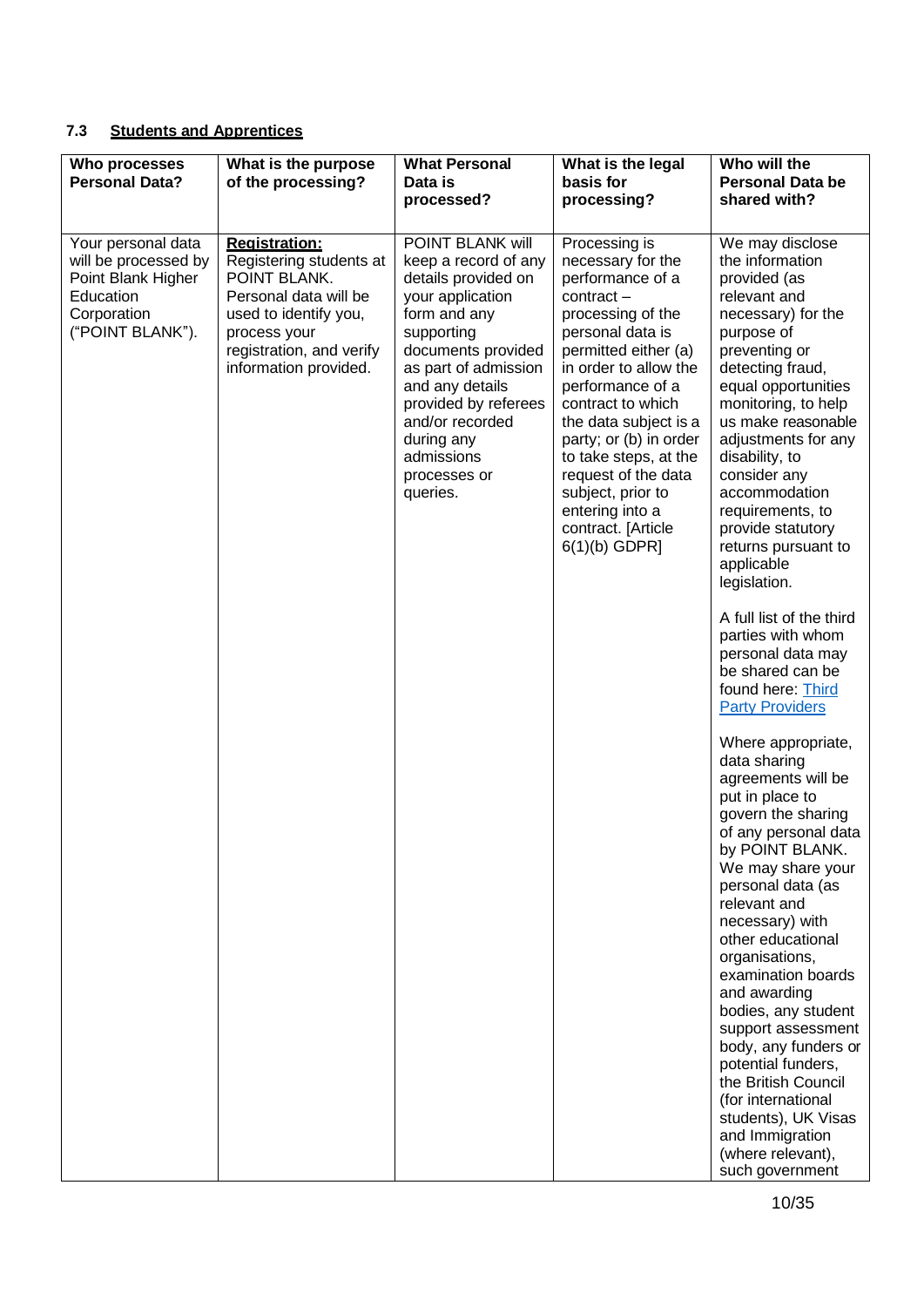| Who processes<br><b>Personal Data?</b> | What is the purpose<br>of the processing?                                                                                                                                                                                                                                                                                                                                                                                                                                                                                                        | <b>What Personal</b><br>Data is<br>processed?                                                                                                                                                                                                                                                                                                                                                                                                                                                                                                         | What is the legal<br>basis for<br>processing?                                                                                                                                                                                                                                                                                                                                              | Who will the<br>Personal Data be<br>shared with?                                                                                                                                |
|----------------------------------------|--------------------------------------------------------------------------------------------------------------------------------------------------------------------------------------------------------------------------------------------------------------------------------------------------------------------------------------------------------------------------------------------------------------------------------------------------------------------------------------------------------------------------------------------------|-------------------------------------------------------------------------------------------------------------------------------------------------------------------------------------------------------------------------------------------------------------------------------------------------------------------------------------------------------------------------------------------------------------------------------------------------------------------------------------------------------------------------------------------------------|--------------------------------------------------------------------------------------------------------------------------------------------------------------------------------------------------------------------------------------------------------------------------------------------------------------------------------------------------------------------------------------------|---------------------------------------------------------------------------------------------------------------------------------------------------------------------------------|
|                                        |                                                                                                                                                                                                                                                                                                                                                                                                                                                                                                                                                  |                                                                                                                                                                                                                                                                                                                                                                                                                                                                                                                                                       |                                                                                                                                                                                                                                                                                                                                                                                            | organisation as may<br>be required, and<br>other higher<br>education<br>organisations.<br>Personal data<br>relating to<br>apprentices may be<br>shared with their<br>employers. |
|                                        | Student records.<br>including marks.<br>modules.<br>assessments, results<br>and resits, course<br>fees, attendance,<br>accommodation, off-<br>campus and non-<br>academic activities,<br>and student financial<br>records:<br>Maintenance of<br>records regarding<br>students. Personal<br>data will be used to<br>identify you, and<br>record your<br>attendance, marks,<br>performance on your<br>courses and in<br>assessments and<br>examinations for the<br>purpose of verifying<br>that information and<br>the results that you<br>obtain. | POINT BLANK will<br>keep a record of<br>your application<br>form and all<br>supporting details,<br>including those<br>provided by UCAS<br>and any referees.<br>We will also<br>maintain records<br>about your studies<br>at POINT BLANK<br>and your use of the<br>academic and non-<br>academic facilities<br>that we offer. The<br>personal data will<br>include your name,<br>home address,<br>email address, date<br>of birth, course(s)<br>studies, fee<br>payments and<br>information about<br>your examinations,<br>assessments and<br>results. | Processing is<br>necessary for the<br>performance of a<br>contract-<br>processing of the<br>personal data is<br>permitted either (a)<br>in order to allow the<br>performance of a<br>contract to which<br>the data subject is a<br>party; or (b) in order<br>to take steps, at the<br>request of the data<br>subject, prior to<br>entering into a<br>contract. [Article<br>$6(1)(b)$ GDPR] | As above.                                                                                                                                                                       |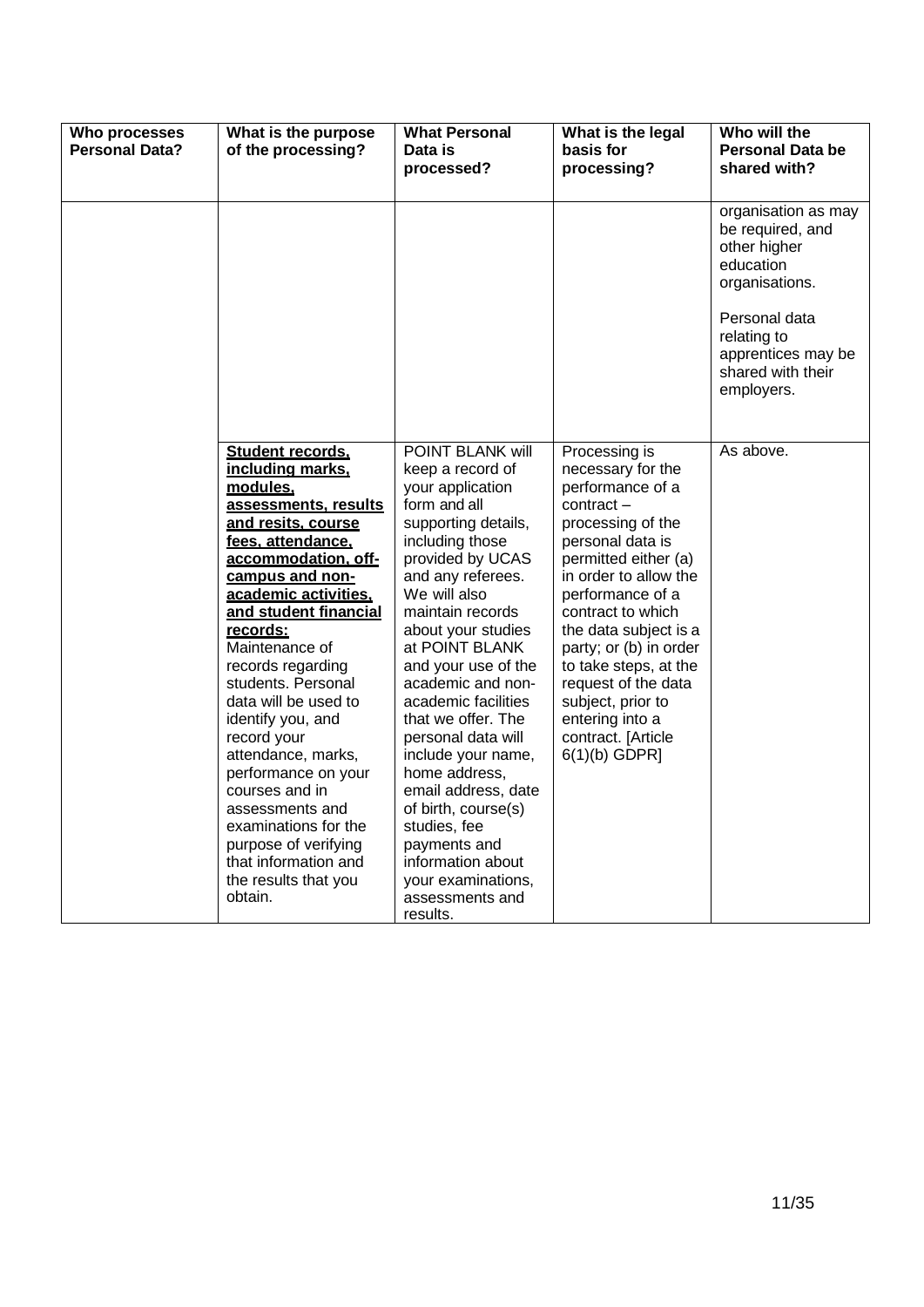| Who processes<br><b>Personal Data?</b> | What is the purpose<br>of the processing?                                                                                                                                                                                                                                            | <b>What Personal</b><br>Data is<br>processed?                                                                                                                                                                                                                                                                                                                                                                 | What is the legal<br>basis for<br>processing?                                                                                                                                                                                                                                                                                                                                                 | Who will the<br><b>Personal Data be</b><br>shared with?                                                                                                                                                                                                        |
|----------------------------------------|--------------------------------------------------------------------------------------------------------------------------------------------------------------------------------------------------------------------------------------------------------------------------------------|---------------------------------------------------------------------------------------------------------------------------------------------------------------------------------------------------------------------------------------------------------------------------------------------------------------------------------------------------------------------------------------------------------------|-----------------------------------------------------------------------------------------------------------------------------------------------------------------------------------------------------------------------------------------------------------------------------------------------------------------------------------------------------------------------------------------------|----------------------------------------------------------------------------------------------------------------------------------------------------------------------------------------------------------------------------------------------------------------|
|                                        | <b>Student loans:</b><br>Information about<br>student loans will be<br>held by and shared<br>between the Student<br>Loans Company and<br>POINT BLANK for<br>the purpose of<br>verifying student<br>identities and settling<br>tuition fees.                                          | Where required to<br>do so in order to<br>support students<br>receiving their<br>student loans, all<br>higher education<br>providers in the UK<br>send data about all<br>of their students to<br>the Student Loan<br>Company. This<br>may include details<br>of the students'<br>name, home<br>address, date of<br>birth, course(s)<br>studies, fees and<br>other personal data<br>that may identify<br>them. | Processing is<br>necessary for the<br>performance of a<br>$contract -$<br>processing of the<br>personal data is<br>permitted either (a)<br>in order to allow the<br>performance of a<br>contract to which<br>the data subject is a<br>party; or (b) in order<br>to take steps, at the<br>request of the Data<br>Subject, prior to<br>entering into a<br>contract. [Article<br>$6(1)(b)$ GDPR] | POINT BLANK and<br>the Student Loans<br>Company will share<br>your personal data.<br>Where appropriate,<br>data sharing<br>agreements will be<br>put in place to<br>govern the sharing<br>of any personal data<br>by POINT BLANK.                              |
|                                        | <b>Requlatory returns</b><br>(HESA, HEFCE/OfS,<br>ESFA, HEE, etc):<br>Point Blank is<br>required to submit<br>certain statistical<br>returns to government<br>and regulatory<br>agencies, by law.<br>These returns may<br>include certain<br>elements of students'<br>personal data. | All higher education<br>providers in the UK<br>send data about all<br>of their students to<br><b>HESA, HEFCE/OfS</b><br>and other agencies.<br>This may include<br>your name, home<br>address, date of<br>birth, course(s)<br>studies, fee<br>payments and<br>information about<br>your examinations,<br>assessments and<br>results, and other<br>personal data that<br>may identify you.                     | There is a legal<br>obligation to<br>process personal<br>$data - processing of$<br>the personal data is<br>necessary in order<br>that Point Blank<br>may comply with a<br>legal obligation,<br>either arising from<br>legislation or the<br>requirements of a<br>regulator or a court<br>of law. [Article<br>$6(1)(c)$ GDPR]                                                                  | The data is shared<br>with HESA,<br><b>HEFCE/OfS, ESFA</b><br>and other<br>government and<br>regulatory agencies<br>who require the<br>disclosure of such<br>information for the<br>purpose of<br>overseeing higher<br>education<br>institutions in the<br>UK. |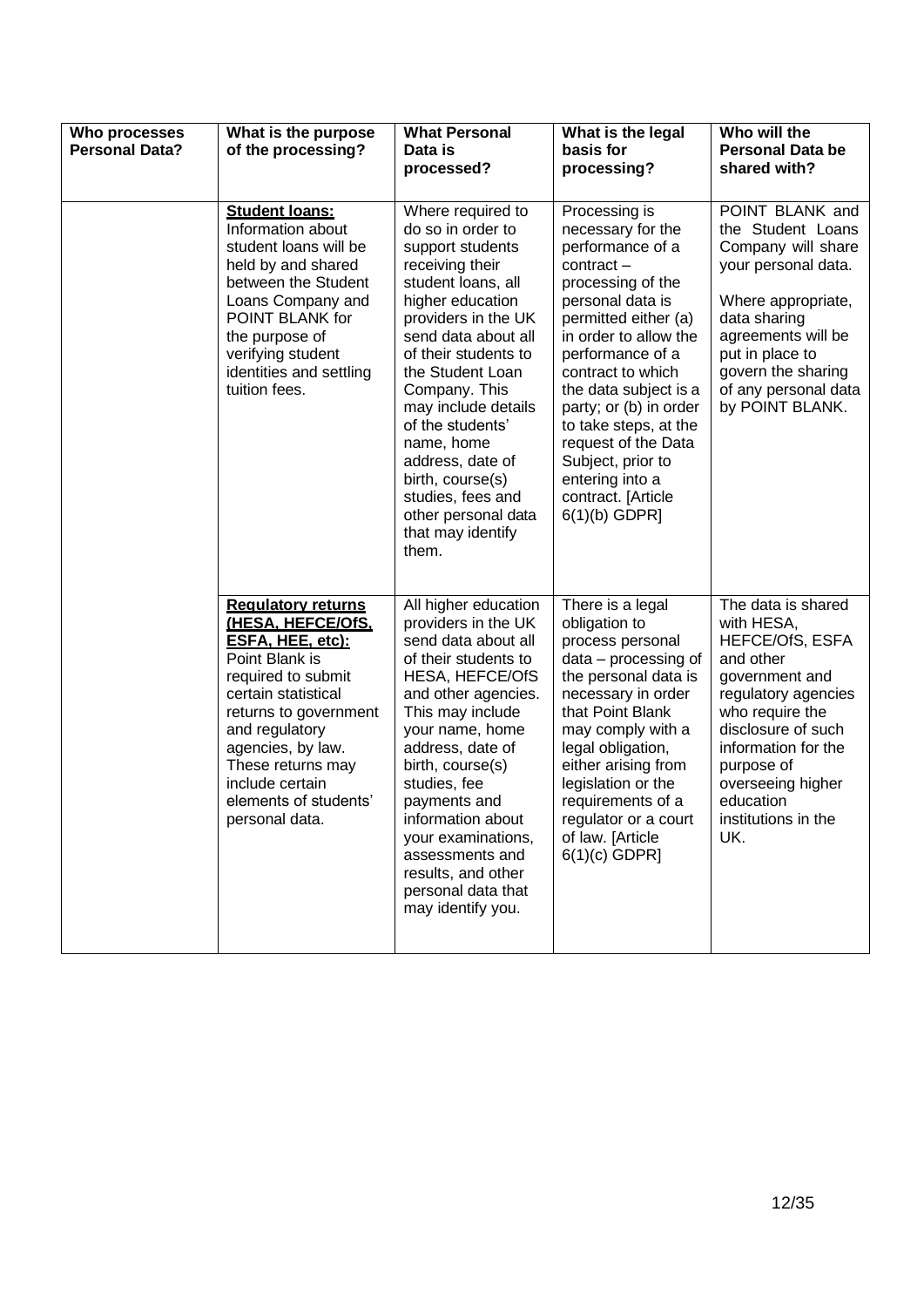| Who processes<br><b>Personal Data?</b> | What is the purpose<br>of the processing?                                                                                                                                                                                                                                                                                               | <b>What Personal</b><br>Data is<br>processed?                                                                                                                                                                                                                                                                              | What is the legal<br>basis for<br>processing?                                                                                                                                                                                                                                                                                    | Who will the<br><b>Personal Data be</b><br>shared with?                                                                                                                                                                                                                                                                                                                                                                    |
|----------------------------------------|-----------------------------------------------------------------------------------------------------------------------------------------------------------------------------------------------------------------------------------------------------------------------------------------------------------------------------------------|----------------------------------------------------------------------------------------------------------------------------------------------------------------------------------------------------------------------------------------------------------------------------------------------------------------------------|----------------------------------------------------------------------------------------------------------------------------------------------------------------------------------------------------------------------------------------------------------------------------------------------------------------------------------|----------------------------------------------------------------------------------------------------------------------------------------------------------------------------------------------------------------------------------------------------------------------------------------------------------------------------------------------------------------------------------------------------------------------------|
|                                        | <b>Awards ceremonies:</b><br>certificates and<br>official letters:<br>Point Blank will<br>process personal data<br>to identify you, and<br>your results and to<br>facilitate attendance at<br>award ceremonies,<br>production of relevant<br>certificates and any<br>official letters relating<br>to your membership of<br>Point Blank. | The personal data<br>processed will<br>include data which<br>identifies you and<br>information about<br>your results and the<br>class of your<br>degree, and any<br>other relevant<br>information about<br>your awards and<br>achievements whilst<br>a member of the<br>University and<br>participating in its<br>courses. | Processing is<br>necessary for the<br>performance of a<br>public function.<br>Processing of the<br>personal data is<br>necessary for the<br>performance of a<br>task carried out in<br>the public interest or<br>in the exercise of<br>official authority<br>vested in the<br>University. [Article<br>$6(1)(e)$ GDPR]            | Information about<br>your degree and<br>achievements at the<br>University may be<br>shared with<br>potential employers,<br>professional<br>regulatory bodies or<br>other third parties,<br>where proof of your<br>qualifications is<br>required. However,<br>we would seek your<br>consent before<br>sharing any such<br>information held by<br>Point Blank,<br>unless required to<br>disclose such<br>information by law. |
|                                        | <b>Careers/Destinations:</b><br>Point Blank is<br>required to disclose<br>information about the<br>future careers and<br>destinations of its<br>graduates as part of<br>the regulatory<br>framework within which<br>Point Blank<br>operates.                                                                                            | Information about<br>your career on<br>leaving the<br>University, which<br>you disclose to us,<br>will be shared with<br>relevant<br>governmental and<br>regulatory<br>authorities as part of<br>their oversight of the<br>higher education<br>sector.                                                                     | There is a legal<br>obligation to<br>process Personal<br>Data - Processing<br>of the personal data<br>is necessary in<br>order that the<br>University may<br>comply with a legal<br>obligation, either<br>arising from<br>legislation or the<br>requirements of a<br>regulator or a court<br>of law. [Article<br>$6(1)(c)$ GDPR] | Personal data will<br>be shared with<br>regulatory and<br>governmental<br>authorities, such as<br>HESA, to allow<br>them to assess the<br>employability of<br><b>POINT BLANK</b><br>graduates.                                                                                                                                                                                                                             |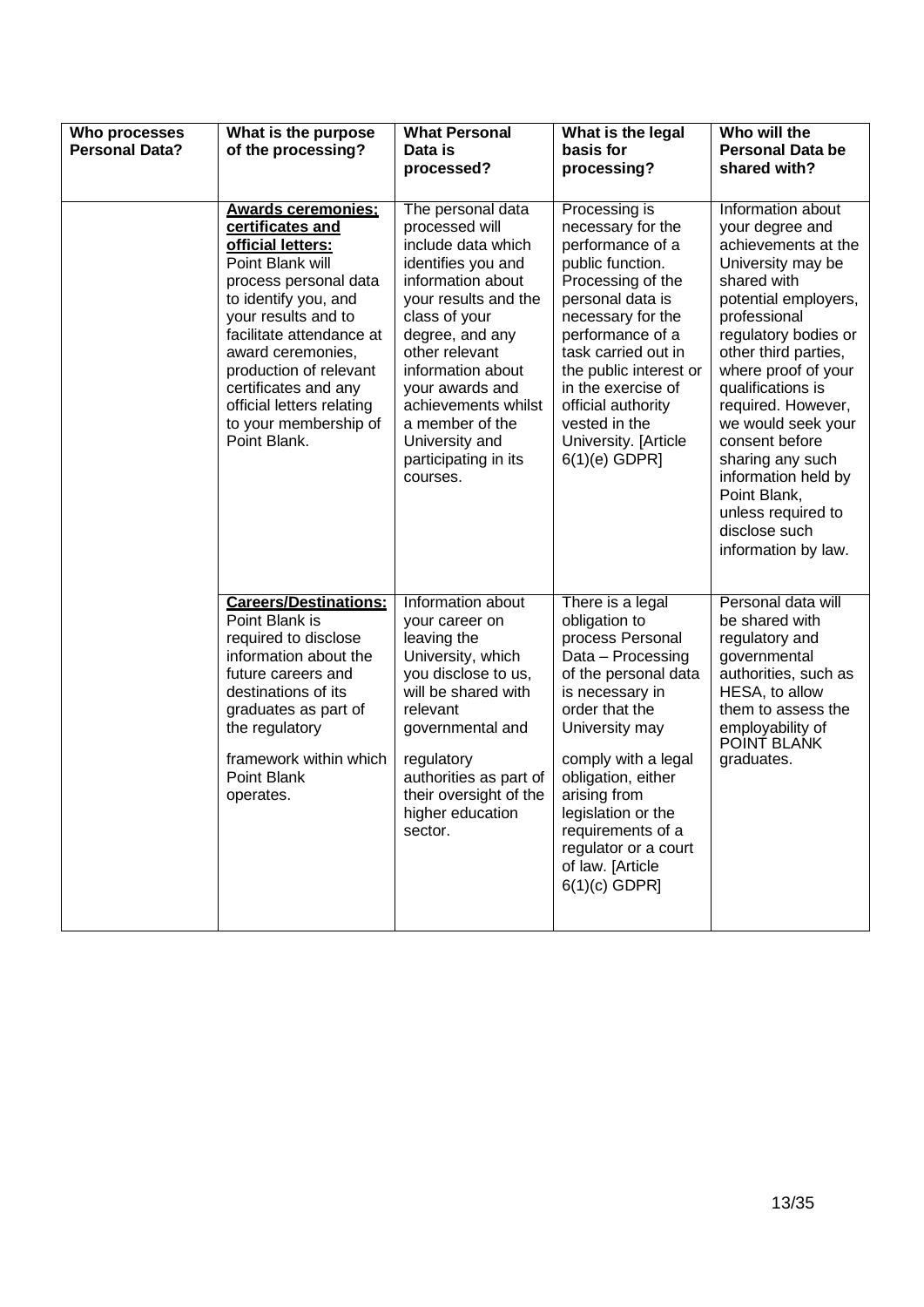| <b>Who processes</b><br><b>Personal Data?</b> | What is the purpose<br>of the processing?                                                                                                                                                                                                          | <b>What Personal</b><br>Data is<br>processed?                                                                                                                                                                                                                                                                                                                                   | What is the legal<br>basis for<br>processing?                                                                                                                                                                                                                                                                                                                                                                                                                                                                                                                              | Who will the<br><b>Personal Data be</b><br>shared with?                                                                                                                                                   |
|-----------------------------------------------|----------------------------------------------------------------------------------------------------------------------------------------------------------------------------------------------------------------------------------------------------|---------------------------------------------------------------------------------------------------------------------------------------------------------------------------------------------------------------------------------------------------------------------------------------------------------------------------------------------------------------------------------|----------------------------------------------------------------------------------------------------------------------------------------------------------------------------------------------------------------------------------------------------------------------------------------------------------------------------------------------------------------------------------------------------------------------------------------------------------------------------------------------------------------------------------------------------------------------------|-----------------------------------------------------------------------------------------------------------------------------------------------------------------------------------------------------------|
|                                               | Hardship funding:<br>bursaries and<br>scholarships:<br>Point Blank will<br>process personal data<br>about applicants for<br>bursaries, scholarships<br>and hardship funds in<br>order to identify those<br>best suited to receive<br>such funding. | In order to identify<br>the most<br>appropriate<br>recipients of<br>hardship funds,<br>bursaries and<br>scholarships (where<br>these are based on<br>financial<br>circumstances),<br>Point Blank may<br>process personal<br>data which identifies<br>you and which<br>describes your<br>personal financial<br>circumstances<br>(including income<br>and sources of<br>funding). | Processing is<br>necessary for the<br>performance of a<br>public function.<br>Processing of the<br>personal data is<br>necessary for the<br>performance of a<br>task carried out in<br>the public interest or<br>in the exercise of<br>official authority<br>vested in Point<br>Blank. [Article<br>$6(1)(e)$ GDPR]                                                                                                                                                                                                                                                         | Where funding for<br>bursaries or<br>scholarships is<br>provided by external<br>third parties, we<br>may share details of<br>the participants of<br>such awards with<br>the sponsors, where<br>requested. |
|                                               | References:<br>Where requested to do<br>so, Point Blank may<br>process personal data<br>in order to provide<br>references and<br>evidence of<br>qualifications to<br>employers and/or other<br>educational<br>institutions.                        | Point Blank may<br>process personal<br>data which identifies<br>you and which<br>relates to the<br>qualifications that<br>you have gained<br>during your time at<br>Point Blank.                                                                                                                                                                                                | Processing is<br>necessary for the<br>performance of a<br>public function.<br>processing of the<br>personal data is<br>necessary for the<br>performance of a<br>task carried out in<br>the public interest or<br>in the exercise of<br>official authority<br>vested in Point<br>Blank. [Article<br>$6(1)(e)$ GDPR]<br>and/or<br>Processing is<br>necessary to meet<br>the legitimate<br>interests of the data<br>controller and or a<br>third party $-$<br>processing of<br>personal data is in a<br>third party's<br>legitimate interests.<br>[Article $6(1)(f)$<br>GDPR] | Personal data will<br>be shared, on<br>request, with the<br>relevant third-party<br>employers and/or<br>other educational<br>institutions seeking<br>such information.                                    |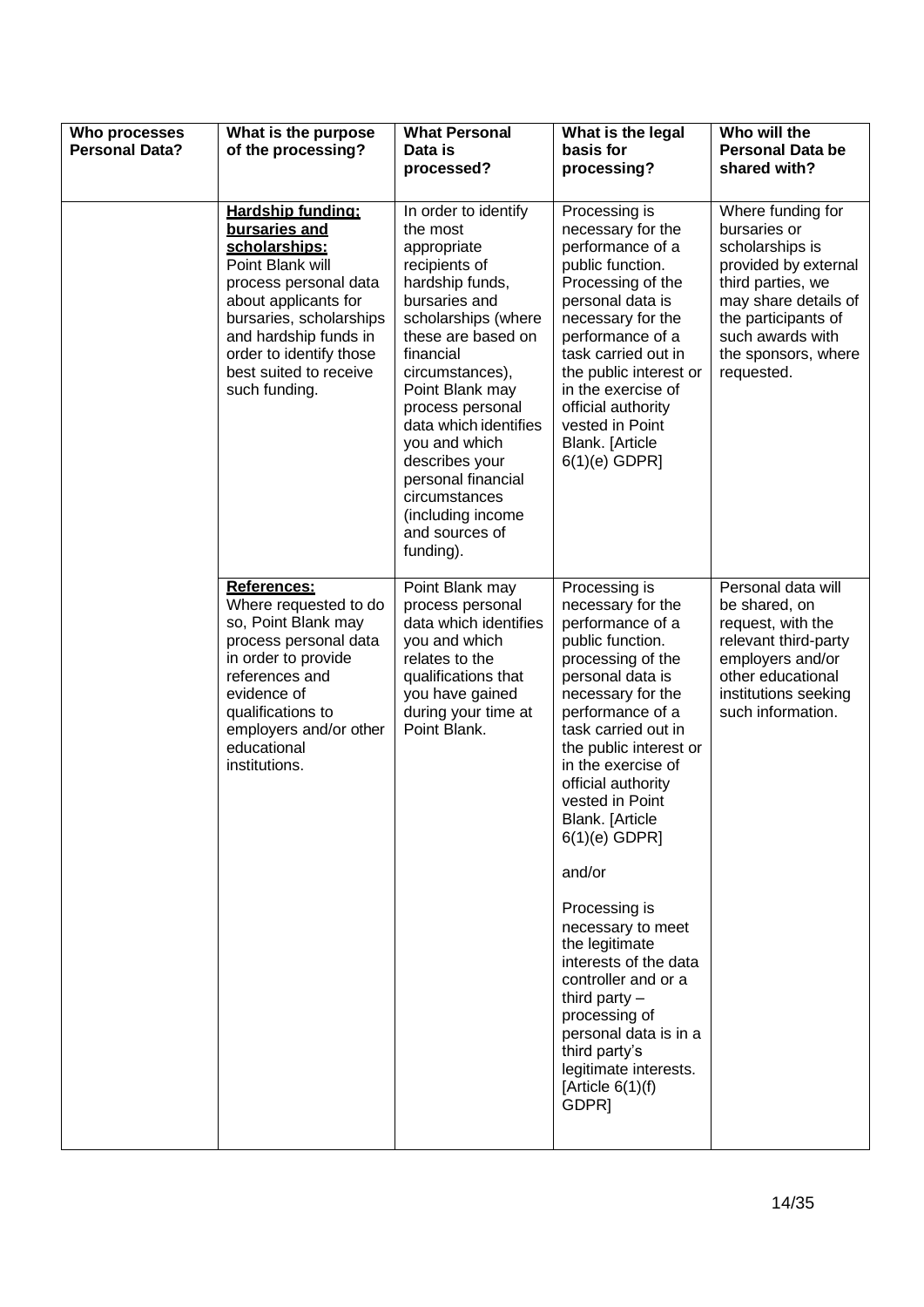| Who processes<br><b>Personal Data?</b> | What is the purpose<br>of the processing?                                                                                                                                                                                                                     | <b>What Personal</b><br>Data is<br>processed?                                                                                                                                                                                                                                                | What is the legal<br>basis for<br>processing?                                                                                                                                                                                                                                                                                                                                                                                                                                                                                                                                          | Who will the<br><b>Personal Data be</b><br>shared with?                                                                                                                                                                             |
|----------------------------------------|---------------------------------------------------------------------------------------------------------------------------------------------------------------------------------------------------------------------------------------------------------------|----------------------------------------------------------------------------------------------------------------------------------------------------------------------------------------------------------------------------------------------------------------------------------------------|----------------------------------------------------------------------------------------------------------------------------------------------------------------------------------------------------------------------------------------------------------------------------------------------------------------------------------------------------------------------------------------------------------------------------------------------------------------------------------------------------------------------------------------------------------------------------------------|-------------------------------------------------------------------------------------------------------------------------------------------------------------------------------------------------------------------------------------|
|                                        | <b>Council Tax</b><br>eligibility:<br>From time to time,<br>Point Blank may<br>share personal data<br>with local authorities<br>in order to establish<br>student exemption<br>from Council Tax.                                                               | Point Blank may<br>process personal<br>data which identifies<br>you and which gives<br>information about<br>your status as a full-<br>time student eligible<br>for exemption from<br>Council Tax.                                                                                            | Processing is<br>necessary for the<br>performance of a<br>public function.<br>processing of the<br>personal data is<br>necessary for the<br>performance of a<br>task carried out in<br>the public interest or<br>in the exercise of<br>official authority<br>vested in Point<br>Blank. [Article<br>$6(1)(e)$ GDPR]<br>and/or<br>Processing is<br>necessary to meet<br>the legitimate<br>interests of the data<br>controller and or a<br>third party $-$<br>processing of<br>personal data is in a<br>third party's<br>legitimate interests.<br>[Article $6(1)(f)$<br>GDPR <sub>1</sub> | Personal data may<br>be shared with local<br>authorities<br>responsible for<br>Council Tax and any<br>agencies employed<br>by local authorities<br>in relation to the<br>collection of such<br>tax.                                 |
|                                        | <b>Health, Safety and</b><br><b>Workplace</b><br>Wellbeing:<br>Point Blank may<br>process personal data<br>to ensure that it meets<br>health and safety<br>requirements and/or<br>equality legislation,<br>and ensures a safe<br>environment for<br>students. | Point Blank may<br>process personal<br>data identifying<br>students and their<br>individual needs and<br>health. This could<br>include personal<br>data relating to<br>reasonable<br>adjustments.<br>Where this is<br>Sensitive personal<br>data, it will be<br>treated as set out<br>below. | There is a legal<br>obligation to<br>process personal<br>$data - processing of$<br>the personal data is<br>necessary in order<br>that Point Blank<br>may comply with a<br>legal obligation,<br>either arising from<br>legislation or the<br>requirements of a<br>regulator or a court<br>of law. [Article<br>$6(1)(c)$ GDPR]                                                                                                                                                                                                                                                           | Personal data may<br>be shared with<br>occupational health<br>and<br>healthcare/social<br>care professionals,<br>subject to<br>appropriate<br>safeguards (as set<br>out below) in<br>relation to any<br>sensitive personal<br>data. |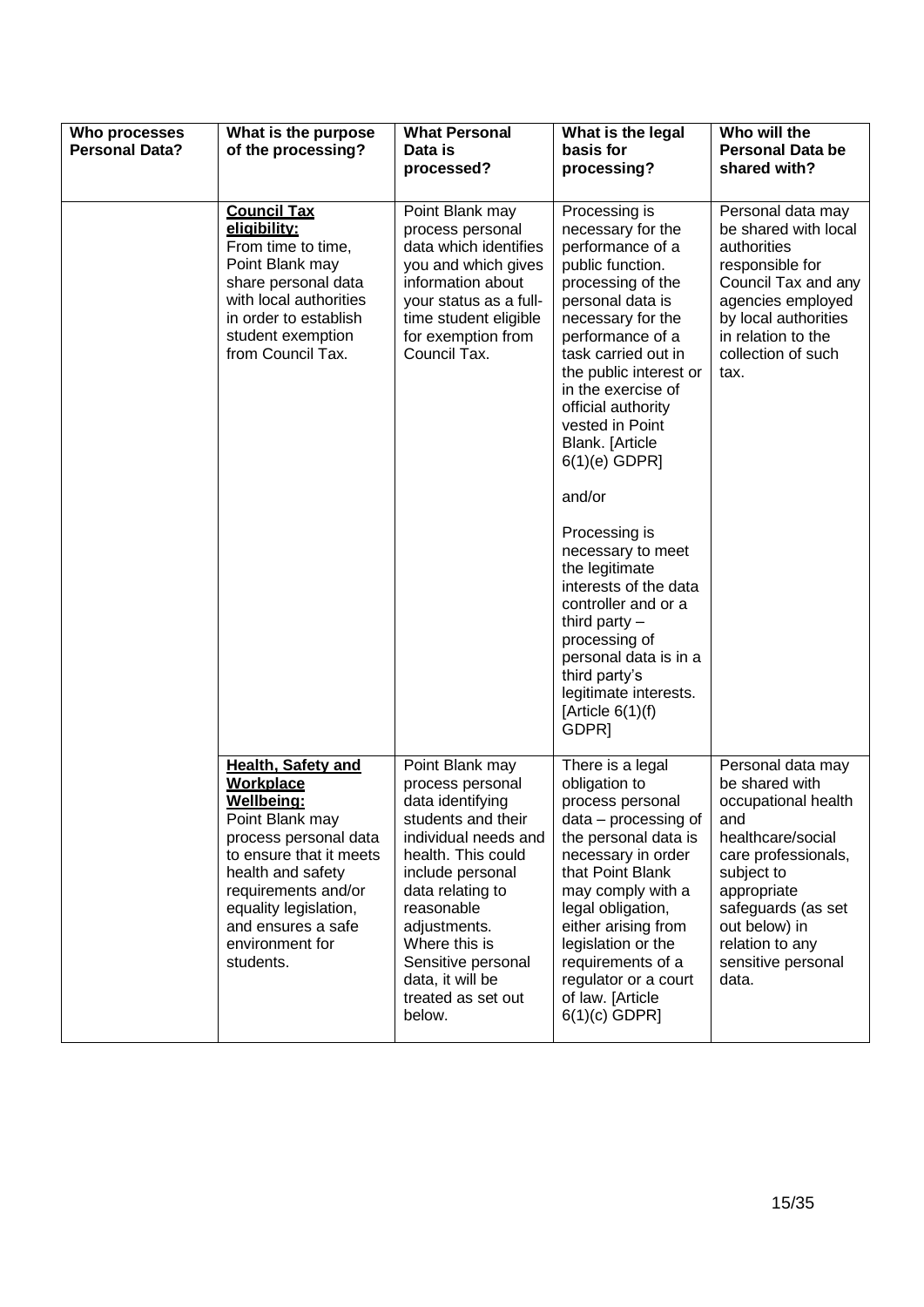| Who processes<br><b>Personal Data?</b> | What is the purpose<br>of the processing?                                                                                                                                                                                                                                                                                                  | <b>What Personal</b><br>Data is<br>processed?                                                                                                                                                                                                                                                                     | What is the legal<br>basis for<br>processing?                                                                                                                                                                                                                                                                                                                                                 | Who will the<br><b>Personal Data be</b><br>shared with?                                                                                                                                                                                                  |
|----------------------------------------|--------------------------------------------------------------------------------------------------------------------------------------------------------------------------------------------------------------------------------------------------------------------------------------------------------------------------------------------|-------------------------------------------------------------------------------------------------------------------------------------------------------------------------------------------------------------------------------------------------------------------------------------------------------------------|-----------------------------------------------------------------------------------------------------------------------------------------------------------------------------------------------------------------------------------------------------------------------------------------------------------------------------------------------------------------------------------------------|----------------------------------------------------------------------------------------------------------------------------------------------------------------------------------------------------------------------------------------------------------|
|                                        | <b>Professional bodies:</b><br>Certain courses<br>offered by Point Blank<br>are accredited by<br>external professional<br>bodies. Such bodies<br>may require that Point<br><b>Blank processes</b><br>personal data about<br>students on those<br>courses in order to<br>demonstrate that they<br>have met criteria set by<br>those bodies. | Point Blank may<br>keep and process<br>records about your<br>studies at POINT<br><b>BLANK</b> and<br>information about<br>your examinations,<br>assessments and<br>results. Point Blank<br>may also record<br>information about<br>your professional<br>conduct and ability<br>to meet criteria and<br>aptitudes. | Processing is<br>necessary for the<br>performance of a<br>$contract -$<br>processing of the<br>personal data is<br>permitted either (a)<br>in order to allow the<br>performance of a<br>contract to which<br>the data subject is a<br>party; or (b) in order<br>to take steps, at the<br>request of the data<br>subject, prior to<br>entering into a<br>contract. [Article<br>$6(1)(b)$ GDPR] | Personal data may<br>be shared with such<br>professional bodies,<br>as required by their<br>regulations.<br>Where appropriate,<br>data sharing<br>agreements will be<br>put in place to<br>govern the sharing<br>of any personal data<br>by POINT BLANK. |
|                                        | Placements:<br>Point Blank may<br>process personal data<br>in order to provide<br>information to<br>employers and<br>potential employers<br>about students in the<br>context of securing<br>work placements and<br>in relation to their<br>performance on such<br>placements.                                                              | Point Blank may<br>process personal<br>data which identifies<br>you and which<br>provides appropriate<br>and relevant<br>information to<br>placement providers<br>about your suitability<br>for appropriate<br>placements.                                                                                        | Processing is<br>necessary for the<br>performance of a<br>$contract -$<br>processing of the<br>personal data is<br>permitted either (a)<br>in order to allow the<br>performance of a<br>contract to which<br>the data subject is a<br>party; or (b) in order<br>to take steps, at the<br>request of the data<br>subject, prior to<br>entering into a<br>contract. [Article<br>$6(1)(b)$ GDPR] | Personal data will<br>be shared with<br>actual and potential<br>placement<br>providers.                                                                                                                                                                  |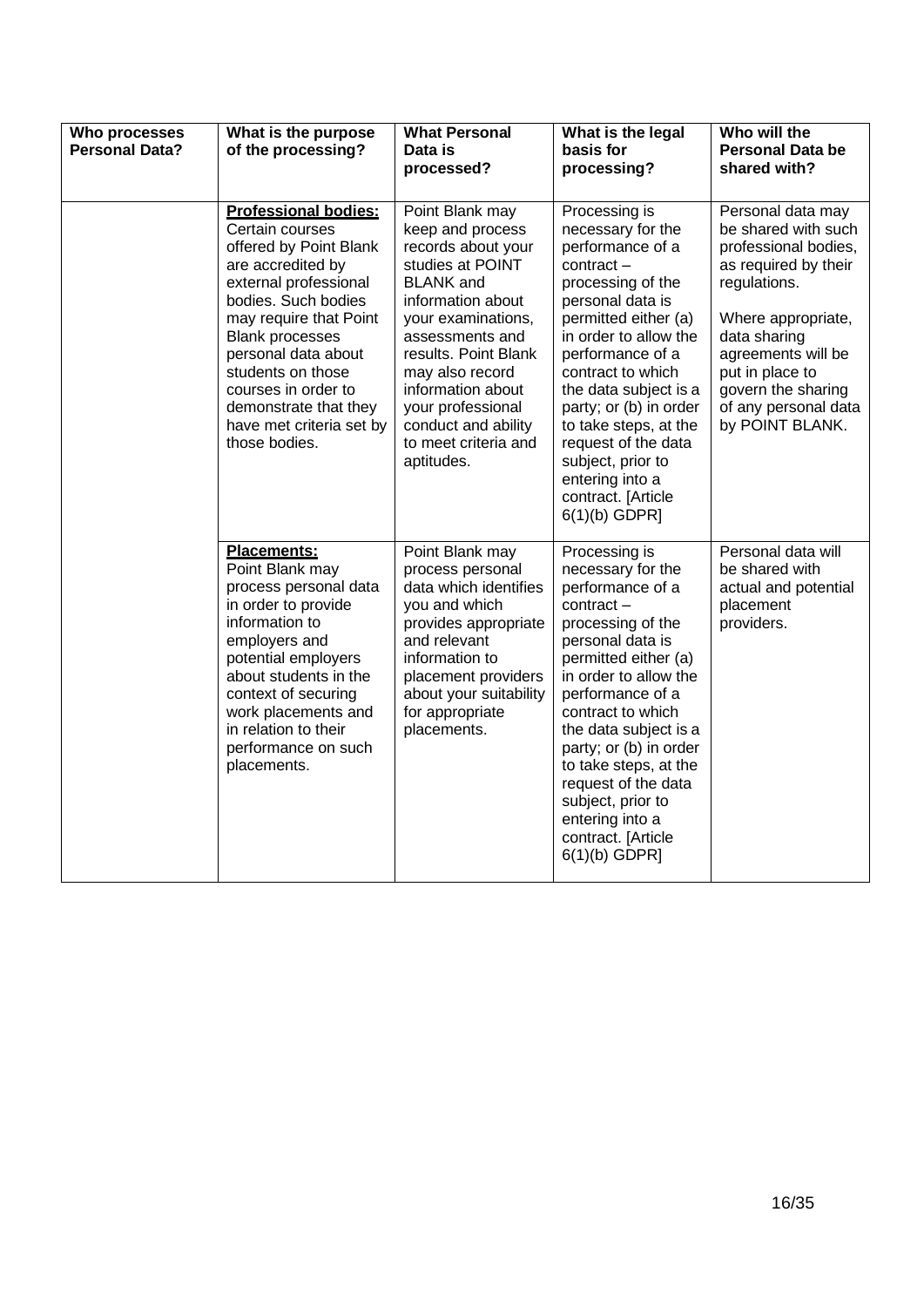| Who processes<br><b>Personal Data?</b> | What is the purpose<br>of the processing?                                                                                                                                                                                                                                                                                                                                                                             | <b>What Personal</b><br>Data is<br>processed?                                                                                                                                                                                                                                                                                                                                                                                                                                                                                                                                                                                                                                               | What is the legal<br>basis for<br>processing?                                                                                                                                                                                                                                                                                                                                                 | Who will the<br><b>Personal Data be</b><br>shared with?                                                                                                                                                                                                                                                                                                                                                                                          |
|----------------------------------------|-----------------------------------------------------------------------------------------------------------------------------------------------------------------------------------------------------------------------------------------------------------------------------------------------------------------------------------------------------------------------------------------------------------------------|---------------------------------------------------------------------------------------------------------------------------------------------------------------------------------------------------------------------------------------------------------------------------------------------------------------------------------------------------------------------------------------------------------------------------------------------------------------------------------------------------------------------------------------------------------------------------------------------------------------------------------------------------------------------------------------------|-----------------------------------------------------------------------------------------------------------------------------------------------------------------------------------------------------------------------------------------------------------------------------------------------------------------------------------------------------------------------------------------------|--------------------------------------------------------------------------------------------------------------------------------------------------------------------------------------------------------------------------------------------------------------------------------------------------------------------------------------------------------------------------------------------------------------------------------------------------|
|                                        | Educational<br>partnerships:<br>Point Blank works with<br>a wide range of<br>domestic and<br>international<br>educational partners<br>and shares information<br>with them in order to<br>allow students to<br>undertake studies with<br>such partners, as part<br>of exchange<br>arrangements or in<br>order to achieve<br>awards of those<br>institutions or POINT<br><b>BLANK.</b>                                  | Point Blank may<br>process personal<br>data which identifies<br>you and which<br>provides appropriate<br>and relevant<br>information to<br>educational partners<br>about your suitability<br>for appropriate<br>courses or studies.<br>This may include<br>details of your<br>studies at POINT<br><b>BLANK</b> including<br>information about<br>your examinations,<br>assessments and<br>results.                                                                                                                                                                                                                                                                                          | Processing is<br>necessary for the<br>performance of a<br>$contract -$<br>processing of the<br>personal data is<br>permitted either (a)<br>in order to allow the<br>performance of a<br>contract to which<br>the data subject is a<br>party; or (b) in order<br>to take steps, at the<br>request of the data<br>subject, prior to<br>entering into a<br>contract. [Article<br>$6(1)(b)$ GDPR] | Personal data will<br>be shared with such<br>educational partners<br>as you may apply<br>to, or actually, study<br>with, as part of your<br>time with Point<br>Blank.<br>Where appropriate,<br>data sharing<br>agreements will be<br>put in place to<br>govern the sharing<br>of any personal data<br>by POINT BLANK.                                                                                                                            |
|                                        | <b>Apprentices:</b><br>As with all students<br>(see the rest of this<br>section), apprentices'<br>personal details may<br>be processed in order<br>to identify them and<br>record their<br>attendance, marks and<br>results. Their personal<br>data may also be<br>processed in order to<br>provide information to<br>external bodies,<br>including employers,<br>the ESFA and<br>appropriate<br>professional bodies. | POINT BLANK will<br>keep a record of<br>your application<br>form and all<br>supporting details,<br>including those<br>provided by UCAS<br>and any referees.<br>We will also<br>maintain records<br>about your studies<br>at POINT BLANK<br>and your use of the<br>academic and non-<br>academic facilities<br>that we offer. The<br>personal data will<br>include your name,<br>home address, date<br>of birth, course(s)<br>studies, fee<br>payments and<br>information about<br>your examinations,<br>assessments and<br>results. Point Blank<br>may also process<br>personal data about<br>your role with your<br>employer and any<br>information relevant<br>to endpoint<br>assessment. | Processing is<br>necessary for the<br>performance of a<br>$contract -$<br>processing of the<br>personal data is<br>permitted either (a)<br>in order to allow the<br>performance of a<br>contract to which<br>the data subject is a<br>party; or (b) in order<br>to take steps, at the<br>request of the data<br>subject, prior to<br>entering into a<br>contract. [Article<br>$6(1)(b)$ GDPR] | Apprentice personal<br>data may be shared<br>with employers,<br>placement<br>providers, the<br>ESFA, and relevant<br>professional bodies.<br>We may also share<br>your personal data<br>(as relevant and<br>necessary) with<br>other educational<br>organisations,<br>examination boards<br>and awarding<br>bodies, placement<br>providers,<br>employers, any<br>student support<br>assessment body,<br>and any funders or<br>potential funders. |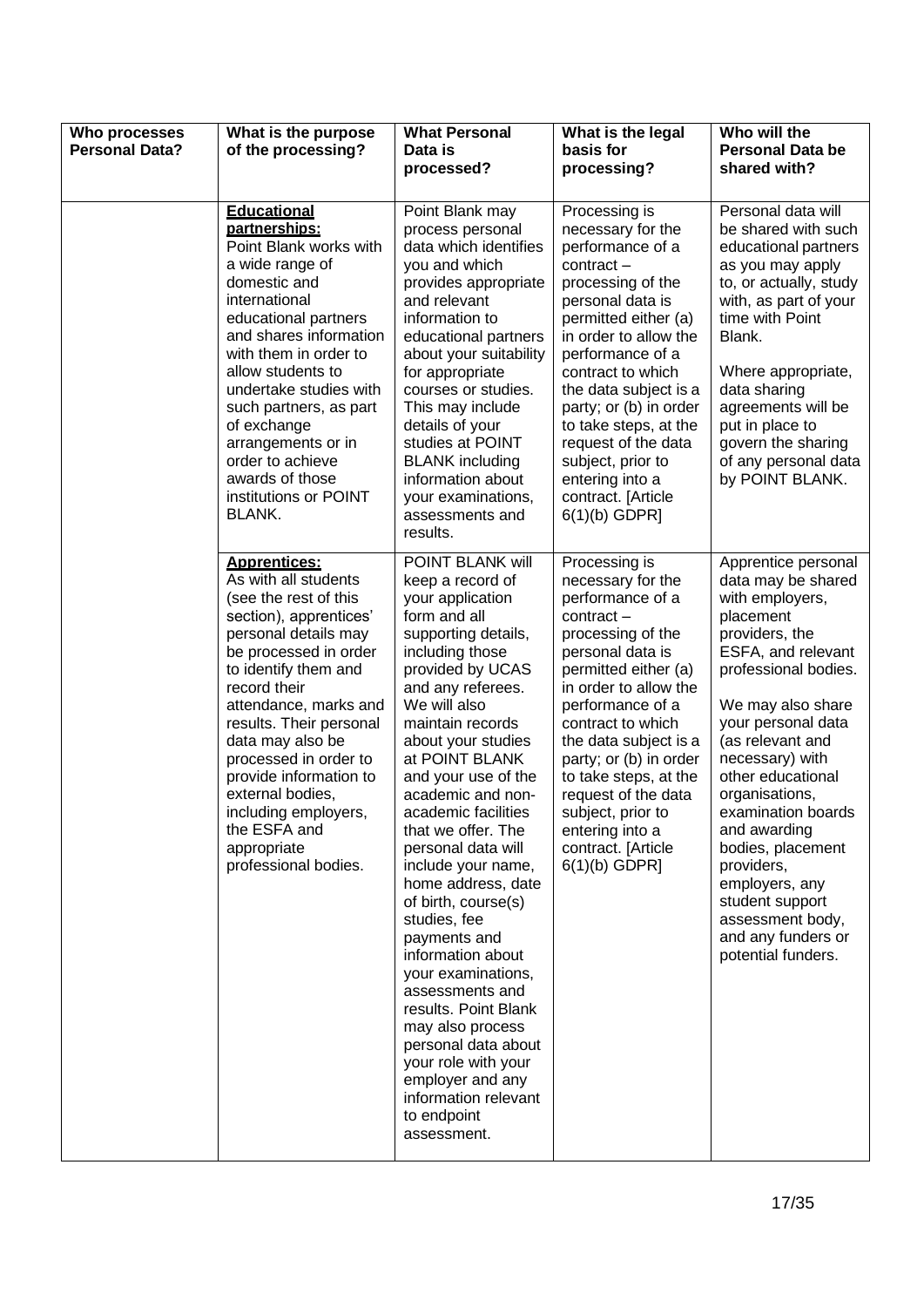| Who processes<br><b>Personal Data?</b> | What is the purpose<br>of the processing?                                                                                                                                                                                                                                                                                                     | <b>What Personal</b><br>Data is<br>processed?                                                                                                                                                                                                                                                                                                     | What is the legal<br>basis for<br>processing?                                                                                                                                                                                                                                                                                                                                                 | Who will the<br><b>Personal Data be</b><br>shared with?                                                                                                                                                                                                                                                                                                                             |
|----------------------------------------|-----------------------------------------------------------------------------------------------------------------------------------------------------------------------------------------------------------------------------------------------------------------------------------------------------------------------------------------------|---------------------------------------------------------------------------------------------------------------------------------------------------------------------------------------------------------------------------------------------------------------------------------------------------------------------------------------------------|-----------------------------------------------------------------------------------------------------------------------------------------------------------------------------------------------------------------------------------------------------------------------------------------------------------------------------------------------------------------------------------------------|-------------------------------------------------------------------------------------------------------------------------------------------------------------------------------------------------------------------------------------------------------------------------------------------------------------------------------------------------------------------------------------|
|                                        | <b>Surveys &amp;</b><br>questionnaires:<br>From time to time,<br>Point Blank may<br>circulate internal and<br>external surveys and<br>questionnaires in order<br>to assess its own<br>performance and<br>practices and ensure<br>that it is meeting its<br>obligation to deliver a<br>high quality academic<br>experience to its<br>students. | Point Blank may<br>process any<br>personal data<br>included in survey<br>results, which may<br>include student<br>opinions on the<br>quality of the<br>teaching experience<br>(and therefore<br>possibly personal<br>data relating to and<br>identifying staff and<br>students).                                                                  | There is a legal<br>obligation to<br>process Personal<br>Data - Processing<br>of the Personal<br>Data is necessary in<br>order that Point<br>Blank may comply<br>with a legal<br>obligation, either<br>arising from<br>legislation or the<br>requirements of a<br>regulator or a court<br>of law. [Article<br>$6(1)(c)$ GDPR]                                                                 | Personal data will<br>not be shared<br>externally, but may<br>be shared with<br>senior members of<br>staff responsible for<br>teaching quality.<br>Where necessary,<br>such data shall be<br>anonymised in order<br>that personal data is<br>protected.                                                                                                                             |
|                                        | <b>Disciplinary</b><br>proceedings and<br>complaints:<br>Point Blank may need<br>to follow processes in<br>relation to student<br>discipline, complaints<br>and grievances, and<br>this may involve the<br>processing of personal<br>data which identifies<br>students.                                                                       | Point Blank may<br>process information<br>which identifies you,<br>which refers to your<br>status at Point<br>Blank, and includes<br>information relating<br>to any disciplinary<br>issues, complaints<br>or grievances.                                                                                                                          | Processing is<br>necessary for the<br>performance of a<br>$contract -$<br>processing of the<br>personal data is<br>permitted either (a)<br>in order to allow the<br>performance of a<br>contract to which<br>the data subject is a<br>party; or (b) in order<br>to take steps, at the<br>request of the data<br>subject, prior to<br>entering into a<br>contract. [Article<br>$6(1)(b)$ GDPR] | Personal data will<br>not be shared with<br>external third<br>parties, unless there<br>is a regulatory or<br>legal need to do so<br>(i.e. as a result of<br>legal proceedings or<br>legal requirements)<br>Where proceedings<br>involve the OIA or a<br>court or tribunal,<br>then personal data<br>may be processed<br>as part of such<br>proceedings.                             |
|                                        | <b>Sensitive Personal</b><br><u>Data:</u><br>It may be necessary<br>for POINT BLANK to<br>process sensitive<br>personal data (or<br>"special category"<br>personal data) about<br>you.                                                                                                                                                        | Sensitive personal<br>data that may be<br>processed will<br>include information<br>about your ethnicity,<br>sexual orientation,<br>religious beliefs,<br>health or disabilities.<br>This will be<br>processed for<br>planning and<br>monitoring purposes<br>or in order to<br>provide care or help<br>make suitable<br>reasonable<br>adjustments. | Access to and the<br>sharing of sensitive<br>personal data will<br>be very strictly<br>controlled and such<br>sensitive personal<br>data will be handled<br>very carefully and<br>sensitively and only<br>where one of the<br>conditions set out in<br>7.1.2 above relating<br>to Article $9(2)$<br>GDPR is met.                                                                              | Access to and the<br>sharing of sensitive<br>personal data will be<br>very strictly<br>controlled and such<br>sensitive personal<br>data will be handled<br>very carefully and<br>sensitively.<br>You will be given full<br>information about<br>our use of any such<br>sensitive personal<br>data at the time that<br>it is requested and<br>prior to any sharing<br>of such data. |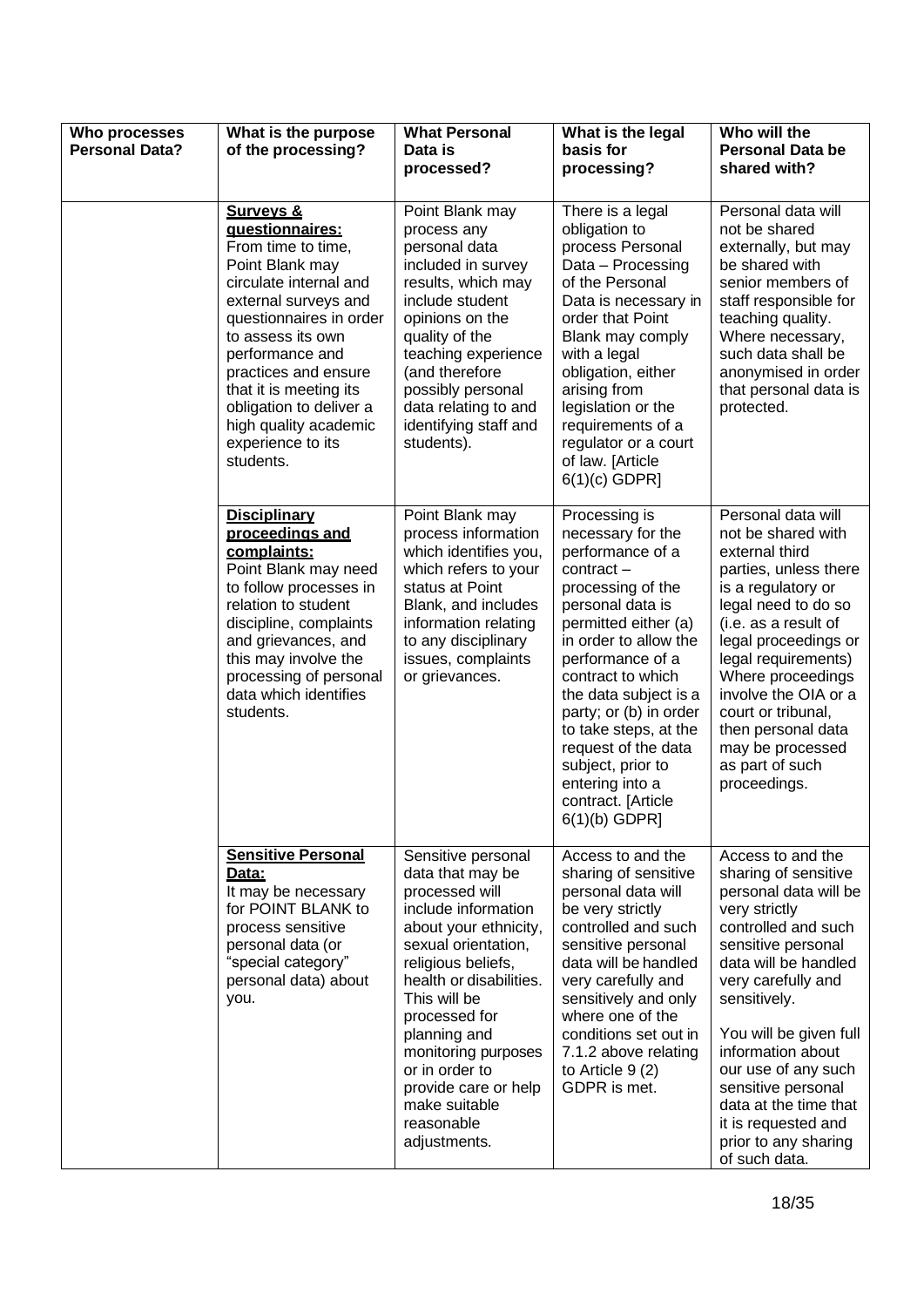| Who processes<br><b>Personal Data?</b> | What is the purpose<br>of the processing? | <b>What Personal</b><br>Data is<br>processed?                                                                                                                                                                                                                        | What is the legal<br>basis for<br>processing?                                                                                                                                        | Who will the<br><b>Personal Data be</b><br>shared with? |
|----------------------------------------|-------------------------------------------|----------------------------------------------------------------------------------------------------------------------------------------------------------------------------------------------------------------------------------------------------------------------|--------------------------------------------------------------------------------------------------------------------------------------------------------------------------------------|---------------------------------------------------------|
|                                        |                                           | For certain courses,<br>other sensitive<br>personal data may<br>be processed such<br>as information about<br>past criminal<br>convictions, work<br>with children or<br>vulnerable adults.<br>and your fitness to<br>practise in certain<br>regulated<br>professions. | You will be given<br>full information<br>about our use of<br>any such sensitive<br>personal data at the<br>time that it is<br>requested and prior<br>to any sharing of<br>such data. |                                                         |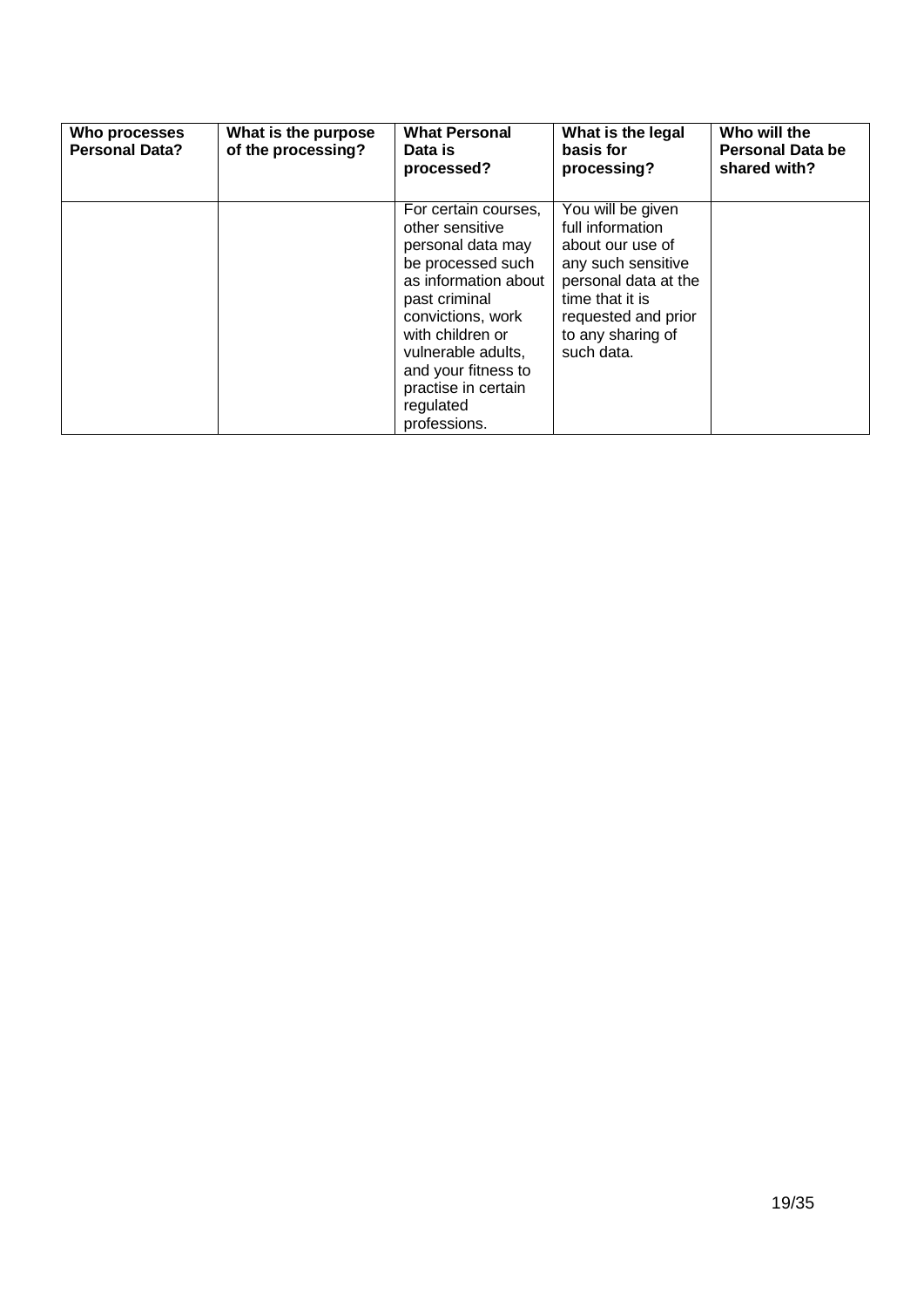# **7.4 Alumni, Donors and Supporters**

| Who processes<br><b>Personal Data?</b>                                                                                        | What is the purpose of the<br>processing?                                                                                                                                                      | <b>What Personal</b><br>Data is<br>processed?                                                                                                                                                                                                                                                                                                                                                                                                                                                                                                                                                                                                                                                                                                                                                                                                                                                               | What is the legal<br>basis for<br>processing?                                                                                                                                                                  | Who will the<br><b>Personal Data be</b><br>shared with?                                                                                                                                                                                                                                                                                                                                                                                                                                                                                                                    |
|-------------------------------------------------------------------------------------------------------------------------------|------------------------------------------------------------------------------------------------------------------------------------------------------------------------------------------------|-------------------------------------------------------------------------------------------------------------------------------------------------------------------------------------------------------------------------------------------------------------------------------------------------------------------------------------------------------------------------------------------------------------------------------------------------------------------------------------------------------------------------------------------------------------------------------------------------------------------------------------------------------------------------------------------------------------------------------------------------------------------------------------------------------------------------------------------------------------------------------------------------------------|----------------------------------------------------------------------------------------------------------------------------------------------------------------------------------------------------------------|----------------------------------------------------------------------------------------------------------------------------------------------------------------------------------------------------------------------------------------------------------------------------------------------------------------------------------------------------------------------------------------------------------------------------------------------------------------------------------------------------------------------------------------------------------------------------|
| Your personal<br>data will be<br>processed by<br>Point Blank<br><b>Higher Education</b><br>Corporation<br>("POINT<br>BLANK"). | Data held on alumni:<br>Personal data will be held for<br>a number of related purposes<br>in support of and to facilitate<br>alumni relations, supporter<br>communications and<br>fundraising. | We may hold<br>information<br>relating to you<br>which derives<br>from a number of<br>different sources.<br>The majority of<br>the information we<br>hold on alumni is<br>information which<br>you provide to us<br>(for example, you<br>may give us<br>information by<br>filling in forms on<br>Point Blank's<br>website, or by<br>contacting us by<br>telephone, email<br>or otherwise). If<br>you are a student<br>or studied at Point<br>Blank, some of<br>your personal<br>data is transferred<br>from your student<br>record to Point<br>Blank's<br>Development and<br>Alumni database<br>(known as<br>"Raiser's Edge").<br>We also attend<br>graduation and<br>awards<br>ceremonies and<br>collect information<br>from you in<br>person at such<br>events. The data<br>may contain<br>personal details<br>which you have<br>disclosed to us or<br>information from<br>publicly available<br>sources. | Processing is<br>necessary to meet<br>the legitimate<br>interests of the<br>data controller -<br>Processing of<br>personal data is in<br>Point Blank's<br>legitimate<br>interests. [Article<br>$6(1)(f)$ GDPR] | We share certain of<br>the above<br>categories of data<br>with a mailing<br>house once a year<br>only for the specific<br>purposes of printing<br>and circulating the<br>annual alumni<br>magazine. Any<br>transmission of<br>data to or from the<br>mailing house is<br>managed through<br>appropriate<br>processes (eg<br>subject to an<br>appropriate data<br>sharing agreement)<br>which comply with<br>the GDPR. Point<br>Blank may share<br>personal data with<br>other data<br>processors where it<br>regards such<br>sharing to be in its<br>legitimate interests. |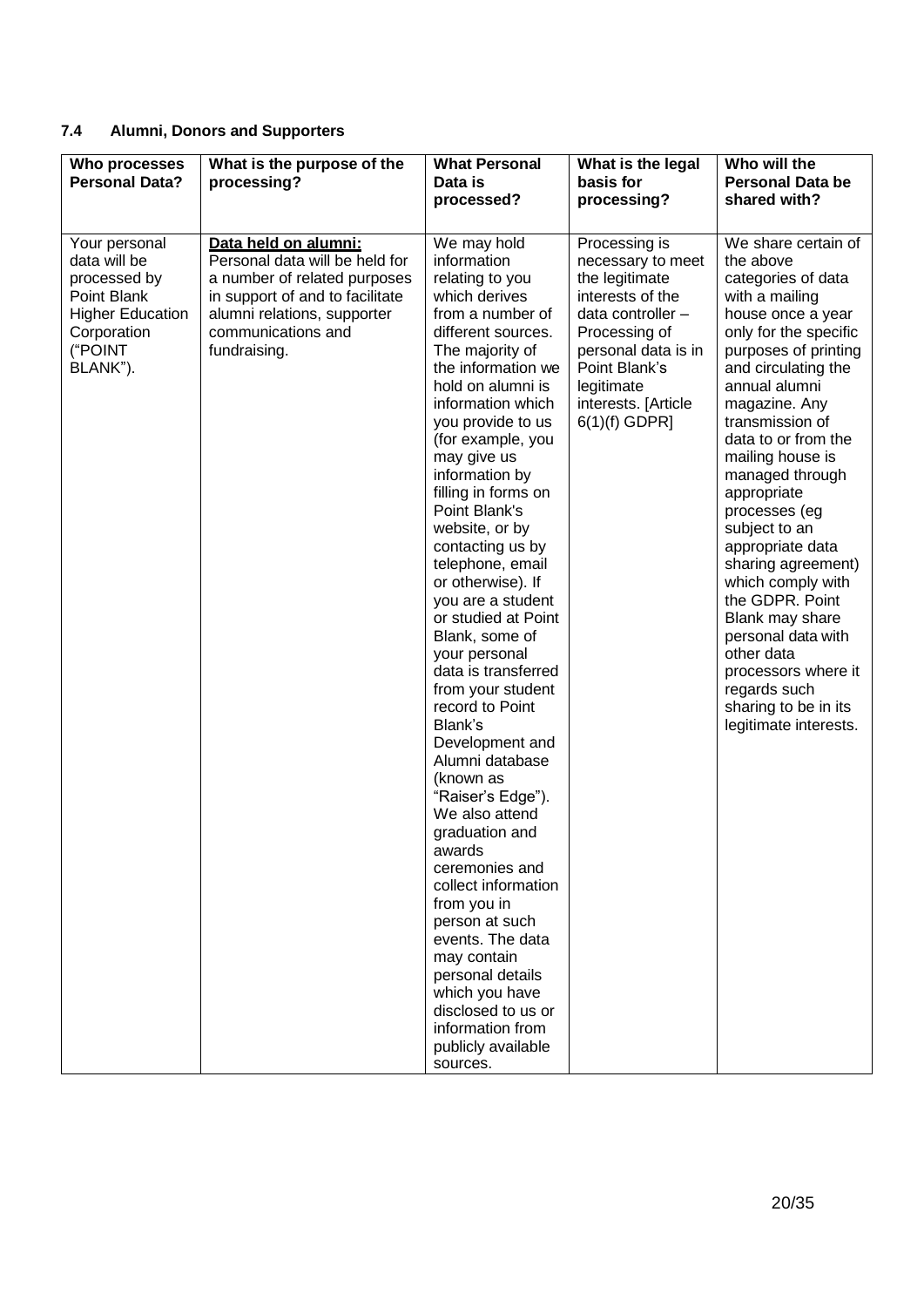| Who processes<br><b>Personal Data?</b> | What is the purpose of the<br>processing?                                                                                                                                                                                                                                                                                                                                                                                                                                                                                                                                                                                                                                                                                                                                                                                                                                                                                                                                                                                                                                                          | <b>What Personal</b><br>Data is<br>processed?                                                                                                                                                                                                                                           | What is the legal<br>basis for<br>processing?                                                                                                                                                                                                                                                                                                                                                                                                                                                                                                                                                                                                     | Who will the<br><b>Personal Data be</b><br>shared with? |
|----------------------------------------|----------------------------------------------------------------------------------------------------------------------------------------------------------------------------------------------------------------------------------------------------------------------------------------------------------------------------------------------------------------------------------------------------------------------------------------------------------------------------------------------------------------------------------------------------------------------------------------------------------------------------------------------------------------------------------------------------------------------------------------------------------------------------------------------------------------------------------------------------------------------------------------------------------------------------------------------------------------------------------------------------------------------------------------------------------------------------------------------------|-----------------------------------------------------------------------------------------------------------------------------------------------------------------------------------------------------------------------------------------------------------------------------------------|---------------------------------------------------------------------------------------------------------------------------------------------------------------------------------------------------------------------------------------------------------------------------------------------------------------------------------------------------------------------------------------------------------------------------------------------------------------------------------------------------------------------------------------------------------------------------------------------------------------------------------------------------|---------------------------------------------------------|
|                                        | <b>Marketing and updates to</b><br>alumni via post:<br>We will process your personal<br>data in order to send you<br>details of events and other<br>information of interest to you<br>by post, including sending<br>you publications (eg alumni<br>magazines and updates<br>about Point Blank).                                                                                                                                                                                                                                                                                                                                                                                                                                                                                                                                                                                                                                                                                                                                                                                                    | In order to post<br>information to<br>you, we will<br>process details of<br>your name,<br>address and other<br>identifying data.<br>We may also use<br>the services of a<br>mailing house to<br>assist us with this<br>process.                                                         | As above.                                                                                                                                                                                                                                                                                                                                                                                                                                                                                                                                                                                                                                         | As above.                                               |
|                                        | Marketing and updates to<br>alumni via telephone and<br>electronic means:<br>We will process your personal<br>data in order to transmit to<br>you details of events and<br>other information of interest to<br>you by telephone and<br>electronic means, including:<br>conducting surveys;<br>$\bullet$<br>providing services,<br>including access to<br>University facilities;<br>sending you tailored<br>proposals, appeals and<br>requests for donations;<br>sending you details of<br>volunteering opportunities;<br>inviting you to alumni and<br>other University events;<br>the promotion of other<br>opportunities and services<br>available to you (eg offers<br>and opportunities available<br>through Point Blank's<br>network of alumni groups);<br>wealth analysis and<br>research in order to<br>improve our understanding<br>of our alumni and<br>supporters, inform our<br>fundraising strategy, target<br>our communications more<br>effectively, and maintain<br>good practice;<br>internal record keeping,<br>including the management<br>of any feedback or<br>complaints; and | In order to<br>transmit<br>information to<br>you, we will<br>process details of<br>your name,<br>address and other<br>identifying data<br>(eg email address<br>and telephone<br>number). We<br>may also use the<br>services of a<br>mailing house to<br>assist us with this<br>process. | In line with the<br>requirements of<br>the Privacy and<br>Electronic<br>Communications<br>Regulations 2003<br>("PECR"), we will<br>only contact you<br>by telephone or<br>via electronic<br>means where we<br>have your explicit<br>permission to do<br>so. Processing is<br>permitted with the<br>data subject's<br>explicit and<br>informed consent<br>where an<br>individual has<br>given clear and<br>informed consent<br>to the processing<br>of their personal<br>data for this<br>specific, identified<br>purpose. For the<br>purposes of<br>PECR, consent is<br>required for all<br>electronic<br>marketing. [Article<br>$6(1)(a)$ GDPR]. | As above.                                               |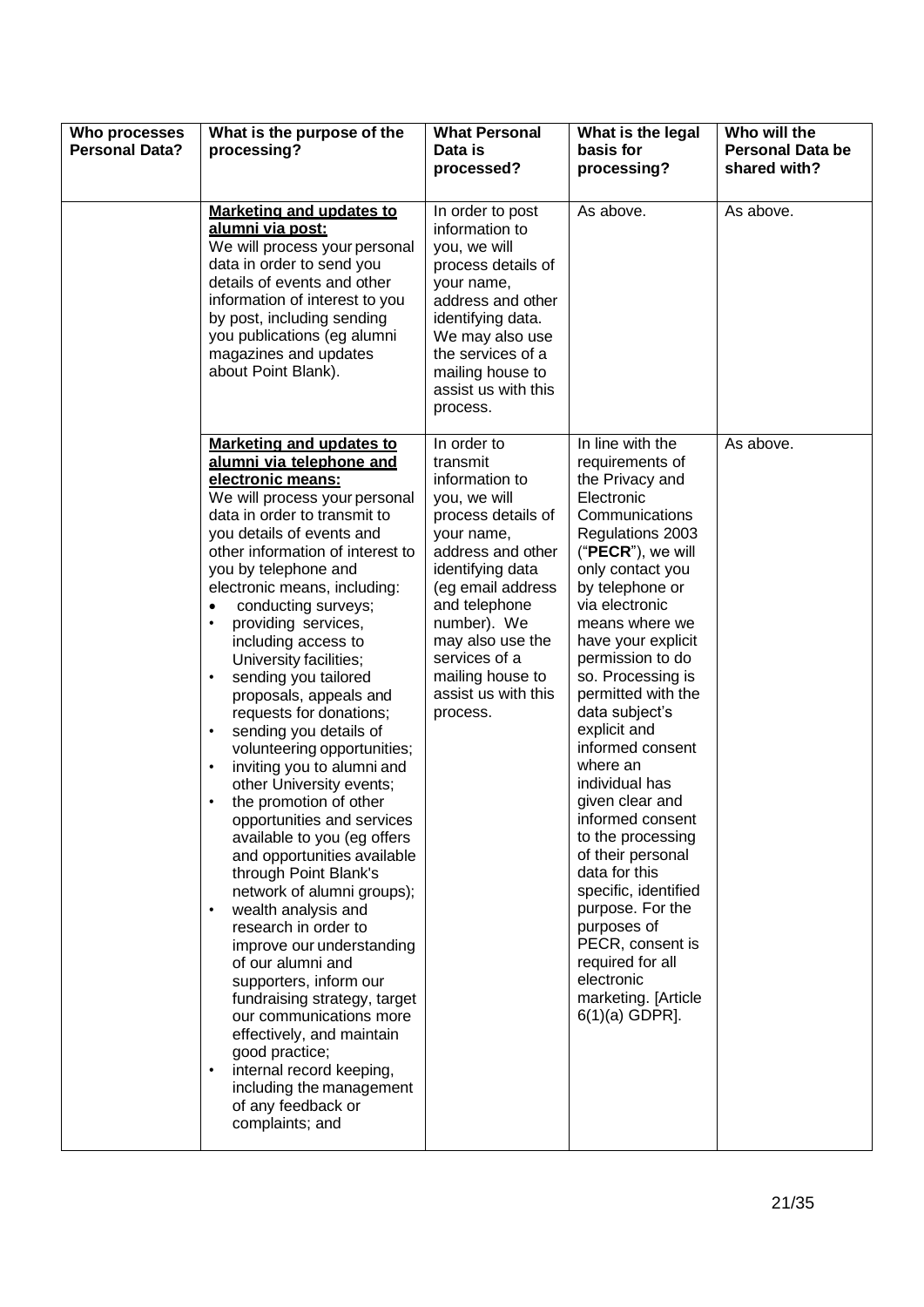| Who processes<br><b>Personal Data?</b> | What is the purpose of the<br>processing?                                                                                                                                                                                                                                                       | <b>What Personal</b><br>Data is<br>processed?                                                                                                                                                                                                                                                                                                                                                                                                                                                                              | What is the legal<br>basis for<br>processing?                                                                                                                                                                  | Who will the<br><b>Personal Data be</b><br>shared with?                                                                               |
|----------------------------------------|-------------------------------------------------------------------------------------------------------------------------------------------------------------------------------------------------------------------------------------------------------------------------------------------------|----------------------------------------------------------------------------------------------------------------------------------------------------------------------------------------------------------------------------------------------------------------------------------------------------------------------------------------------------------------------------------------------------------------------------------------------------------------------------------------------------------------------------|----------------------------------------------------------------------------------------------------------------------------------------------------------------------------------------------------------------|---------------------------------------------------------------------------------------------------------------------------------------|
|                                        | administrative purposes<br>(eg in order to process a<br>donation you have made or to<br>administer an event you have<br>registered for or attended).                                                                                                                                            |                                                                                                                                                                                                                                                                                                                                                                                                                                                                                                                            |                                                                                                                                                                                                                |                                                                                                                                       |
|                                        | Data held on donors and<br>supporters:<br>Personal data will be used for<br>a number of related purposes<br>in support of and to facilitate<br>relations, supporter<br>communications and<br>fundraising.                                                                                       | We may hold<br>information<br>relating to you<br>which derives<br>from a number of<br>different sources.<br>The majority of<br>the information we<br>hold is information<br>which you provide<br>to us (for<br>example, you may<br>give us<br>information by<br>filling in forms on<br>Point Blank's<br>website, or by<br>contacting us by<br>telephone, email<br>or otherwise). The<br>data may contain<br>personal details<br>which you have<br>disclosed to us or<br>information from<br>publicly available<br>sources. | Processing is<br>necessary to meet<br>the legitimate<br>interests of the<br>data controller -<br>Processing of<br>personal data is in<br>Point Blank's<br>legitimate<br>interests. [Article<br>$6(1)(f)$ GDPR] | We do not share<br>donors'/supporters'<br>personal data with<br>third parties unless<br>we have your<br>explicit consent to<br>do so. |
|                                        | <b>Marketing and updates to</b><br>donors and supporters via<br><u>post:</u><br>We will process your personal<br>data in order to send you<br>details of events and other<br>information of interest to you<br>by post, including sending<br>you publications and updates<br>about Point Blank. | In order to post<br>information to<br>you, we will<br>process details of<br>your name,<br>address and other<br>identifying data.                                                                                                                                                                                                                                                                                                                                                                                           | As above.                                                                                                                                                                                                      | As above.                                                                                                                             |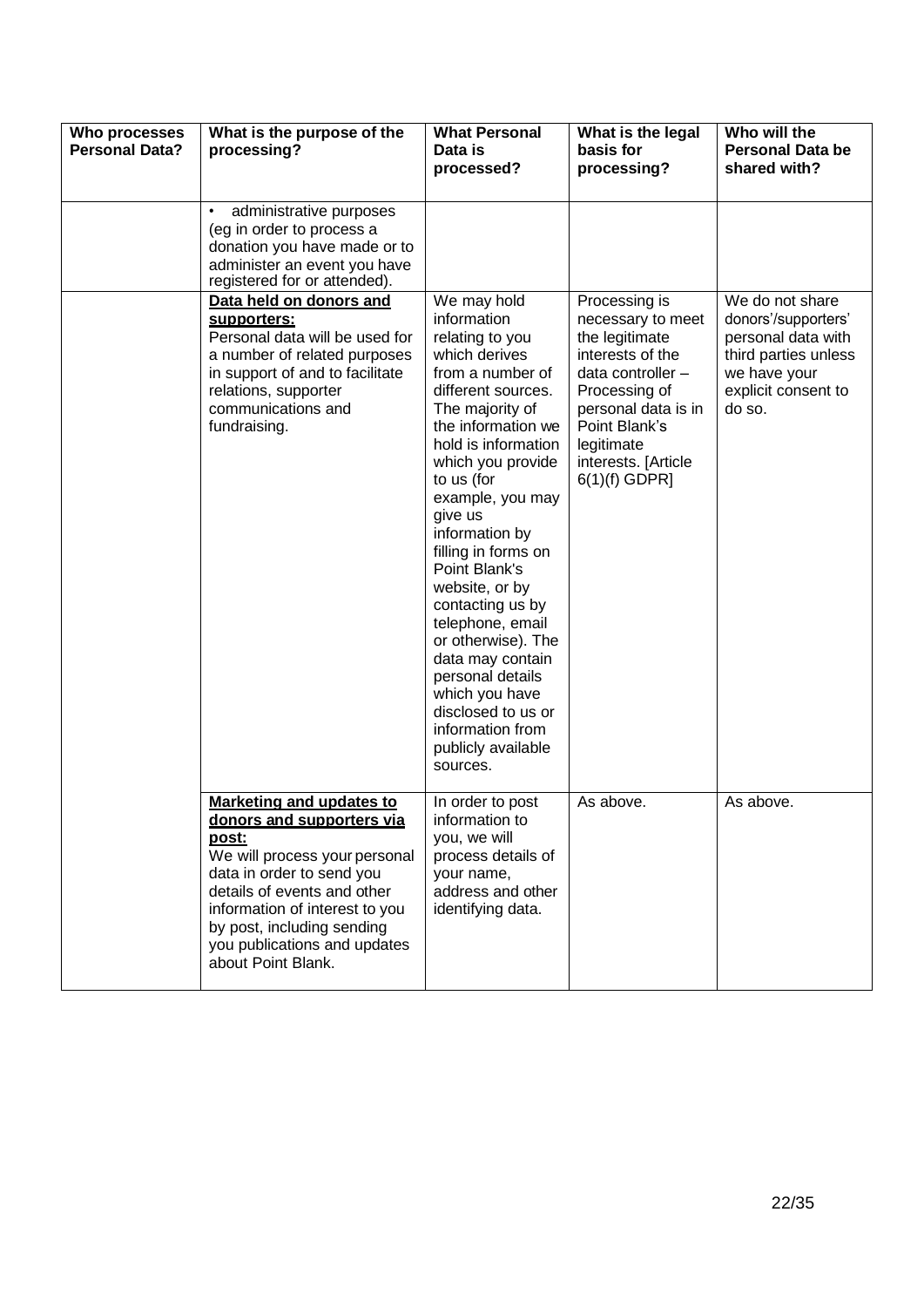| Who processes<br><b>Personal Data?</b> | What is the purpose of the<br>processing?                                                                                                                                                                                                                                                                                                                                                                                                                                                                                                                                                                                                                                                                                                                                                                                                                                                                                                                                                                                                                                                                                                                                                                                                                                      | <b>What Personal</b><br>Data is<br>processed?                                                                                                                                            | What is the legal<br>basis for<br>processing?                                                                                                                                                                                                                                                                                                                                                                                                                                                                                                                                                                                                     | Who will the<br><b>Personal Data be</b><br>shared with? |
|----------------------------------------|--------------------------------------------------------------------------------------------------------------------------------------------------------------------------------------------------------------------------------------------------------------------------------------------------------------------------------------------------------------------------------------------------------------------------------------------------------------------------------------------------------------------------------------------------------------------------------------------------------------------------------------------------------------------------------------------------------------------------------------------------------------------------------------------------------------------------------------------------------------------------------------------------------------------------------------------------------------------------------------------------------------------------------------------------------------------------------------------------------------------------------------------------------------------------------------------------------------------------------------------------------------------------------|------------------------------------------------------------------------------------------------------------------------------------------------------------------------------------------|---------------------------------------------------------------------------------------------------------------------------------------------------------------------------------------------------------------------------------------------------------------------------------------------------------------------------------------------------------------------------------------------------------------------------------------------------------------------------------------------------------------------------------------------------------------------------------------------------------------------------------------------------|---------------------------------------------------------|
|                                        | Marketing and updates to<br>donors and supporters via<br>telephone and electronic<br>means:<br>We will process your personal<br>data in order to transmit to<br>you details of events and<br>other information of interest to<br>you by telephone and<br>electronic means, including:<br>sending publications;<br>conducting surveys;<br>providing services,<br>including access to<br>University facilities;<br>sending you tailored<br>$\bullet$<br>proposals, appeals and<br>requests for donations;<br>inviting you to alumni and<br>$\bullet$<br>other University events;<br>the promotion of other<br>٠<br>opportunities and services<br>available to you (eg offers<br>and opportunities available<br>through Point Blank's<br>network of alumni groups);<br>wealth analysis and<br>$\bullet$<br>research in order to<br>improve our understanding<br>of our alumni and<br>supporters, inform our<br>fundraising strategy, target<br>our communications more<br>effectively, and maintain<br>good practice;<br>internal record keeping,<br>including the management<br>of any feedback or<br>complaints; and<br>administrative purposes<br>(eg in order to process a<br>donation you have made<br>or to administer an event<br>you have registered for or<br>attended). | In order to<br>transmit<br>information to<br>you, we will<br>process details of<br>your name,<br>address and other<br>identifying data<br>(eg email address<br>and telephone<br>number). | In line with the<br>requirements of<br>the Privacy and<br>Electronic<br>Communications<br>Regulations 2003<br>("PECR"), we will<br>only contact you<br>by telephone or<br>via electronic<br>means where we<br>have your explicit<br>permission to do<br>so. Processing is<br>permitted with the<br>data subject's<br>explicit and<br>informed consent<br>where an<br>individual has<br>given clear and<br>informed consent<br>to the processing<br>of their personal<br>data for this<br>specific, identified<br>purpose. For the<br>purposes of<br>PECR, consent is<br>required for all<br>electronic<br>marketing. [Article<br>$6(1)(a)$ GDPR]. | As above.                                               |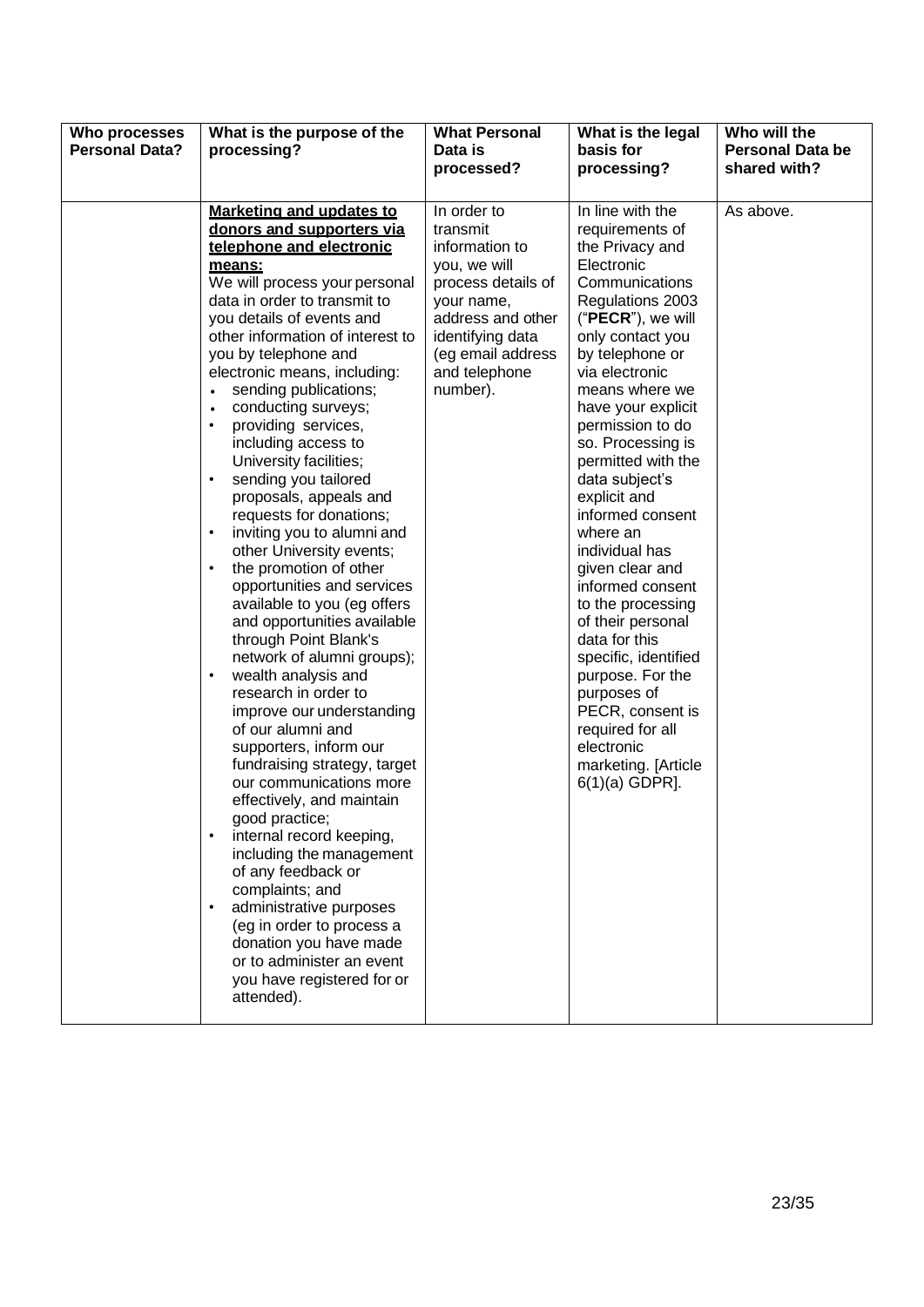| Who processes<br><b>Personal Data?</b> | What is the purpose of the<br>processing?                                                                                                                                                                                                                                                         | <b>What Personal</b><br>Data is<br>processed?                                                                                                                                                                                                                                                                                                                                                                                                                                                                              | What is the legal<br>basis for<br>processing?                                                                                                                                                                  | Who will the<br><b>Personal Data be</b><br>shared with?                                                             |
|----------------------------------------|---------------------------------------------------------------------------------------------------------------------------------------------------------------------------------------------------------------------------------------------------------------------------------------------------|----------------------------------------------------------------------------------------------------------------------------------------------------------------------------------------------------------------------------------------------------------------------------------------------------------------------------------------------------------------------------------------------------------------------------------------------------------------------------------------------------------------------------|----------------------------------------------------------------------------------------------------------------------------------------------------------------------------------------------------------------|---------------------------------------------------------------------------------------------------------------------|
|                                        | Data held on general public.<br>those attending, and those<br>who have registered<br>interest in, University<br>events/updates/information:<br>Personal data will be used for<br>a number of related purposes<br>in support of and to facilitate<br>relations, communications<br>and fundraising. | We may hold<br>information<br>relating to you<br>which derives<br>from a number of<br>different sources.<br>The majority of<br>the information we<br>hold is information<br>which you provide<br>to us (for<br>example, you may<br>give us<br>information by<br>filling in forms on<br>Point Blank's<br>website, or by<br>contacting us by<br>telephone, email<br>or otherwise). The<br>data may contain<br>personal details<br>which you have<br>disclosed to us or<br>information from<br>publicly available<br>sources. | Processing is<br>necessary to meet<br>the legitimate<br>interests of the<br>data controller -<br>Processing of<br>personal data is in<br>Point Blank's<br>legitimate<br>interests. [Article<br>$6(1)(f)$ GDPR] | We do not share<br>your personal data<br>with third parties<br>unless we have<br>your explicit<br>consent to do so. |
|                                        | <b>Marketing and updates on</b><br>University events via post:<br>We will process your personal<br>data in order to send you<br>details of events and other<br>information of interest to you<br>by post, including sending<br>you publications and updates<br>about Point Blank.                 | In order to post<br>information to<br>you, we will<br>process details of<br>your name,<br>address and other<br>identifying data.                                                                                                                                                                                                                                                                                                                                                                                           | As above.                                                                                                                                                                                                      | As above.                                                                                                           |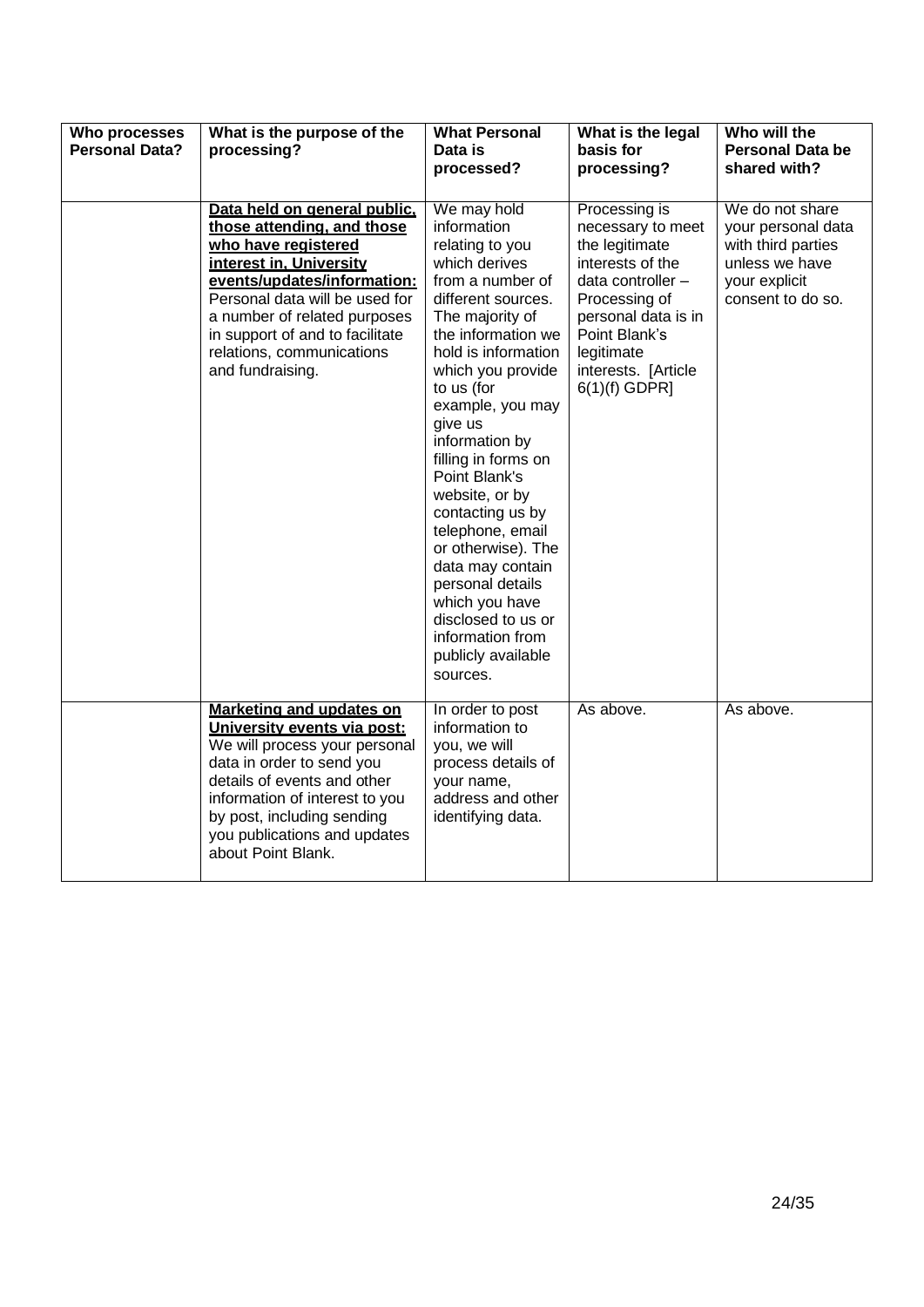| Who processes<br><b>Personal Data?</b> | What is the purpose of the<br>processing?                                                                                                                                                                                                                                                                                                                                                                                                                                                                                                                                                                                                                                                                                                                                                                                                                                              | <b>What Personal</b><br>Data is<br>processed?                                                                                                                                            | What is the legal<br>basis for<br>processing?                                                                                                                                                                                                                                                                                                                                                                                                                                                                                                                                                                                                     | Who will the<br><b>Personal Data be</b><br>shared with? |
|----------------------------------------|----------------------------------------------------------------------------------------------------------------------------------------------------------------------------------------------------------------------------------------------------------------------------------------------------------------------------------------------------------------------------------------------------------------------------------------------------------------------------------------------------------------------------------------------------------------------------------------------------------------------------------------------------------------------------------------------------------------------------------------------------------------------------------------------------------------------------------------------------------------------------------------|------------------------------------------------------------------------------------------------------------------------------------------------------------------------------------------|---------------------------------------------------------------------------------------------------------------------------------------------------------------------------------------------------------------------------------------------------------------------------------------------------------------------------------------------------------------------------------------------------------------------------------------------------------------------------------------------------------------------------------------------------------------------------------------------------------------------------------------------------|---------------------------------------------------------|
|                                        | <b>Marketing and updates on</b><br>University events via<br>telephone and electronic<br>means:<br>We will process your personal<br>data in order to transmit to<br>you details of events and<br>other information of interest to<br>you by telephone and<br>electronic means, including:<br>sending publications;<br>$\bullet$<br>conducting surveys;<br>$\bullet$<br>providing services,<br>including access to<br>University facilities;<br>sending you tailored<br>proposals, appeals and<br>requests for donations;<br>inviting you to University<br>events;<br>the promotion of other<br>$\bullet$<br>opportunities and services<br>available to you (eg offers<br>and opportunities available<br>through Point Blank's<br>network of alumni groups);<br>internal record keeping,<br>including the management<br>of any feedback or<br>complaints; and<br>administrative purposes | In order to<br>transmit<br>information to<br>you, we will<br>process details of<br>your name,<br>address and other<br>identifying data<br>(eg email address<br>and telephone<br>number). | In line with the<br>requirements of<br>the Privacy and<br>Electronic<br>Communications<br>Regulations 2003<br>("PECR"), we will<br>only contact you<br>by telephone or<br>via electronic<br>means where we<br>have your explicit<br>permission to do<br>so. Processing is<br>permitted with the<br>data subject's<br>explicit and<br>informed consent<br>where an<br>individual has<br>given clear and<br>informed consent<br>to the processing<br>of their personal<br>data for this<br>specific, identified<br>purpose. For the<br>purposes of<br>PECR, consent is<br>required for all<br>electronic<br>marketing. [Article<br>$6(1)(a)$ GDPR]. | As above.                                               |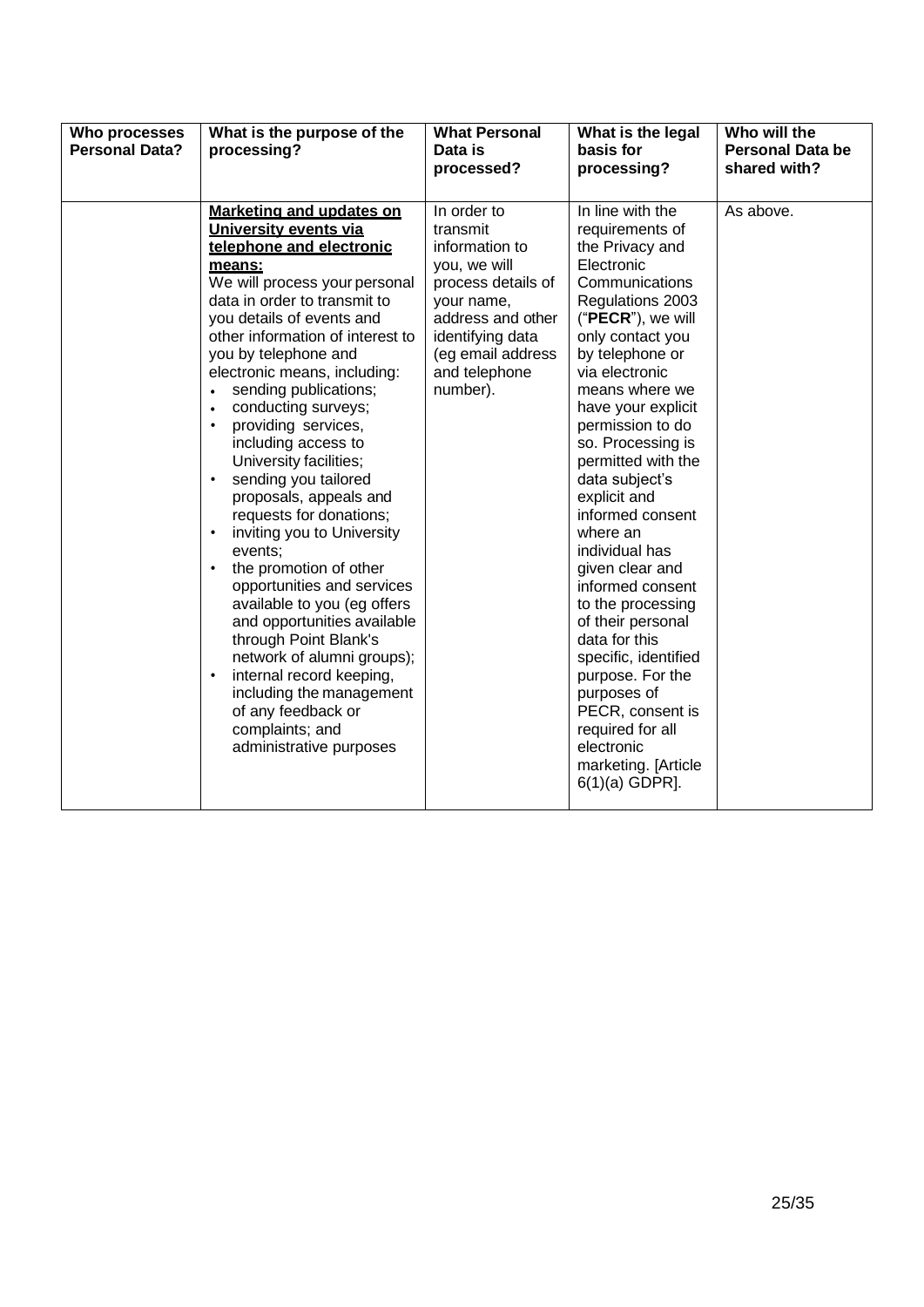# **7.5 Staff and Job Applicants**

| Who processes<br><b>Personal Data?</b>                    | What is the<br>purpose of the<br>processing?                                                                                                                                                                                                                                                                                                                                                                                                                                                                            | <b>What Personal Data</b><br>is processed?                                                                                                                                                                                                                                                                                                                                                         | What is the legal<br>basis for<br>processing?                                                                                                                                                                                                                                                                                                                                            | Who will the<br><b>Personal Data be</b><br>shared with?                                                                                                                                                                                                                                                                                                                                                                                                                                                                       |
|-----------------------------------------------------------|-------------------------------------------------------------------------------------------------------------------------------------------------------------------------------------------------------------------------------------------------------------------------------------------------------------------------------------------------------------------------------------------------------------------------------------------------------------------------------------------------------------------------|----------------------------------------------------------------------------------------------------------------------------------------------------------------------------------------------------------------------------------------------------------------------------------------------------------------------------------------------------------------------------------------------------|------------------------------------------------------------------------------------------------------------------------------------------------------------------------------------------------------------------------------------------------------------------------------------------------------------------------------------------------------------------------------------------|-------------------------------------------------------------------------------------------------------------------------------------------------------------------------------------------------------------------------------------------------------------------------------------------------------------------------------------------------------------------------------------------------------------------------------------------------------------------------------------------------------------------------------|
| Your personal data<br>will be processed by<br>Point Blank | Job applications:<br>Point Blank will<br>process the<br>personal information<br>provided in your<br>application and any<br>other information<br>provided by you for<br>the purposes of<br>identifying you,<br>processing your<br>application, verifying<br>the information<br>provided and<br>assessing your<br>suitability for the role<br>(including any<br>relevant right to<br>work checks - see<br>below), deciding<br>whether to offer you<br>a job, and<br>communicating that<br>outcome (with any<br>feedback). | Point Blank will use<br>the details you<br>provide on your<br>application form,<br>together with the<br>supporting<br>documents requested<br>and additional details<br>provided by any<br>referees and<br>recorded following<br>any interview<br>process.                                                                                                                                          | Processing is<br>necessary for the<br>performance of a<br>contract - processing<br>of the personal data<br>is permitted either (a)<br>in order to allow the<br>performance of a<br>contract to which the<br>data subject is a<br>party; or (b) in order<br>to take steps, at the<br>request of the data<br>subject, prior to<br>entering into a<br>contract. [Article<br>$6(1)(b)$ GDPR] | We may share your<br>personal data with<br>your referees, the<br>UKVI and/or the<br>DBS (where<br>appropriate),<br>certain NHS<br>organisation with<br>which we work, and<br>any companies or<br>organisations<br>providing specific<br>services to Point<br>Blank, including<br>Point Blank's own<br>subsidiary<br>companies.                                                                                                                                                                                                |
|                                                           | Staff records:<br>Point Blank<br>processes staff<br>personal data for a<br>variety of reasons<br>and purposes,<br>including: to assess<br>staff suitability for a<br>role; to support any<br>reasonable<br>adjustments; to<br>monitor and<br>evaluate staff<br>activities; to<br>administer payroll,<br>remuneration,<br>pension<br>contributions and<br>other employment<br>functions; for<br>security purposes; to<br>deliver facilities,<br>services and<br>benefits; to                                             | Point Blank will keep<br>a record of the details<br>you provided on your<br>application form, any<br>supporting<br>information and<br>additional details<br>provided by any<br>referees and<br>recorded following<br>any interview<br>process. Point Blank<br>maintains<br>administrative and<br>financial records<br>about staff<br>employment at Point<br>Blank, which include<br>personal data. | As above, where<br>Point Blank is under<br>a contractual<br>obligation to process<br>information for a third<br>party organisation,<br>and/or where<br>processing is<br>necessary to meet<br>the legitimate<br>interests of a<br>recognised Trade<br>Union - [Article<br>$6(1)(f)$ GDPR]                                                                                                 | As above, where<br>Point Blank is<br>under a contractual<br>obligation to share<br>information with a<br>third party<br>organisation (such<br>as a funding body<br>or accrediting body)<br>and where staff<br>members are also<br>members of a<br>recognised Trade<br><b>Union Point Blank</b><br>may also share<br>information with the<br>member of staff's<br>Trade Union to<br>facilitate their<br>membership. Staff<br>members' work<br>contact details are<br>searchable (by staff<br>name) via Point<br>Blank website. |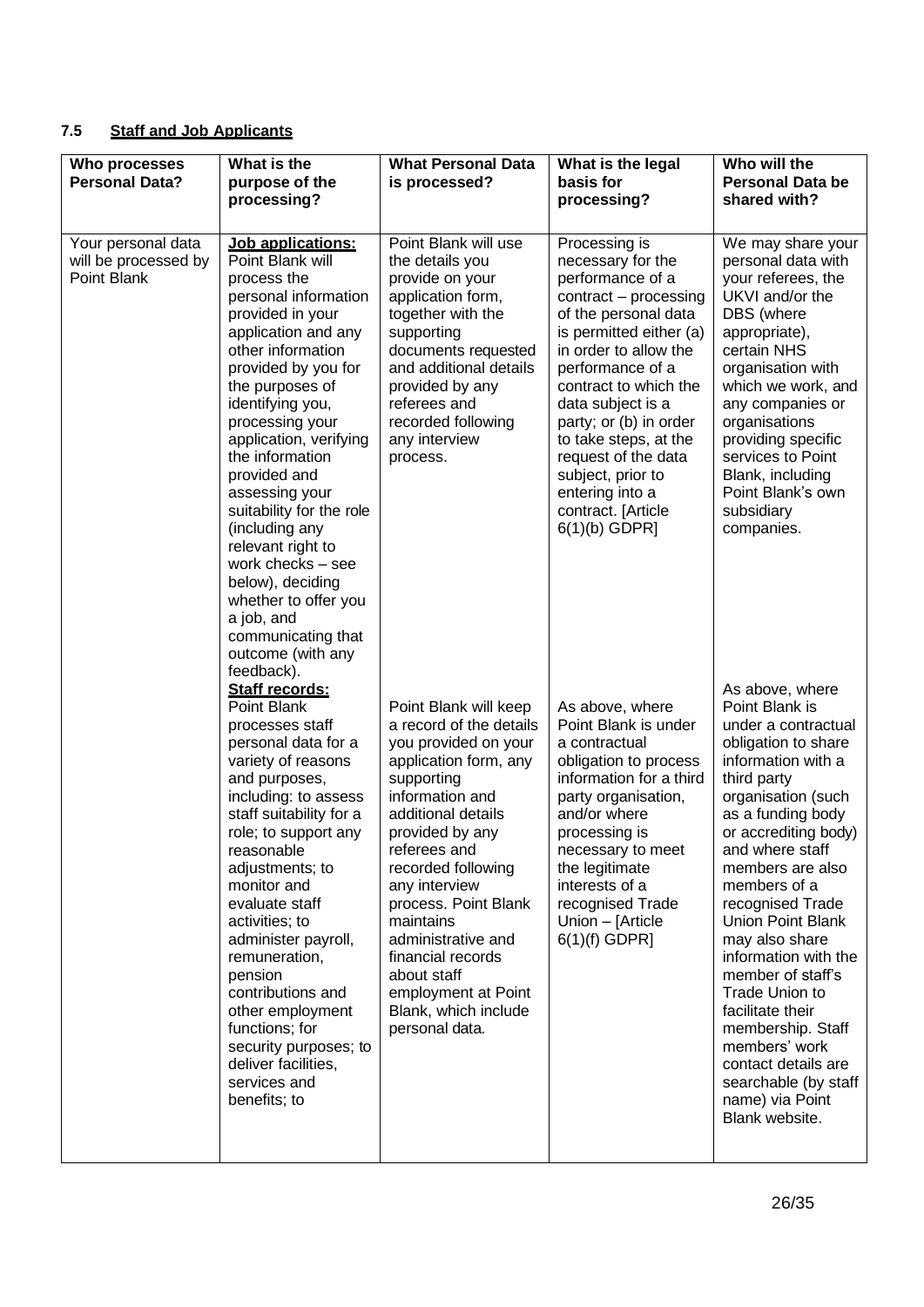| Who processes<br><b>Personal Data?</b> | What is the<br>purpose of the<br>processing?                                                                                                                                                                                                                                                                                                                                                                                                                                                                                                                                                                                                                                                                                                                                                                                                | <b>What Personal Data</b><br>is processed? | What is the legal<br>basis for<br>processing? | Who will the<br><b>Personal Data be</b><br>shared with? |
|----------------------------------------|---------------------------------------------------------------------------------------------------------------------------------------------------------------------------------------------------------------------------------------------------------------------------------------------------------------------------------------------------------------------------------------------------------------------------------------------------------------------------------------------------------------------------------------------------------------------------------------------------------------------------------------------------------------------------------------------------------------------------------------------------------------------------------------------------------------------------------------------|--------------------------------------------|-----------------------------------------------|---------------------------------------------------------|
|                                        | communicate with<br>staff; to support staff<br>training; to compile<br>statistics and<br>conduct surveys; to<br>monitor staff in<br>accordance with<br>legislation; and to<br>contact others in<br>emergencies. Where<br>a post is funded or<br>supported (in whole<br>or part) by a third<br>party organisation<br>(such as a funding<br>body) or such an<br>organisation has an<br>interest in the<br>performance of the<br>research or where a<br>course is externally<br>accredited, Point<br>Blank may be<br>obliged to share<br>certain relevant<br>information about<br>the staff involved<br>with that third party.<br>Where staff<br>members are also<br>members of a<br>recognised Trade<br>Union Point Blank<br>may also share<br>information with the<br>member of staff's<br>Trade Union to<br>facilitate their<br>membership. |                                            |                                               |                                                         |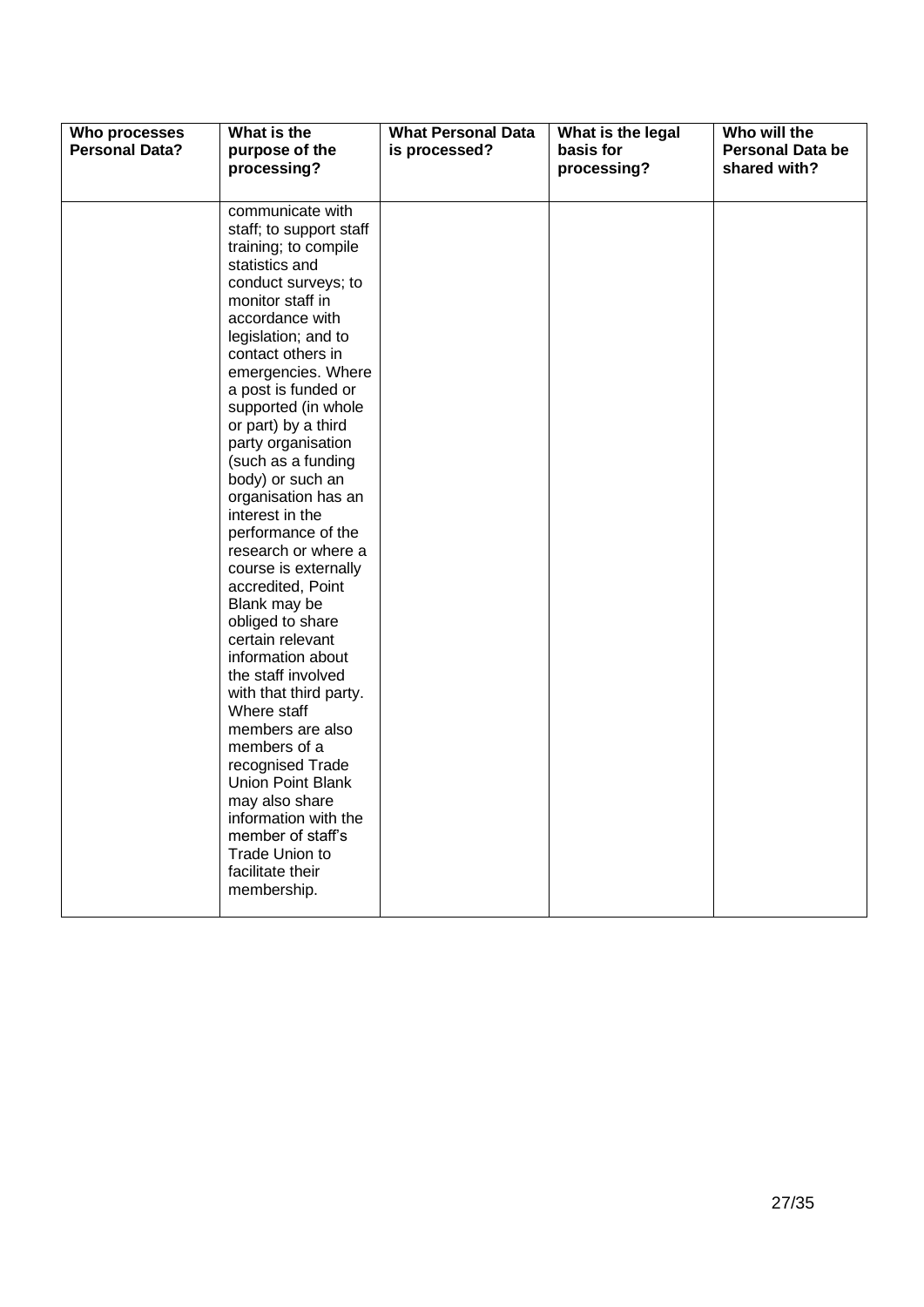| Who processes<br><b>Personal Data?</b> | What is the<br>purpose of the<br>processing?                                                                                                                                                                                                                                                                                                                                     | <b>What Personal Data</b><br>is processed?                                                                                                                                                                                                                                                                                                                                | What is the legal<br>basis for<br>processing?                                                                                                                                                                                                                                                                                                                                            | Who will the<br><b>Personal Data be</b><br>shared with?                                                                                                                                                                                                                                                                            |
|----------------------------------------|----------------------------------------------------------------------------------------------------------------------------------------------------------------------------------------------------------------------------------------------------------------------------------------------------------------------------------------------------------------------------------|---------------------------------------------------------------------------------------------------------------------------------------------------------------------------------------------------------------------------------------------------------------------------------------------------------------------------------------------------------------------------|------------------------------------------------------------------------------------------------------------------------------------------------------------------------------------------------------------------------------------------------------------------------------------------------------------------------------------------------------------------------------------------|------------------------------------------------------------------------------------------------------------------------------------------------------------------------------------------------------------------------------------------------------------------------------------------------------------------------------------|
|                                        | Health, Safety and<br><b>Workplace</b><br>Wellbeing:<br>Point Blank may<br>need to process<br>staff personal data<br>in order to meet<br>health and safety<br>requirements and/or<br>equality legislation.                                                                                                                                                                       | Point Blank maintains<br>administrative and<br>financial records<br>about staff<br>employment at Point<br>Blank, which include<br>personal data. This<br>could include<br>personal data relating<br>to any reasonable<br>adjustments needed<br>for staff to carry out<br>their role. Where this<br>is Sensitive Personal<br>Data, it will be treated<br>as set out below. | There is a legal<br>obligation to process<br>personal data -<br>processing of the<br>personal data is<br>necessary in order<br>that Point Blank may<br>comply with a legal<br>obligation, either<br>arising from<br>legislation or the<br>requirements of a<br>regulator or a court<br>of law. [Article $6(1)(c)$<br>GDPR]                                                               | Personal data may<br>be shared with<br>occupational health<br>and healthcare<br>professionals,<br>subject to<br>appropriate<br>safeguards (as set<br>out below) in<br>relation to any<br>sensitive personal<br>data.                                                                                                               |
|                                        | <b>Surveys &amp;</b><br>questionnaires.<br>including MFQs:<br>Point Blank is under<br>a regulatory<br>obligation to ensure<br>that it delivers a high<br>quality academic<br>experience to its<br>students. Surveys<br>and questionnaires<br>are used to check<br>students' opinion<br>and views on<br>courses and the<br>quality of the<br>teaching and<br>learning experience. | Point Blank may<br>process any personal<br>data included in<br>survey results, which<br>may include student<br>opinions on the<br>quality of the teaching<br>experience (and<br>therefore possibly<br>personal data relating<br>to and identifying<br>staff).                                                                                                             | There is a legal<br>obligation to process<br>personal data -<br>processing of the<br>personal data is<br>necessary in order<br>that Point Blank may<br>comply with a legal<br>obligation, either<br>arising from<br>legislation or the<br>requirements of a<br>regulator or a court<br>of law. [Article $6(1)(c)$<br>GDPR]                                                               | Personal data will<br>not be shared<br>externally, but may<br>be shared with<br>senior members of<br>staff responsible for<br>teaching quality.<br>Where necessary,<br>such data shall be<br>anonymised in<br>order that personal<br>data is protected.                                                                            |
|                                        | Discipline.<br><b>Complaints &amp;</b><br>Grievances:<br>Point Blank may<br>need to follow<br>processes in relation<br>to staff discipline,<br>complaints and<br>grievances, and this<br>may involve the<br>processing of<br>personal data which<br>identifies staff.                                                                                                            | Point Blank may<br>process information<br>which identifies you,<br>which refers to your<br>job or role, and<br>information relating to<br>any disciplinary<br>issues, complaints or<br>grievances.                                                                                                                                                                        | Processing is<br>necessary for the<br>performance of a<br>contract - processing<br>of the personal data<br>is permitted either (a)<br>in order to allow the<br>performance of a<br>contract to which the<br>data subject is a<br>party; or (b) in order<br>to take steps, at the<br>request of the data<br>subject, prior to<br>entering into a<br>contract. [Article<br>$6(1)(b)$ GDPR] | Personal data will<br>not be shared with<br>external third<br>parties, unless<br>there is a legal<br>need to do so (i.e.<br>as a result of legal<br>proceedings or<br>legal<br>requirements).<br>Where proceedings<br>involve a court or<br>tribunal, then<br>personal data may<br>be processed as<br>part of such<br>proceedings. |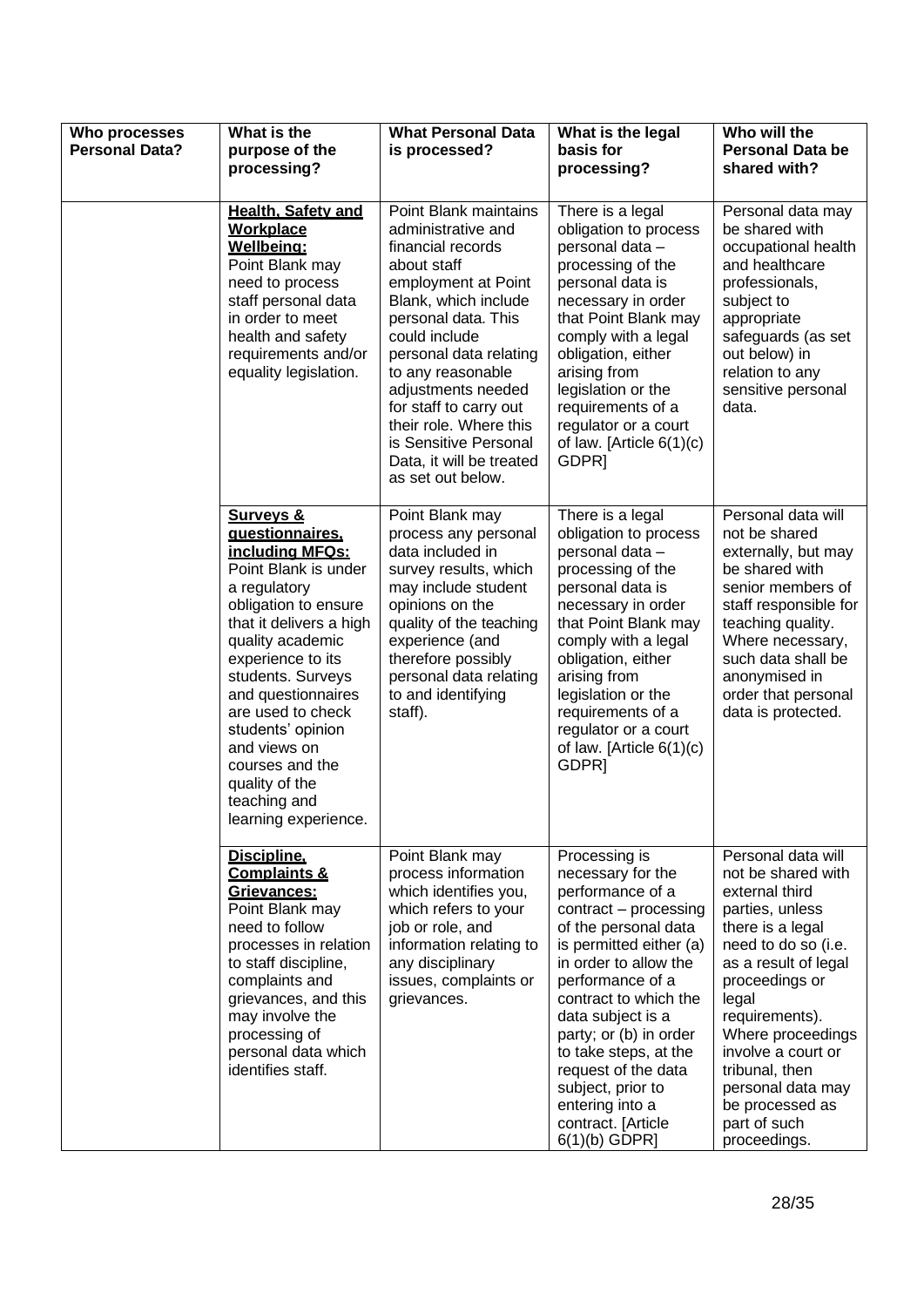| Who processes<br><b>Personal Data?</b> | What is the<br>purpose of the<br>processing?                                                                                                                          | <b>What Personal Data</b><br>is processed?                                                                                                                                                                          | What is the legal<br>basis for<br>processing?                                                                                                                                                                                                                                                                                                                                                                                                                                                                                                                                                                                                | Who will the<br><b>Personal Data be</b><br>shared with?                                            |
|----------------------------------------|-----------------------------------------------------------------------------------------------------------------------------------------------------------------------|---------------------------------------------------------------------------------------------------------------------------------------------------------------------------------------------------------------------|----------------------------------------------------------------------------------------------------------------------------------------------------------------------------------------------------------------------------------------------------------------------------------------------------------------------------------------------------------------------------------------------------------------------------------------------------------------------------------------------------------------------------------------------------------------------------------------------------------------------------------------------|----------------------------------------------------------------------------------------------------|
|                                        | References:<br>Where requested to<br>do so, Point Blank<br>may provide<br>references to other<br>employers regarding<br>your time of<br>employment at Point<br>Blank. | In order to respond to<br>requests for<br>references, Point<br>Blank may process<br>personal data which<br>identifies you and<br>which refers to your<br>time at Point Blank<br>and the role that you<br>performed. | Processing is<br>necessary for the<br>performance of a<br>contract - processing<br>of the personal data<br>is permitted either (a)<br>in order to allow the<br>performance of a<br>contract to which the<br>data subject is a<br>party; or (b) in order<br>to take steps, at the<br>request of the Data<br>Subject, prior to<br>entering into a<br>contract. [Article<br>$6(1)(b)$ GDPR]<br>And/or;<br>Processing is<br>necessary to meet<br>the legitimate<br>interests of the data<br>controller and or a<br>third party $-$<br>processing of<br>personal data is in a<br>third party's<br>legitimate interests.<br>[Article 6(1)(f) GDPR] | Personal data will<br>be shared with<br>third-party<br>employers<br>requesting such<br>references. |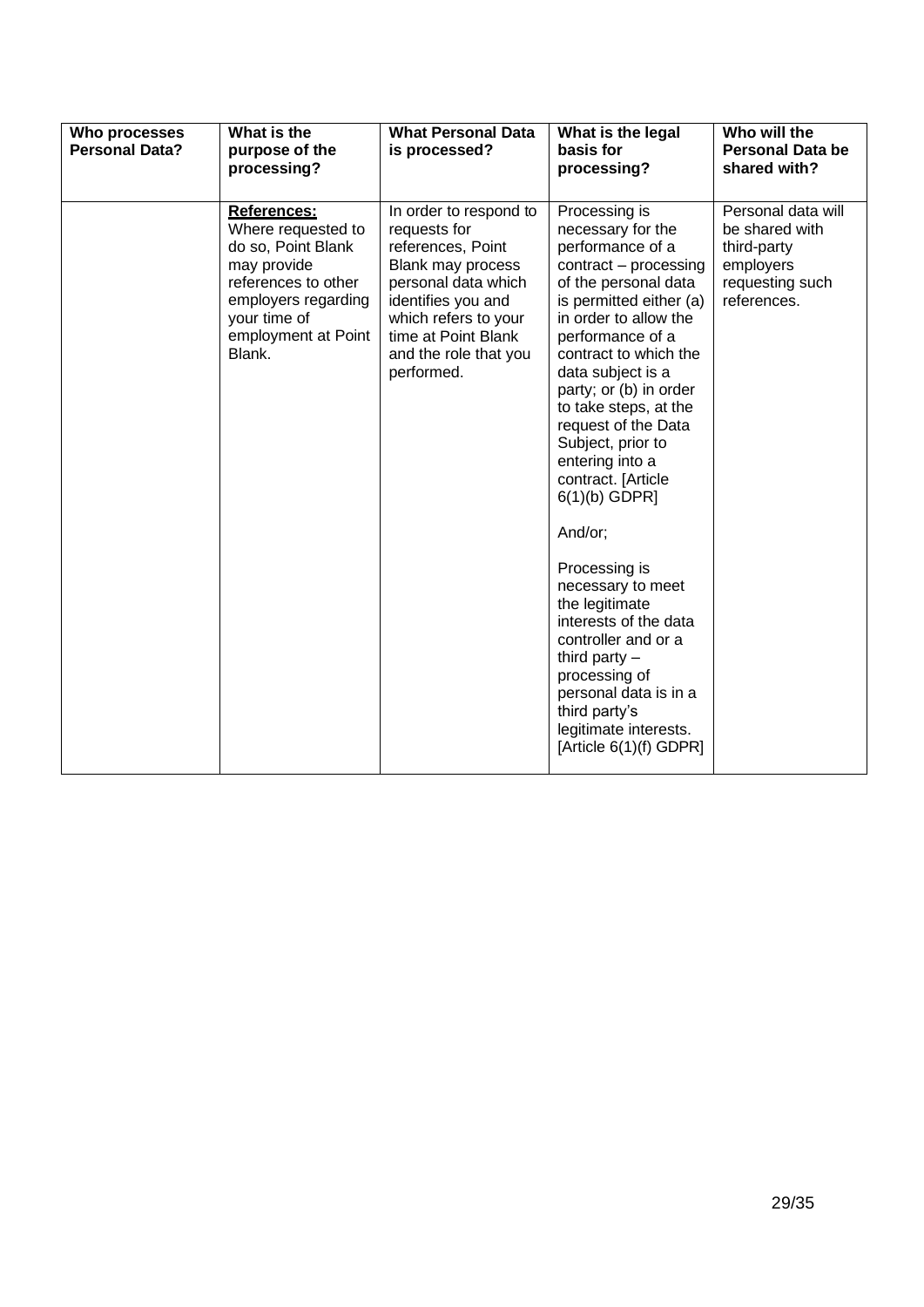| Who processes<br><b>Personal Data?</b> | What is the<br>purpose of the<br>processing?                                                                                                                                    | <b>What Personal Data</b><br>is processed?                                                                                                                                                                                                                                                                                                                                                                                                                                                                                                                                                                                   | What is the legal<br>basis for<br>processing?                                                                                                                                                                                                                                                                                                                                                                                                                                                                                                                                                                                                                                                                                           | Who will the<br><b>Personal Data be</b><br>shared with?                                                                                                                                                                                                                                                                                                                                   |
|----------------------------------------|---------------------------------------------------------------------------------------------------------------------------------------------------------------------------------|------------------------------------------------------------------------------------------------------------------------------------------------------------------------------------------------------------------------------------------------------------------------------------------------------------------------------------------------------------------------------------------------------------------------------------------------------------------------------------------------------------------------------------------------------------------------------------------------------------------------------|-----------------------------------------------------------------------------------------------------------------------------------------------------------------------------------------------------------------------------------------------------------------------------------------------------------------------------------------------------------------------------------------------------------------------------------------------------------------------------------------------------------------------------------------------------------------------------------------------------------------------------------------------------------------------------------------------------------------------------------------|-------------------------------------------------------------------------------------------------------------------------------------------------------------------------------------------------------------------------------------------------------------------------------------------------------------------------------------------------------------------------------------------|
|                                        | <b>Sensitive personal</b><br>data:<br>It may be necessary<br>for POINT BLANK<br>to process sensitive<br>personal data (or<br>"special category"<br>personal data)<br>about you. | Sensitive personal<br>data that may be<br>processed will include<br>information about<br>your ethnicity, sexual<br>orientation, religious<br>beliefs, health or<br>disabilities. This will<br>be processed for<br>planning and<br>monitoring purposes<br>or in order to provide<br>care or help make<br>suitable reasonable<br>adjustments.<br>For certain roles or<br>courses, other<br>Sensitive personal<br>data may be<br>processed such as<br>information about<br>past criminal<br>convictions, work with<br>children or vulnerable<br>adults, and your<br>fitness to practise in<br>certain regulated<br>professions. | Access to and the<br>sharing of sensitive<br>personal data will be<br>very strictly<br>controlled and such<br>sensitive personal<br>data will be handled<br>very carefully and<br>sensitively and only<br>where one of the<br>conditions set out in<br>7.1.2 above relating<br>to Article 9 (2) GDPR<br>is met. The main<br>basis for processing<br>such data in relation<br>to staff will be that<br>processing is<br>necessary as a result<br>of legal requirements<br>relating to<br>employment law.<br>[Article $9(2)(b)$<br>GDPR <sub>1</sub><br>You will be given full<br>information about our<br>use of any such<br>sensitive personal<br>data at the time that<br>it is requested and<br>prior to any sharing<br>of such data. | Access to and the<br>sharing of sensitive<br>personal data will<br>be very strictly<br>controlled and such<br>Sensitive personal<br>data will be<br>handled very<br>carefully and<br>sensitively.<br>You will be given<br>full information<br>about our use of<br>any such sensitive<br>personal data at<br>the time that it is<br>requested and prior<br>to any sharing of<br>such data. |

#### **7.6 Research Participants**

# **7.6.1 General position**

Under the terms of the GDPR and other relevant data protection legislation, the legal basis for the processing of personal data used in research is determined by the type of organisation involved in that research. Where research is carried out for commercial companies or charitable research organisations, the processing of personal data for that research will be necessary to meet the legitimate interests of the data controller [Article 6(1)(f) GDPR].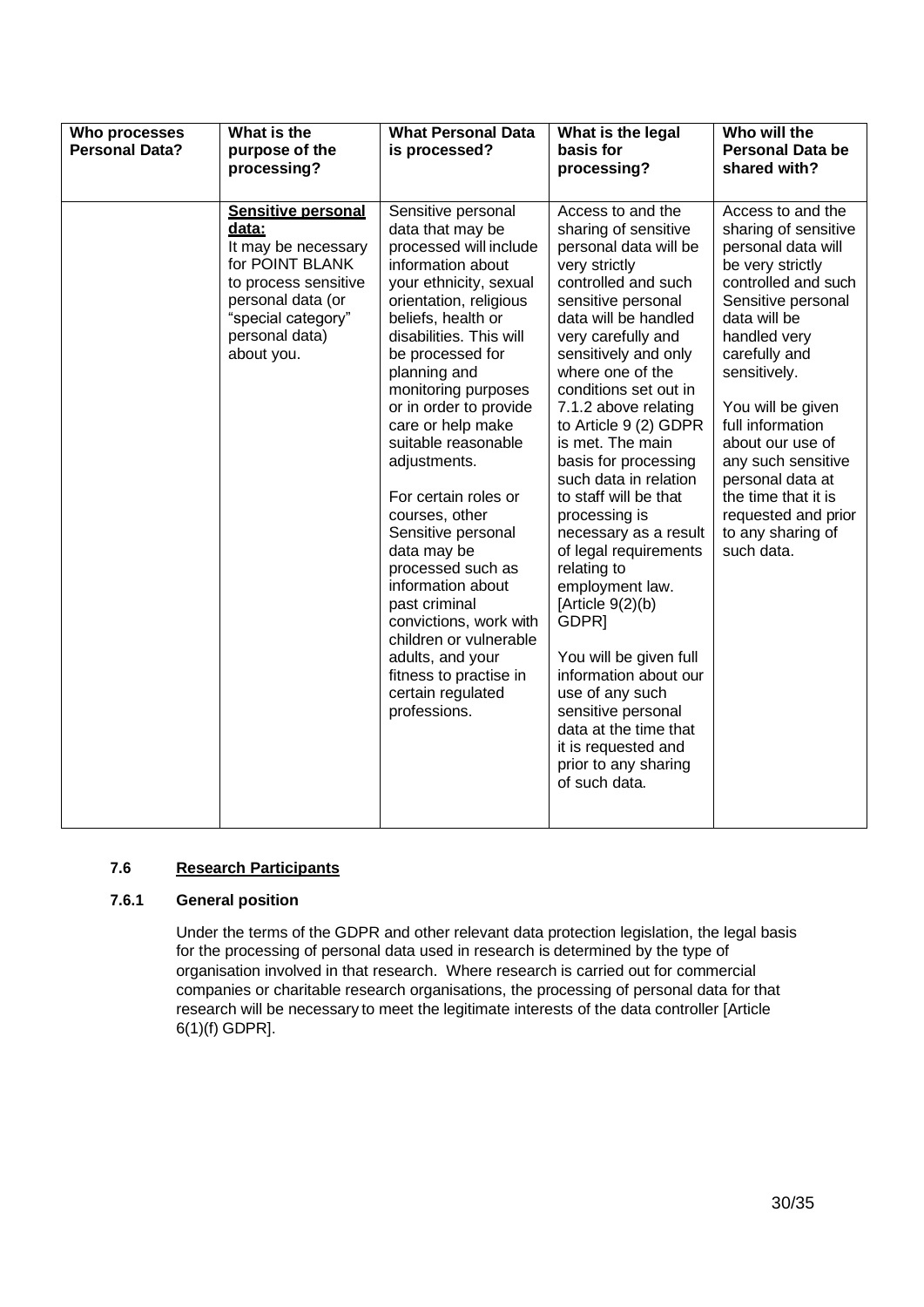• Where any research is carried out using sensitive personal information, Point Blank will ensure the processing is necessary for: archiving purposes in the public interest, scientific or historical research purposes or statistical purposes, on the basis of EU or Member State law, and appropriate safeguards for the rights of data subjects will be established. [Article 9(2)(j)].

#### **7.6.2 Ethics considerations**

Irrespective of the specific legal basis for processing personal data as part of research, Point Blank expects compliance with all ethical requirements and procedures relating to studies involving the use of human participants<sup>2</sup>.

# **7.7 Other categories**

## **7.7.1 Members of the public / events management**

- i Where members of the public have provided personal data, it will be as a result of attending events and/or registering to be kept up-to-date in relation to events, courses, and other information published by Point Blank. This will equally apply to applicants, alumni and other persons connected with Point Blank, who have provided their details in order to be invited to and kept up-to-date with such University events and information, as well as potential applicants attending Open Days and other recruitment events (including events outside Point Blank campuses).
- ii The legal bases for processing personal data provided by these individuals will therefore be as set out in section 7.4 above, in relation to alumni, donors and other supporters, as all such marketing and other processing will be handled in the same way.

#### **7.7.2 Children**

- i Point Blank will only process the personal data of children under the age of 16 in relation to certain specific activities, such as:
	- A For the purpose of running Point Blank's on-site nursery;
	- B To support access and widening participation activities with schools;
	- C To allow children to make use of the Hertfordshire Sports Village (through Polyfield Property Limited); and
	- D Where children attend Point Blank for other purposes, such as summer schools, language colleges, and other courses.

<sup>2</sup> Appendix III of UPR IM16 Data Management Policy - University Guide to Research Data Management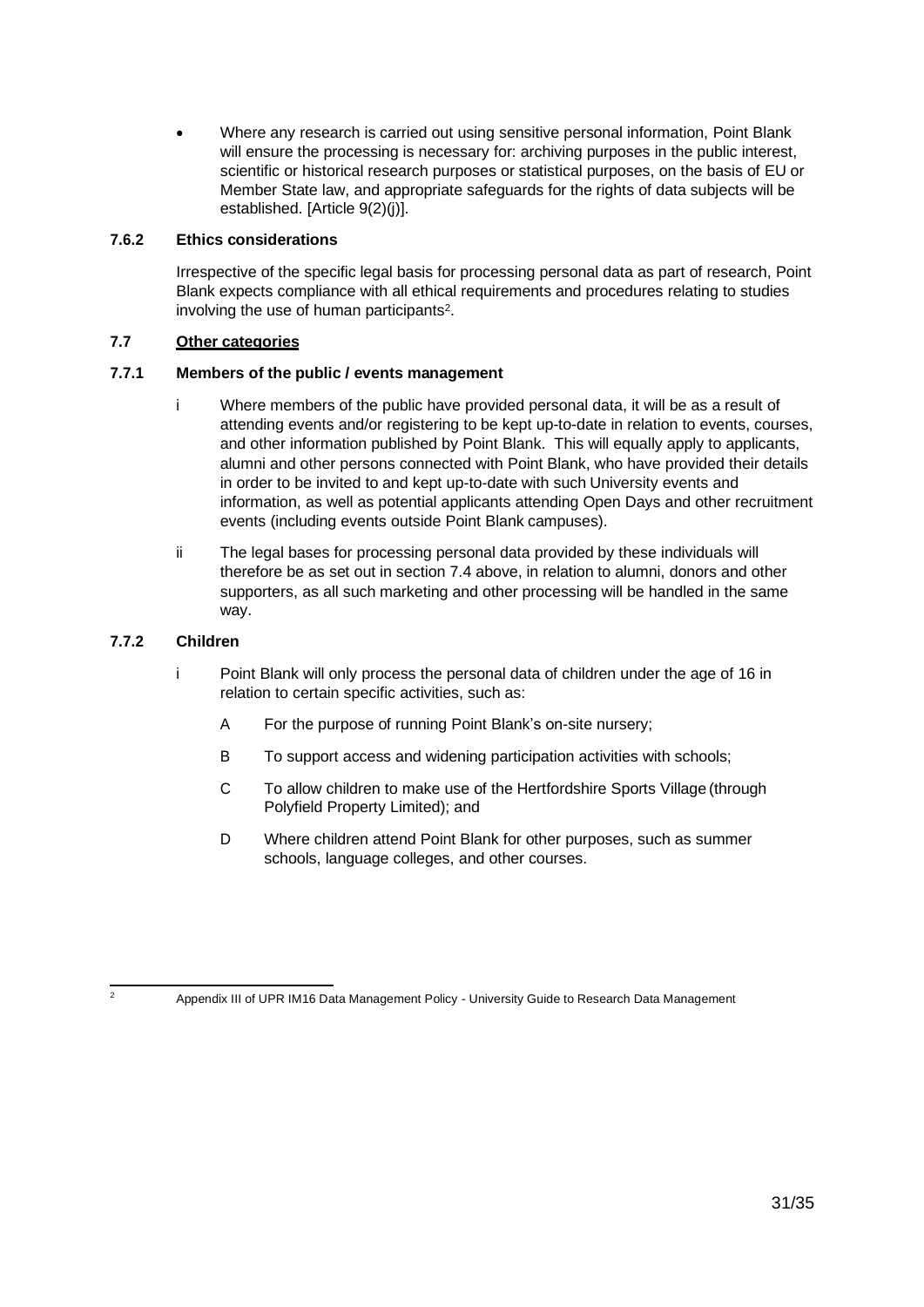- ii The legal basis for processing children's personal data, where they attend the nursery, make use of the Hertfordshire Sports Village or attend summer schools or courses hosted at Point Blank will be contractual - processing of their personal data is permitted either (a) in order to allow the performance of a contract to which the data subject is a party; or (b) in order to take steps, at the request of the data subject, prior to entering into a contract. [Article 6(1)(b) GDPR].
- iii Where there is not an appropriate contract in place governing the basis for the processing of personal data, then consent will be sought for the processing of children's personal data, either from the children themselves or from their parents, as appropriate. Thus, the legal basis for processing will be that each individual has given clear and informed consent to the processing of their personal data for a specific, identified purpose. Such consent requires a positive opt-in, by a clear and affirmative act, and the individuals involve must have a genuine choice and be able to opt-out at any time [Article 6(1)(a) GDPR].
- iv Point Blank will afford children additional special protection when processing their personal data, in accordance with ICO guidance and safeguarding rules. Clear information about data protection shall be made available in circumstances where children's personal data may be processed by Point Blank.
- v If Point Blank relies on consent as the lawful basis for processing a child's personal data, when offering an online service directly to a child, children aged 13 or over (in the UK only) will be able to provide their own consent.

#### **7.7.3 Members of Point Blank**

- i Point Blank recognises various categories of membership for a range of individuals. For the avoidance of doubt, where members of Point Blank are staff or students, their personal data will be processed, stored and shared as set out elsewhere in this policy, and according to the legal bases set out elsewhere in this policy. Where members of Point Blank are not staff or students, their personal data will be handled as follows:
- ii *Governors of Point Blank* the personal data of this category of member will be handled in the same way as that of staff. The legal basis for processing such data will be that processing is necessary for the performance of a public function: processing of the personal data is necessary for the performance of a task carried out in the public interest or in the exercise of official authority vested in the data controller (eg Point Blank) [Article 6(1)(e) GDPR].
- iii *Visiting Professors and External Examiners*  the personal data of this category of member will be handled in the same way as that of staff. The legal basis for processing such data will be that processing is necessary for the performance of a public function: processing of the personal data is necessary for the performance of a task carried out in the public interest or in the exercise of official authority vested inthe data controller [Article 6(1)(e) GDPR].
- iv *Visiting students from other universities and educational institutions –* the personal data of this category of member will be handled in the same way as that of students. The legal basis for processing such data will be that it is necessary for the performance of a contract: processing of the personal data is permitted either (a) in order to allow the performance of a contract to which the data subject is a party; or (b) in order to take steps, at the request of the data subject, prior to entering into a contract. [Article 6(1)(b) GDPR].
- v *Other categories of membership –* the legal basis for processing personal data of other categories of member will be decided and communicated to such members as and when necessary and appropriate.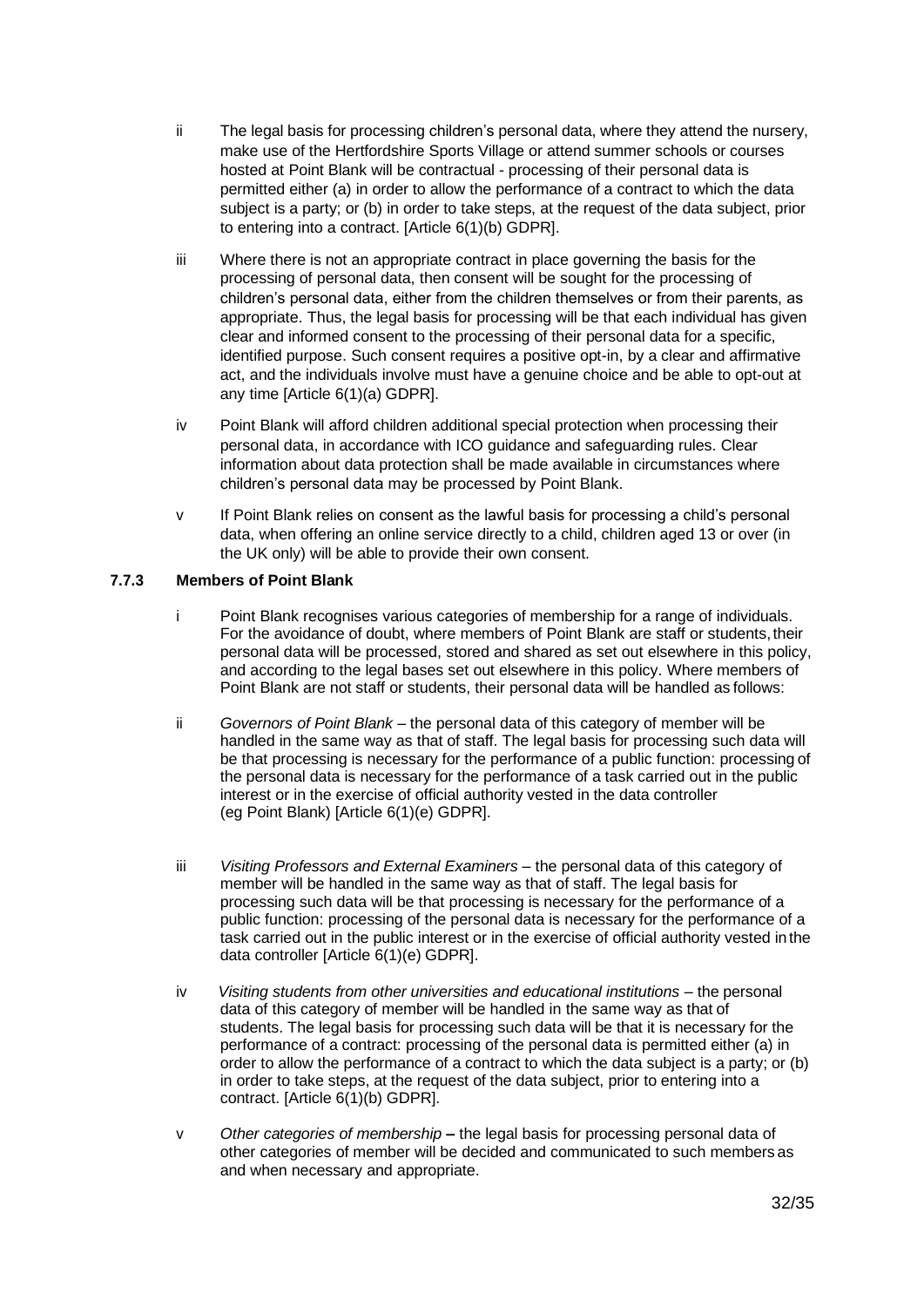## **7.8 Notes applicable to all categories**

#### **7.8.1 Medical emergencies:**

Please note that, in relation to all categories of data subject, in circumstances where there is a medical emergency and we are requested to release personal data as it is in the interest of the data subject to do so, then Point Blank's legal basis for doing so will be that processing is necessary to protect the the vital interests of the data subject [Article 6(1)(d) GDPR].

#### **7.8.2 Criminal records and DBS checks:**

For certain roles (staff and student), Point Blank is required to carry out criminal records and Disclosure and Barring Service (DBS) checks. Such checks may include: a Disclosure and Barring Service (DBS) check, a basic disclosure (criminal records) check, Enhanced DBS Check, security checks, any application for immigration purposes including where a Certificate of Sponsorship through UK Visas and Immigration (UKVI) is required, and similar processes that will only affect certain applicants, as a result of the type of post for which they are applying or because of their individual status. If any of these checks applies to an applicant, Point Blank will make this clear at the relevant point in the process.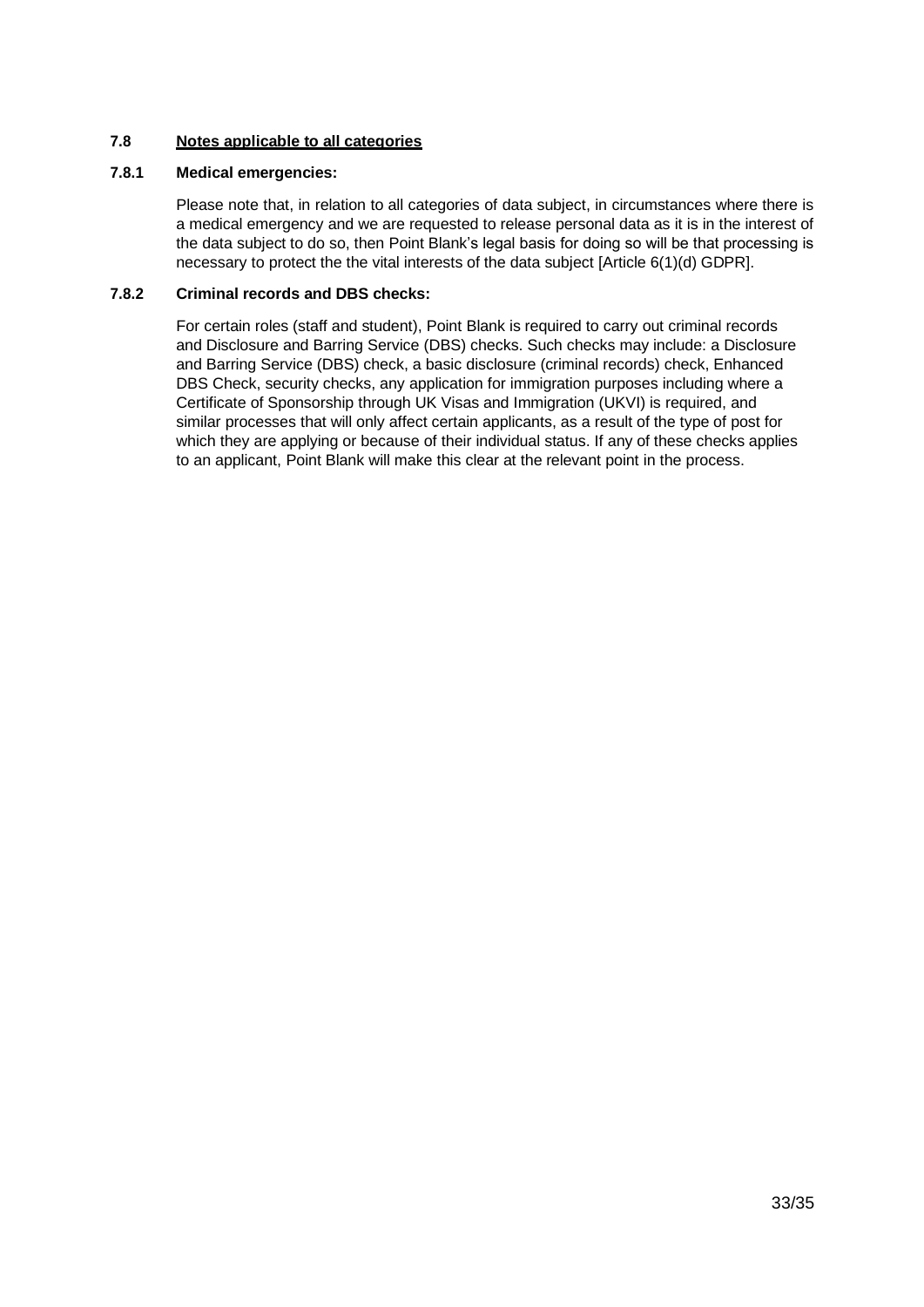Point Blank will only use information gathered as part of any relevant check for the specific purpose for which it has sought that information, and we will handle, store, retain and destroy relevant materials in accordance with applicable legislation and codes of practice. This means that access to any relevant materials (including any forms completed by Point Blank) is strictly controlled, and they are retained for no longer than strictly necessary to fulfil the purpose in accordance with the legislation. Wherever possible, Point Blank will not retain original documents or print-outs and instead will make a note on its HR database or the student's file that the relevant check or procedure has been completed. Point Blank will not share any relevant information with external parties unless required to do so. In some circumstances it is a criminal offence to pass such information on to anyone who is not entitled to receive it.

#### **7.8.3 Sharing and processing personal data outside the EEA**

There are certain limited circumstances in which we may share personal data with third parties outside the EEA, which may include:

- where a third-party service provider uses servers outside the EEA;
- ii where we work with partner educational establishments based in jurisdictions outside the EEA;
- iii where we work with foreign recruitment agents outsider the EEA; and
- iv where we work with placement providers outside the EEA.

In such circumstances, any transfer of personal data outside the EEA will be subject to appropriate safeguards such as contractual arrangements which comply with GDPR provisions regarding such transfers. Appropriate terms which will apply to the transfer of personal data outside the EEA, where Point Blank is the data controller and the importer is the data processor are set out in Appendix VI.

# **7.9 Queries and complaints**

- 7.9.1 The data controller for your personal data is Point Blank, and we can be contacted via #email address. Our Data Protection Officer is responsible for monitoring compliance with relevant legislation in relation to the protection of personal data and can be contacted via #email address
- 7.9.2 Please contact us at #email address if you have any concerns or questions about the above information or you wish to ask us not to process your personal data for particular purposes. Where you have specific requests relating to how we manage your data, we will endeavor to resolve these, but please note that there may becircumstances where we cannot comply with specific requests.
- 7.9.3 If you are not happy with the way your personal data is being handled, or with the way Point Blank has handled your queries, you have the right to lodge a complaint with the ICO a[t](http://ico.org.uk/) [ico.org.uk](http://ico.org.uk/) or by calling the ICO helpline on +44(0) 303 123 1113